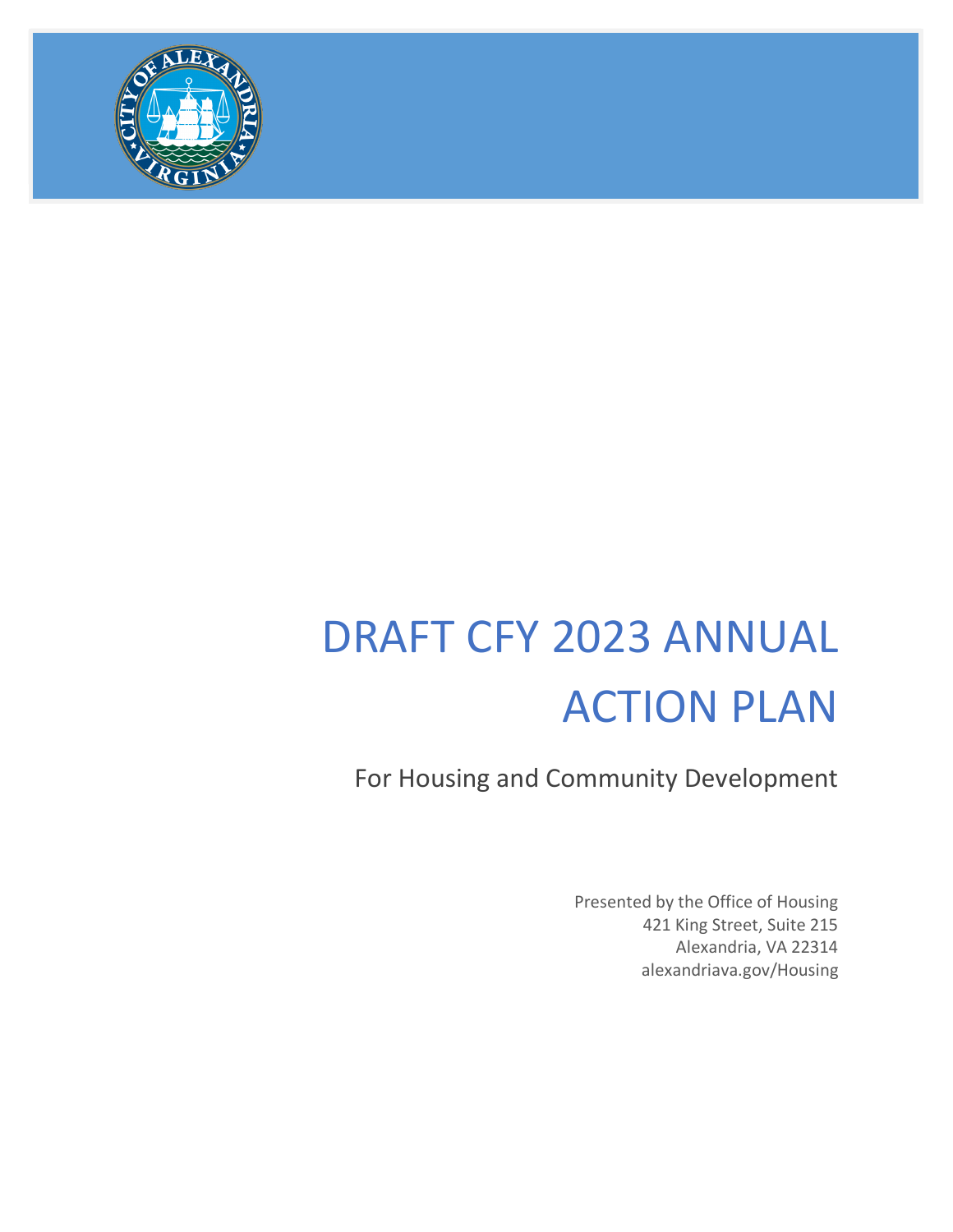# **Table of Contents**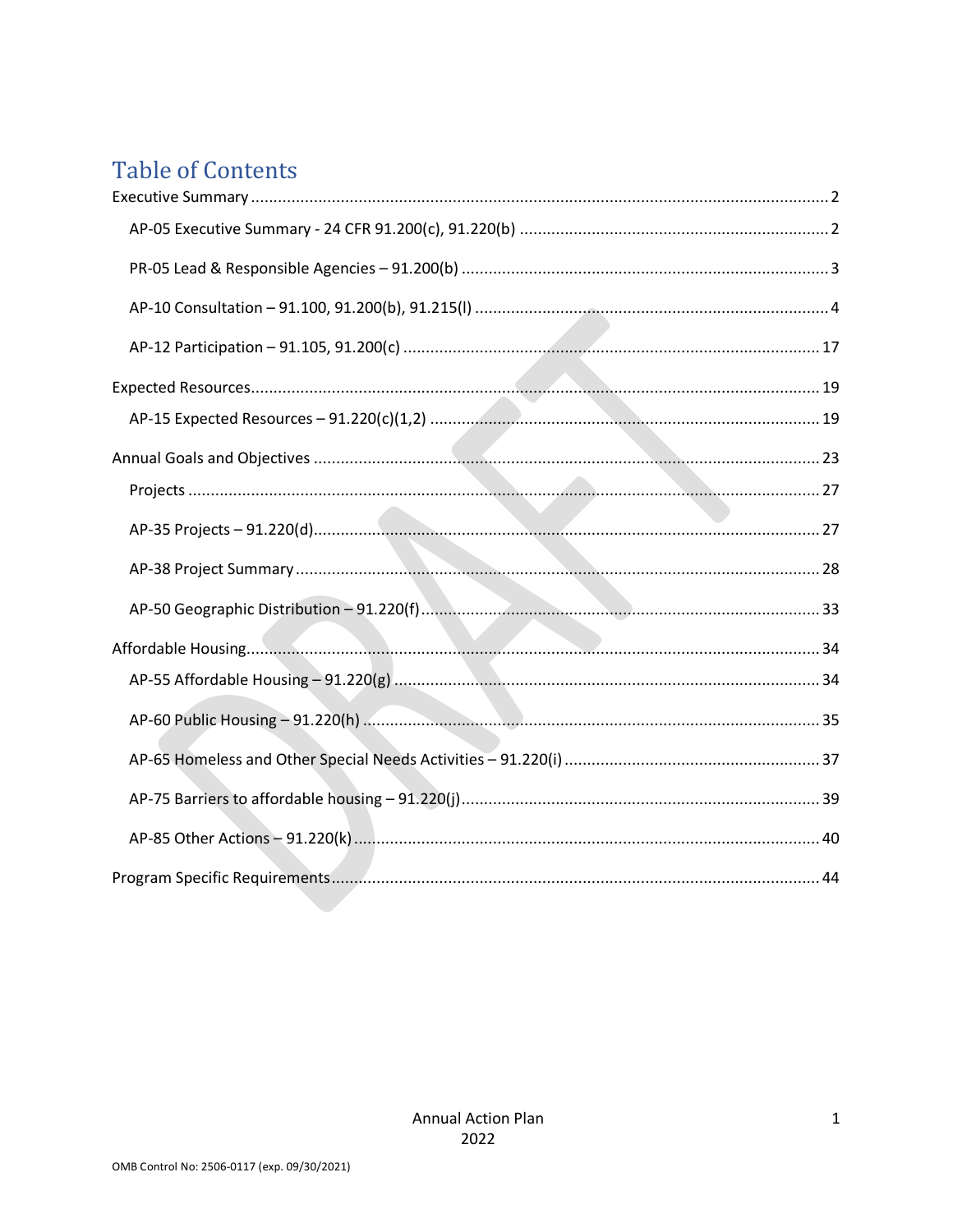# **Executive Summary**

## <span id="page-2-1"></span><span id="page-2-0"></span>**AP-05 Executive Summary - 24 CFR 91.200(c), 91.220(b)**

## **1. Introduction**

## **2. Summarize the objectives and outcomes identified in the Plan**

Summary will be written after public comment period to allow for any needed changes.

## **3. Evaluation of past performance**

In general, the City of Alexandria meets or exceeds its annual goals for housing and community development. Because of this, the same activities are typically chosen to be continued in each program year.

## **4. Summary of Citizen Participation Process and consultation process**

Public comment period in progress.

## **5. Summary of public comments**

Public comment period in progress.

## **6. Summary of comments or views not accepted and the reasons for not accepting them**

## **7. Summary**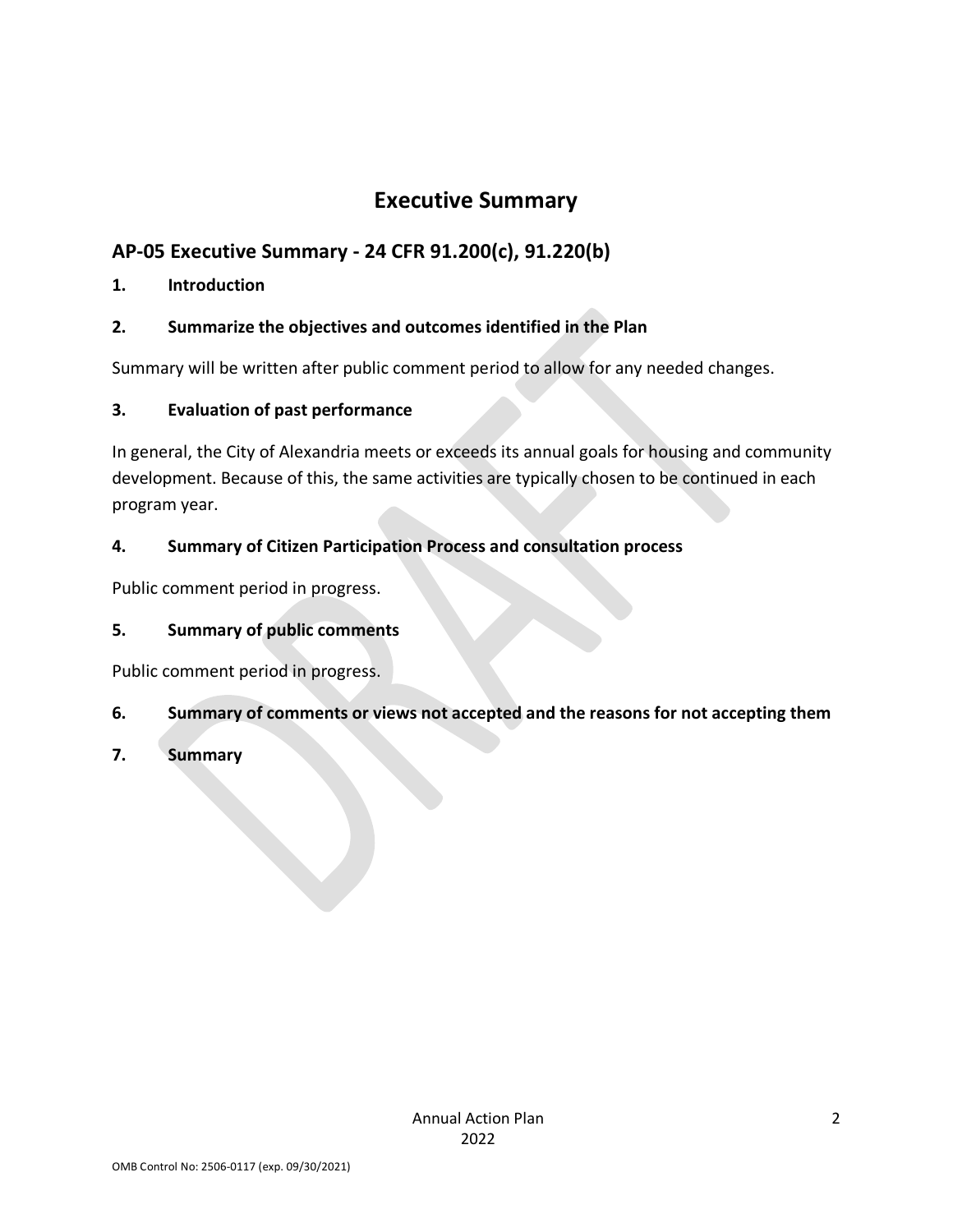## <span id="page-3-0"></span>**PR-05 Lead & Responsible Agencies – 91.200(b)**

## **1. Agency/entity responsible for preparing/administering the Consolidated Plan**

Describe the agency/entity responsible for preparing the Consolidated Plan and those responsible for administration of each grant program and funding source.

| <b>Agency Role</b>         | <b>Name</b> | <b>Department/Agency</b> |
|----------------------------|-------------|--------------------------|
| Lead Agency                | ALEXANDRIA  |                          |
| <b>CDBG Administrator</b>  | ALEXANDRIA  | Office of Housing        |
| <b>HOPWA Administrator</b> |             |                          |
| <b>HOME Administrator</b>  | ALEXANDRIA  | Office of Housing        |
| <b>ESG Administrator</b>   |             |                          |

**Table 1 – Responsible Agencies**

## **Narrative (optional)**

#### **Consolidated Plan Public Contact Information**

Kim Cadena

421 King St., Ste 215

Alexandria, VA

703.746.4990

kimberly.cadena@alexandriava.gov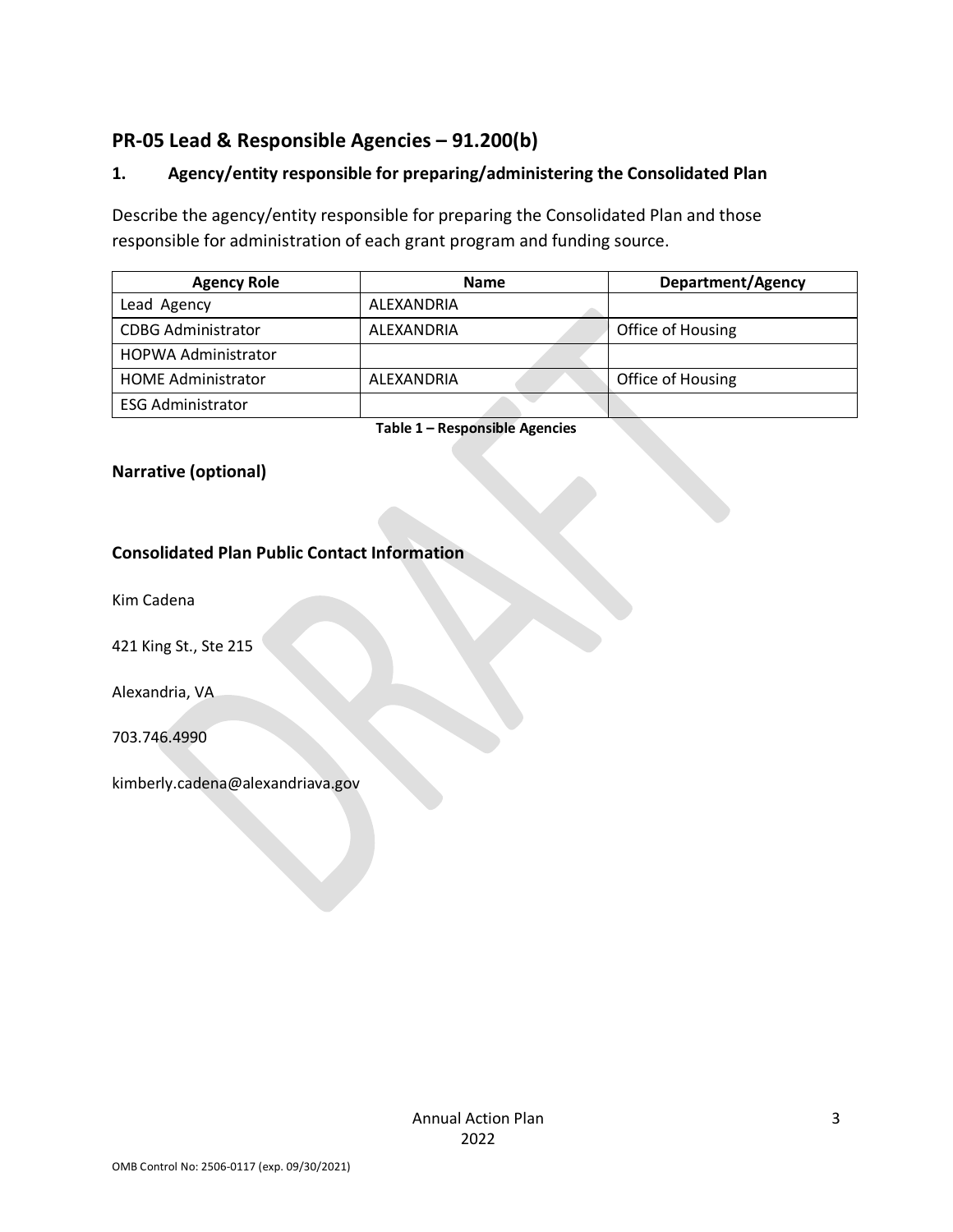## <span id="page-4-0"></span>**AP-10 Consultation – 91.100, 91.200(b), 91.215(l)**

#### **1. Introduction**

In accordance with the City's 2021 Citizen Participation Plan, the City consulted with designated agencies, groups, and community organizations prior to drafting the Annual Plan and during the public comment period. These consultations were done via email and Microsoft Teams meetings.

The City consulted with the following community groups and organizations:

- ACT for Alexandria
- Affordable Housing Affordability Advisory Committee
- African Communities Together
- Alexandria Chapter of the NAACP
- Alexandria Commission for Women
- Alexandria Commission on Aging
- Alexandria Commission on Employment
- Alexandria Commission on Persons with Disabilities
- Alexandria Community Policy and Management Team
- Alexandria Community Services Board
- Alexandria Council of Human Service Organizations
- Alexandria Economic Development Partnership
- Alexandria Redevelopment and Housing Authority Resident Council
- Casa Chirilagua
- Children, Youth, and Families Collaborative Commission
- Christ House
- Economic Opportunities Commission
- Social Services Advisory Board
- Tenants and Workers United

It also consulted with the agencies, groups, and organizations listed in the table below.

## **Provide a concise summary of the jurisdiction's activities to enhance coordination between public and assisted housing providers and private and governmental health, mental health and service agencies (91.215(l))**

The City participates in the following activities to enhance coordination between public and private housing and service providers and private and governmental health, mental health and service agencies:

Annual Action Plan Public and Assisted Housing Providers City and ARHA staff meet monthly to discuss issues of interest to both agencies. Topics include how the City can best support ARHA's efforts to reposition and modernize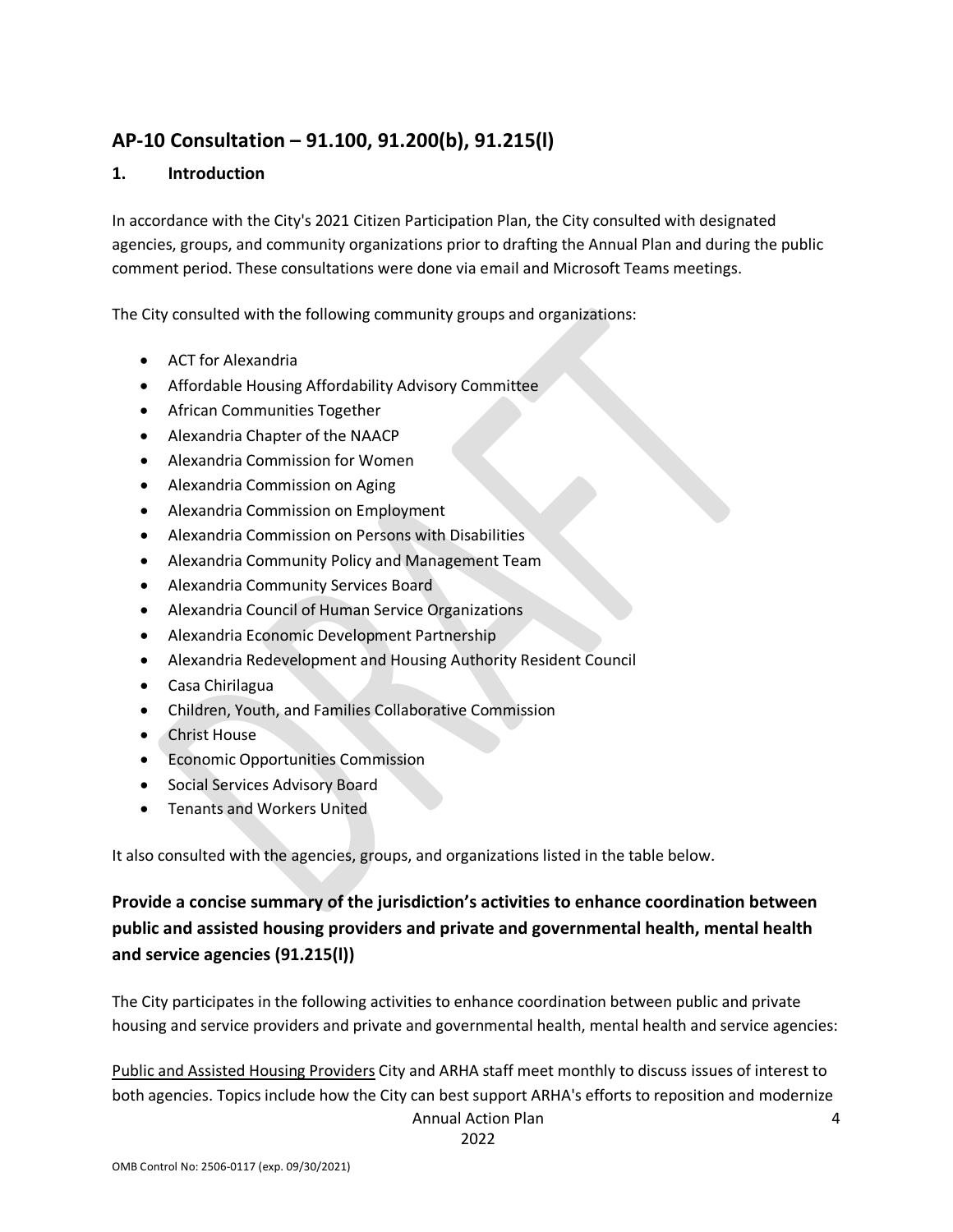its housing stock, ARHA's programs and future plans, and City planning efforts that might affect ARHA residents.

Non-profit Affordable Housing Providers. The City works with the Alexandria Housing Development Corporation, (AHDC), CLI, Wesley Housing Development Corporation, AHC, Inc., and other non-profit organizations, to identify and develop opportunities for affordable housing preservation and production within the City. These organizations operate mixed-use project and/or several affordable rental apartments affordable for households with incomes at or below 60% of the area median income (AMI).

Private and Governmental Health, Mental Health, and Service Agencies Providers The Alexandria Health Department has partnered with the Alexandria Neighborhood Health Services, Inc. (ANHSI) to provide outpatient health care to low-income Alexandrians. The City shifted some of its public health clinic functions to ANSHI and provided the organization a City-owned facility to administer health care services. Care includes behavioral health and dental services, adult and pediatric care, and HIV/AIDS case management services.

State Government Virginia Housing (VH) and the Virginia Department of Housing and Community Development (VDHCD) have partnered with the City to provide financial support for the City's first-time homeownership and neighborhood stabilization programs. The Office of Housing staff stays abreast of new homeownership funding programs and underwriting requirements that would benefit households of various income levels. In addition, VH administers federal tax credits which fund most of the City's new affordable rental development and also provides below-market loans and/or grants (including Amazon Impact monies) to mitigate housing impacts related to economic development. DHCD administers state and federal housing trust funds which are competitively awarded to housing projects serving low- and moderate-income households, including persons experiencing or at risk of homelessness. It is also noted that the mix of affordability prioritized in competitive tax credit applications includes incorporating 10% of the units at 40% AMI. In addition, the City has provided pilot rental subsidy grant funds to subsidize even greater levels of affordability to serve very low-income households. Referrals for the city subsidy are coordinated in consultation with DCHS.

## **Describe coordination with the Continuum of Care and efforts to address the needs of homeless persons (particularly chronically homeless individuals and families, families with children, veterans, and unaccompanied youth) and persons at risk of homelessness.**

The Partnership to Prevent and End Homelessness in the City of Alexandria (The Partnership), which functions as the Continuum of Care (CoC), collaborates with community providers to submit the annual HUD CoC Competition application and the Virginia Department of Housing and Community Development Housing Solutions Grant. Funded programs provide housing and services for individuals and families experiencing or at risk of homelessness. The Office of Housing coordinates its efforts to aid homeless persons and persons at risk of homelessness by having a member of its staff serve on The Partnership's Governing Board. The Office of Housing also works closely with the Department of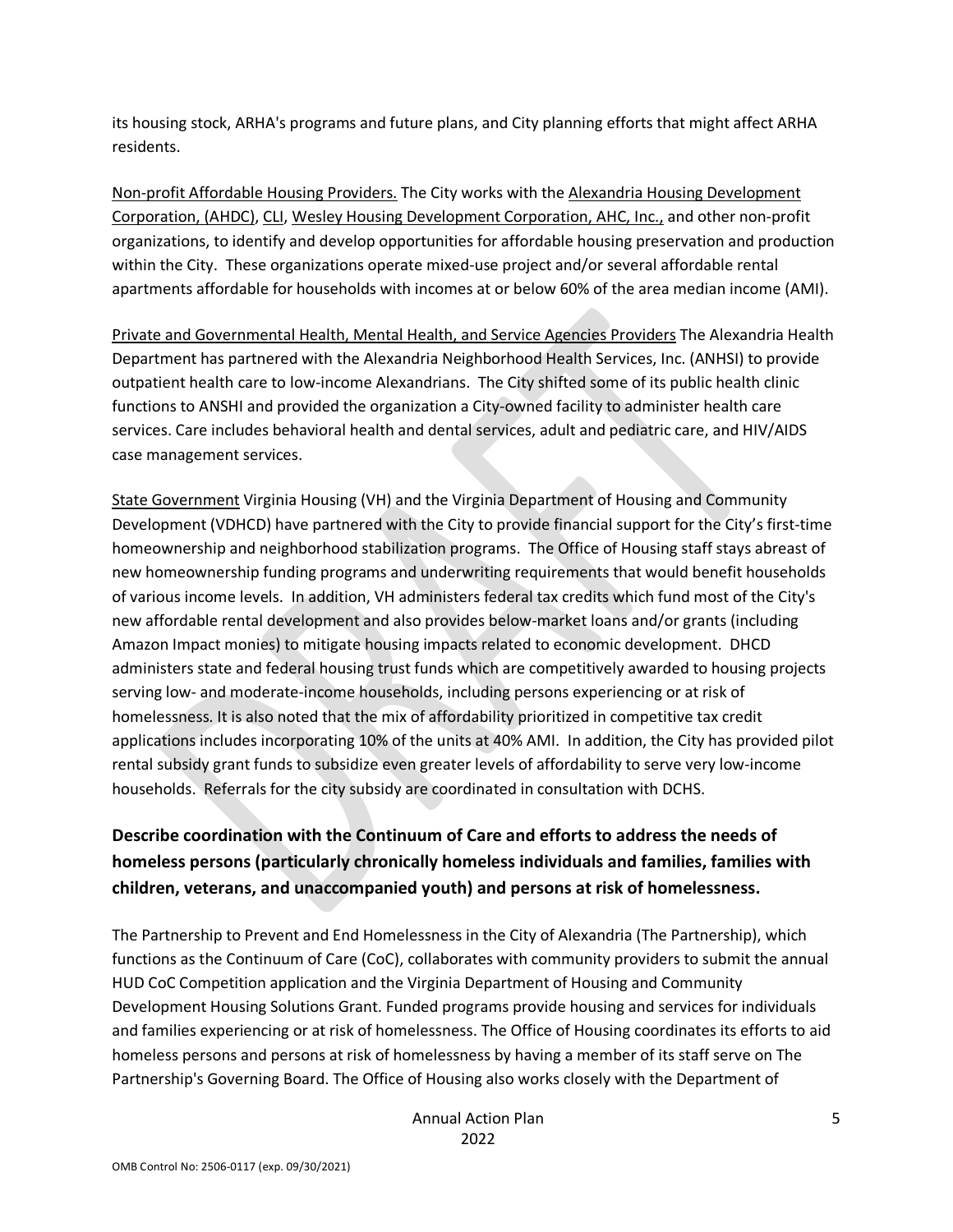Community and Human Services (DCHS), which administers eviction prevention programs and programs providing assistance with security deposits and first month's rent to eligible households.

Through memorandums of understanding (MOUs), The Partnership coordinates housing services with various private and public institutions to prevent individuals from being discharged into homelessness. Housing needs are assessed through the Centralized Assessment System operated by DCHS. Appropriate placement is made with a homeless services provider.

The Office of Housing is also a member of the Alexandria Eviction Prevention Partnership (AEPP). AEPP brings together staff from the Office of Housing, DCHS, Legal Services of Northern Virginia, the Alexandria Sherriff's Office, and local non-profit and faith based organizations to keep persons at risk of eviction and homelessness in their homes.

## **Describe consultation with the Continuum(s) of Care that serves the jurisdiction's area in determining how to allocate ESG funds, develop performance standards for and evaluate outcomes of projects and activities assisted by ESG funds, and develop funding, policies and procedures for the operation and administration of HMIS**

As a member of The Partnership, the City's Office of Housing staff meets with the Partnership Governing Board members to determine the allocation of ESG funding and provide input on developing performance standards and policies and procedures governing the administration of Homeless Management Information System (HMIS). ESG recipients are monitored and a report of program progress toward The Partnership's strategic plan goals is submitted to The Partnership members. The Partnership's Gaps & Needs Committee reviews HMIS data and monitors HMIS procedures. Funding may be reallocated as needed.

ESG Allocation The City and local nonprofits receive ESG funds from the Virginia Department of Housing and Community Development (VDHCD) through a competitive grant process. As part of the funding allocation process, VDHCD encourages CoC input into allocation of all grant funding, including ESG.

Performance Standards and Outcomes The Partnership members have adopted written performance standards and outcomes for programs funded by ESG such as the rapid rehousing, emergency shelter, and homeless prevention programs. Quarterly reports generated through the HMIS are submitted to VDHCD to provide program specific performance outcome information.

HMIS Policies and Procedures The Partnership designated the City's DCHS as the HMIS Lead Agency. DCHS staff developed an HMIS Policy and Procedures manual, which was approved by The Partnership. Members of The Partnership that receive federal or state funding to provide homeless services must meet the minimum HMIS participation standards as defined in the manual.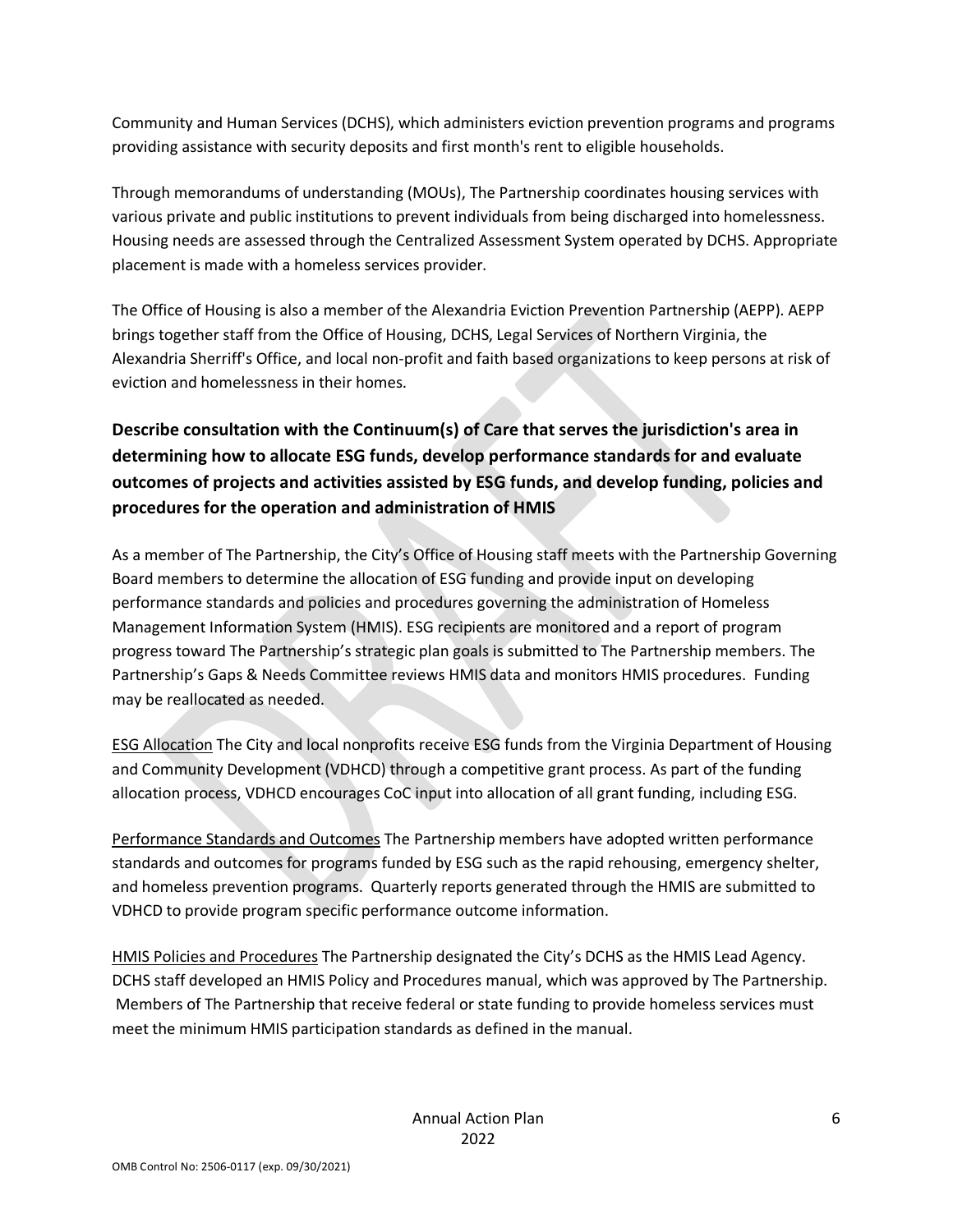## **2. Describe Agencies, groups, organizations and others who participated in the process and describe the jurisdiction's consultations with housing, social service agencies and other entities**

| 1              | Agency/Group/Organization                                                                                                                                         | ALEXANDRIA REDEVELOPMENT AND HOUSING AUTHORITY                                                                                                                                                                                                                                                                                                                                                        |
|----------------|-------------------------------------------------------------------------------------------------------------------------------------------------------------------|-------------------------------------------------------------------------------------------------------------------------------------------------------------------------------------------------------------------------------------------------------------------------------------------------------------------------------------------------------------------------------------------------------|
|                | <b>Agency/Group/Organization Type</b>                                                                                                                             | PHA<br>Services - Narrowing the Digital Divide                                                                                                                                                                                                                                                                                                                                                        |
|                | What section of the Plan was addressed by<br><b>Consultation?</b>                                                                                                 | <b>Housing Need Assessment</b><br><b>Public Housing Needs</b><br>Market Analysis                                                                                                                                                                                                                                                                                                                      |
|                | Briefly describe how the Agency/Group/Organization<br>was consulted. What are the anticipated outcomes of<br>the consultation or areas for improved coordination? | Prior to the development of the Plan, all groups consulted were contacted via<br>email to solicit ideas for possible new programs to include in the Plan or changes<br>to existing programs. The Plan will also be distributed to all the groups consulted<br>during the public comment period. It is intended that groups will provide<br>suggestions, comments, and corrections during this period. |
| $\overline{2}$ | Agency/Group/Organization                                                                                                                                         | <b>ALIVE! House</b>                                                                                                                                                                                                                                                                                                                                                                                   |
|                | <b>Agency/Group/Organization Type</b>                                                                                                                             | Services - Housing<br>Services-Children<br>Services-homeless<br>Services-Education<br>Services-Employment                                                                                                                                                                                                                                                                                             |
|                | What section of the Plan was addressed by<br><b>Consultation?</b>                                                                                                 | <b>Housing Need Assessment</b><br>Homeless Needs - Chronically homeless<br>Homeless Needs - Families with children<br><b>Homelessness Strategy</b><br><b>Anti-poverty Strategy</b>                                                                                                                                                                                                                    |

**Table 2 – Agencies, groups, organizations who participated**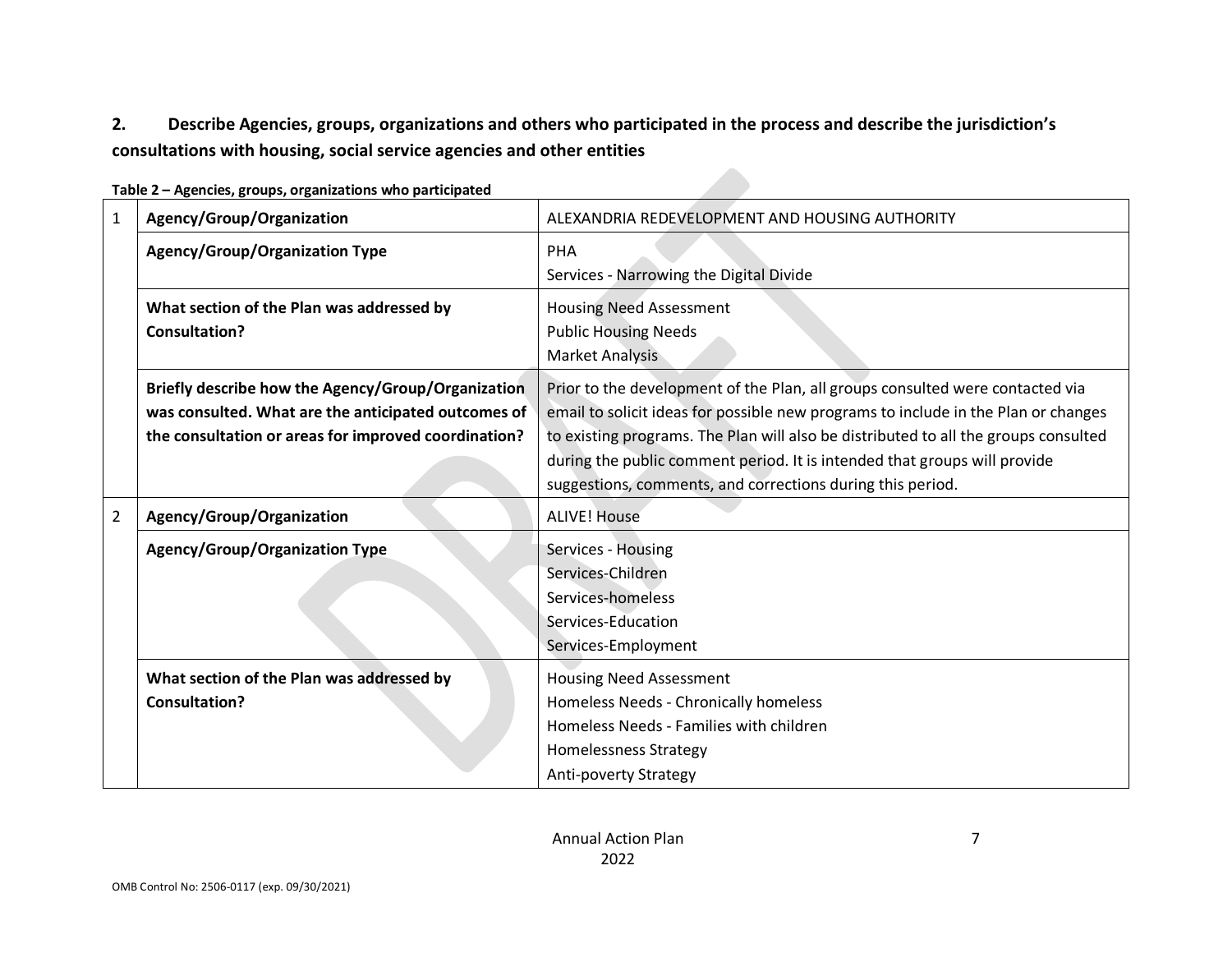|   | Briefly describe how the Agency/Group/Organization<br>was consulted. What are the anticipated outcomes of<br>the consultation or areas for improved coordination? | Prior to the development of the Plan, all groups consulted were contacted via<br>email to solicit ideas for possible new programs to include in the Plan or changes<br>to existing programs. The Plan will also be distributed to all the groups consulted<br>during the public comment period. It is intended that groups will provide<br>suggestions, comments, and corrections during this period. |
|---|-------------------------------------------------------------------------------------------------------------------------------------------------------------------|-------------------------------------------------------------------------------------------------------------------------------------------------------------------------------------------------------------------------------------------------------------------------------------------------------------------------------------------------------------------------------------------------------|
| 3 | Agency/Group/Organization                                                                                                                                         | Alexandria Housing Development Corporation                                                                                                                                                                                                                                                                                                                                                            |
|   | <b>Agency/Group/Organization Type</b>                                                                                                                             | Housing                                                                                                                                                                                                                                                                                                                                                                                               |
|   | What section of the Plan was addressed by<br><b>Consultation?</b>                                                                                                 | <b>Housing Need Assessment</b><br>Market Analysis                                                                                                                                                                                                                                                                                                                                                     |
|   | Briefly describe how the Agency/Group/Organization<br>was consulted. What are the anticipated outcomes of<br>the consultation or areas for improved coordination? | Prior to the development of the Plan, all groups consulted were contacted via<br>email to solicit ideas for possible new programs to include in the Plan or changes<br>to existing programs. The Plan will also be distributed to all the groups consulted<br>during the public comment period. It is intended that groups will provide<br>suggestions, comments, and corrections during this period. |
| 4 | Agency/Group/Organization                                                                                                                                         | AHC, Inc.                                                                                                                                                                                                                                                                                                                                                                                             |
|   | <b>Agency/Group/Organization Type</b>                                                                                                                             | Housing<br>Services-Education<br>Services-Employment<br>Services - Narrowing the Digital Divide<br>Regional organization                                                                                                                                                                                                                                                                              |
|   | What section of the Plan was addressed by<br><b>Consultation?</b>                                                                                                 | <b>Housing Need Assessment</b><br><b>Market Analysis</b>                                                                                                                                                                                                                                                                                                                                              |
|   |                                                                                                                                                                   |                                                                                                                                                                                                                                                                                                                                                                                                       |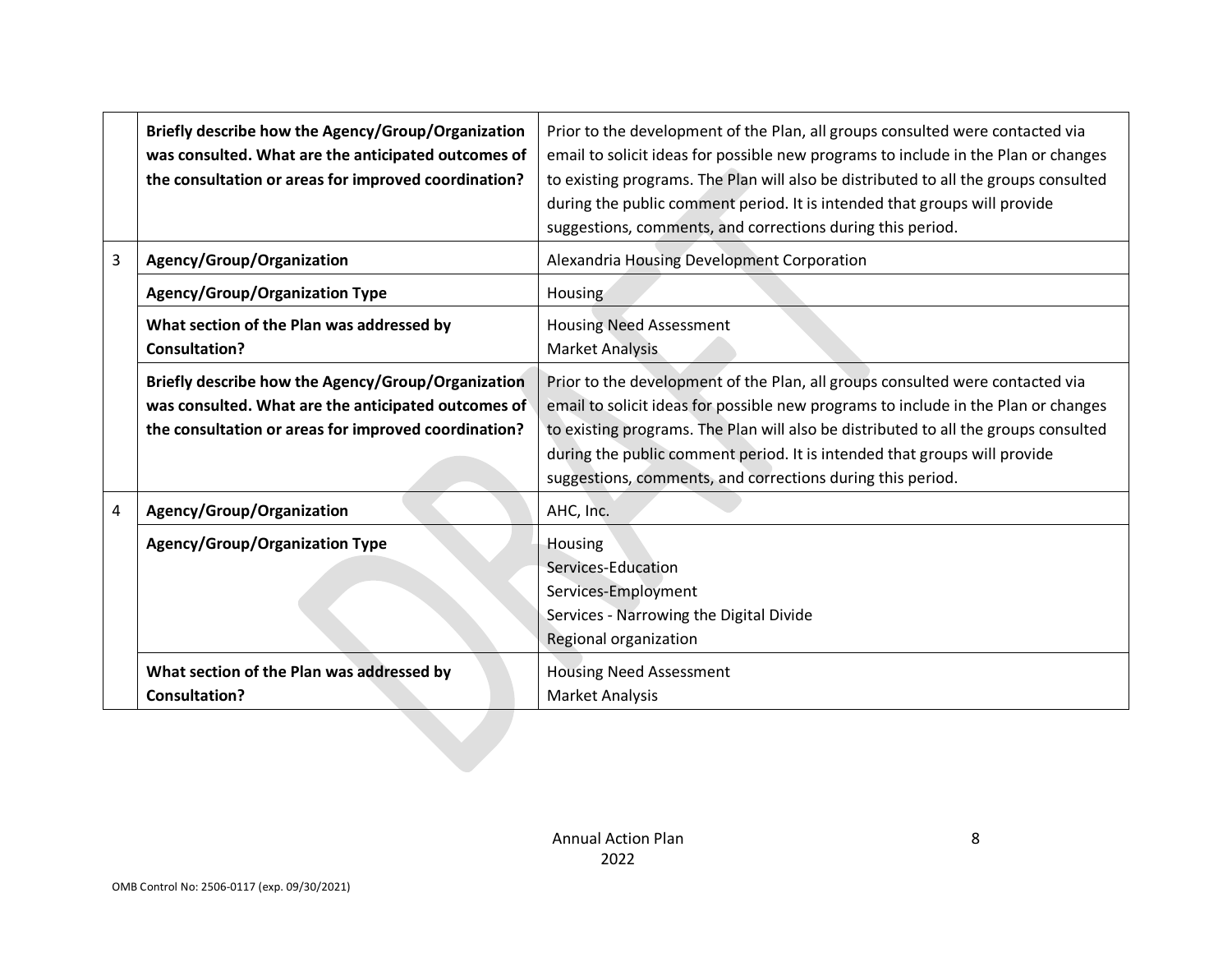|   | Briefly describe how the Agency/Group/Organization<br>was consulted. What are the anticipated outcomes of<br>the consultation or areas for improved coordination? | Prior to the development of the Plan, all groups consulted were contacted via<br>email to solicit ideas for possible new programs to include in the Plan or changes<br>to existing programs. The Plan will also be distributed to all the groups consulted<br>during the public comment period. It is intended that groups will provide<br>suggestions, comments, and corrections during this period. |
|---|-------------------------------------------------------------------------------------------------------------------------------------------------------------------|-------------------------------------------------------------------------------------------------------------------------------------------------------------------------------------------------------------------------------------------------------------------------------------------------------------------------------------------------------------------------------------------------------|
| 5 | Agency/Group/Organization                                                                                                                                         | Carpenter's Shelter                                                                                                                                                                                                                                                                                                                                                                                   |
|   | <b>Agency/Group/Organization Type</b>                                                                                                                             | Housing<br>Services-homeless<br>Services-Education<br>Services-Employment                                                                                                                                                                                                                                                                                                                             |
|   | What section of the Plan was addressed by<br>Consultation?                                                                                                        | Homeless Needs - Chronically homeless<br>Homeless Needs - Families with children<br><b>Homelessness Strategy</b>                                                                                                                                                                                                                                                                                      |
|   | Briefly describe how the Agency/Group/Organization<br>was consulted. What are the anticipated outcomes of<br>the consultation or areas for improved coordination? | Prior to the development of the Plan, all groups consulted were contacted via<br>email to solicit ideas for possible new programs to include in the Plan or changes<br>to existing programs. The Plan will also be distributed to all the groups consulted<br>during the public comment period. It is intended that groups will provide<br>suggestions, comments, and corrections during this period. |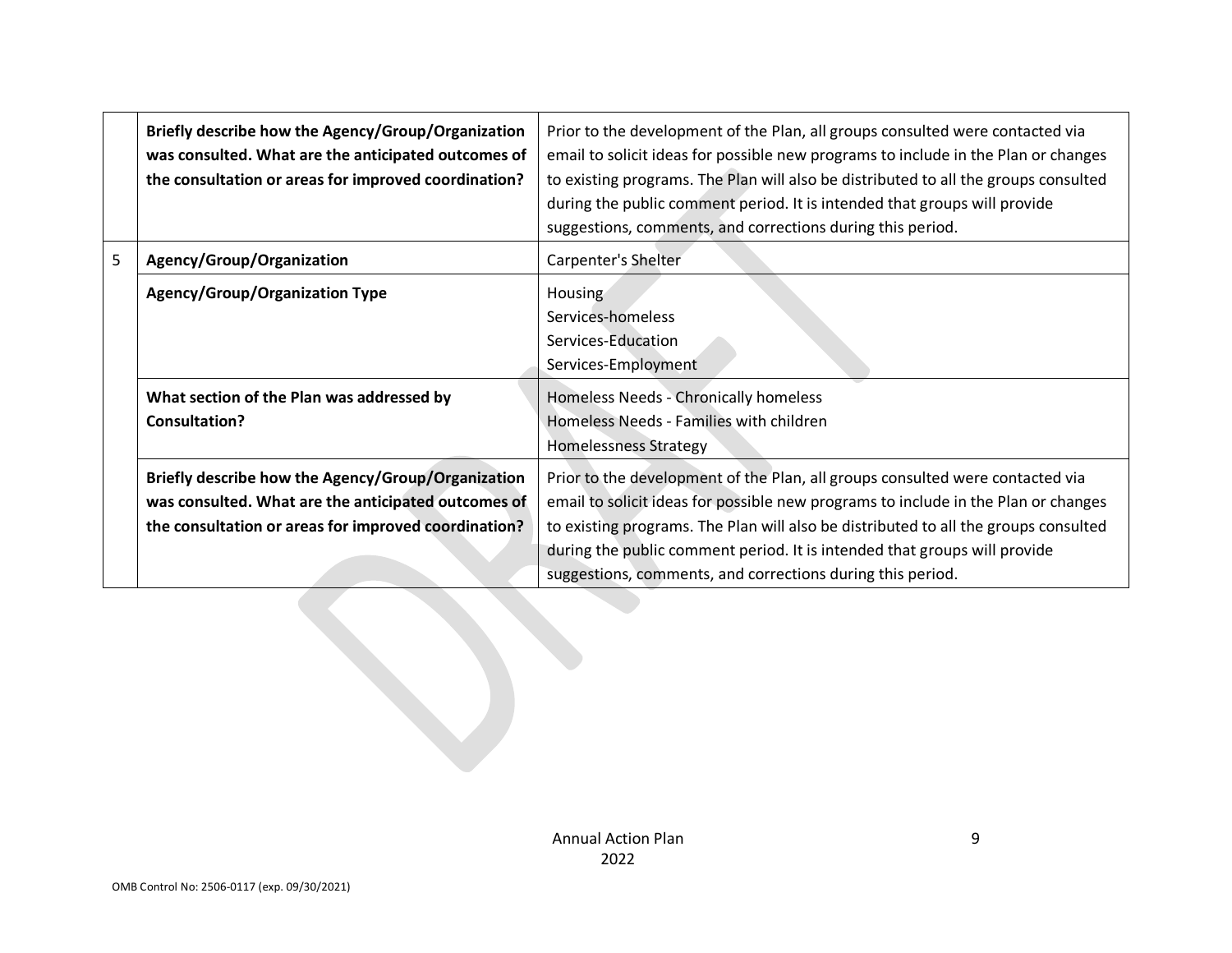| 6              | Agency/Group/Organization                                                                                                                                         | Department of Community and Human Services                                                                                                                                                                                                                                                                                                                                                            |
|----------------|-------------------------------------------------------------------------------------------------------------------------------------------------------------------|-------------------------------------------------------------------------------------------------------------------------------------------------------------------------------------------------------------------------------------------------------------------------------------------------------------------------------------------------------------------------------------------------------|
|                | <b>Agency/Group/Organization Type</b>                                                                                                                             | Services-Children<br>Services-Elderly Persons<br>Services-Persons with Disabilities<br>Services-Persons with HIV/AIDS<br>Services-Victims of Domestic Violence<br>Services-homeless<br>Services-Education<br>Services-Employment                                                                                                                                                                      |
|                | What section of the Plan was addressed by<br><b>Consultation?</b>                                                                                                 | Grantee Department<br><b>Homeless Needs - Chronically homeless</b><br>Homeless Needs - Families with children<br>Homelessness Needs - Veterans<br>Homelessness Needs - Unaccompanied youth<br><b>Homelessness Strategy</b><br>Non-Homeless Special Needs<br>Anti-poverty Strategy                                                                                                                     |
|                | Briefly describe how the Agency/Group/Organization<br>was consulted. What are the anticipated outcomes of<br>the consultation or areas for improved coordination? | Prior to the development of the Plan, all groups consulted were contacted via<br>email to solicit ideas for possible new programs to include in the Plan or changes<br>to existing programs. The Plan will also be distributed to all the groups consulted<br>during the public comment period. It is intended that groups will provide<br>suggestions, comments, and corrections during this period. |
| $\overline{7}$ | Agency/Group/Organization                                                                                                                                         | Community Lodgings, Inc                                                                                                                                                                                                                                                                                                                                                                               |
|                | <b>Agency/Group/Organization Type</b>                                                                                                                             | Housing<br>Services - Housing<br>Services-homeless                                                                                                                                                                                                                                                                                                                                                    |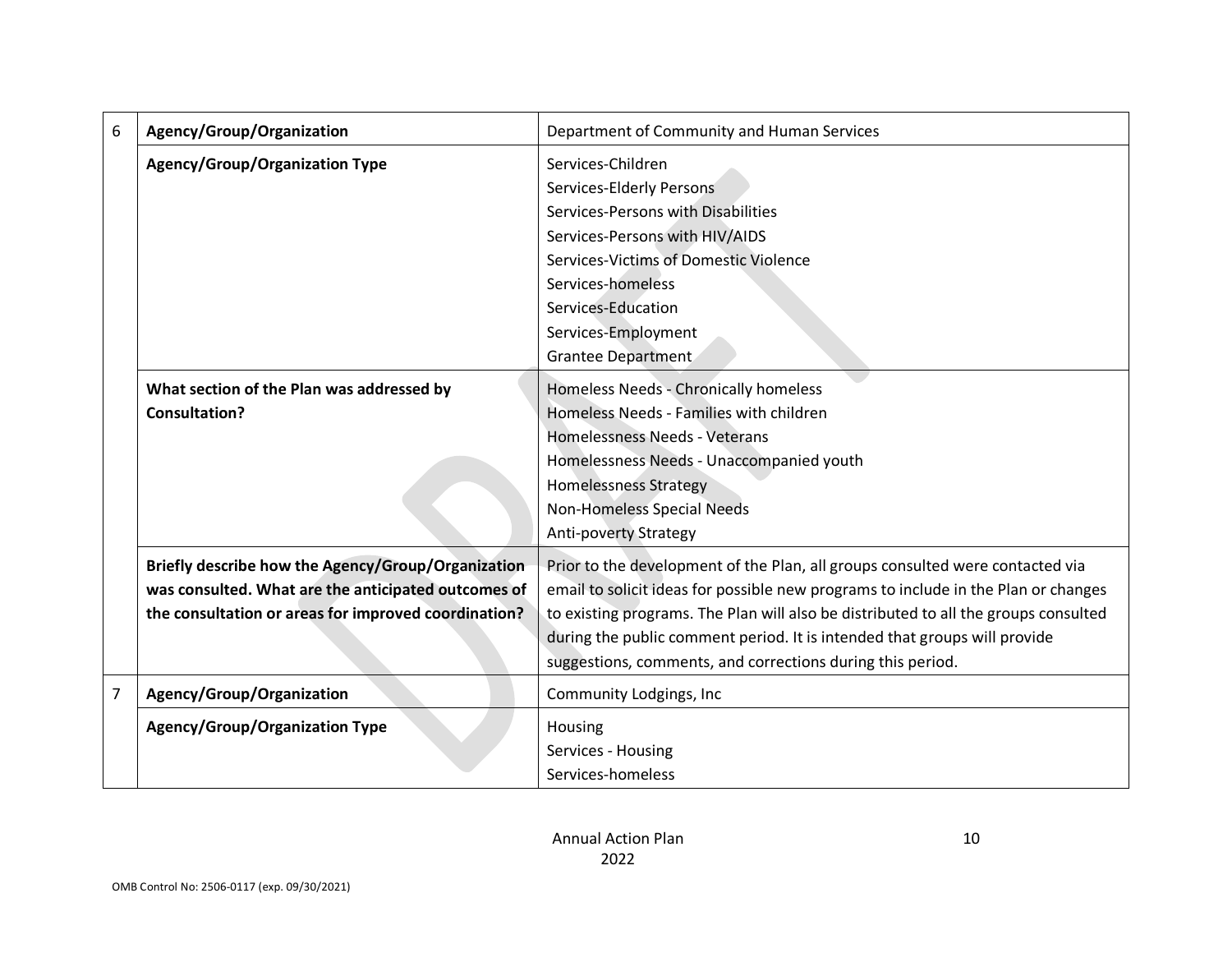|   | What section of the Plan was addressed by<br><b>Consultation?</b>                                                                                                 | <b>Housing Need Assessment</b><br><b>Homelessness Strategy</b><br><b>Market Analysis</b>                                                                                                                                                                                                                                                                                                              |
|---|-------------------------------------------------------------------------------------------------------------------------------------------------------------------|-------------------------------------------------------------------------------------------------------------------------------------------------------------------------------------------------------------------------------------------------------------------------------------------------------------------------------------------------------------------------------------------------------|
|   | Briefly describe how the Agency/Group/Organization<br>was consulted. What are the anticipated outcomes of<br>the consultation or areas for improved coordination? | Prior to the development of the Plan, all groups consulted were contacted via<br>email to solicit ideas for possible new programs to include in the Plan or changes<br>to existing programs. The Plan will also be distributed to all the groups consulted<br>during the public comment period. It is intended that groups will provide<br>suggestions, comments, and corrections during this period. |
| 8 | Agency/Group/Organization                                                                                                                                         | <b>Volunteers of American National Services</b>                                                                                                                                                                                                                                                                                                                                                       |
|   | <b>Agency/Group/Organization Type</b>                                                                                                                             | Services-homeless                                                                                                                                                                                                                                                                                                                                                                                     |
|   | What section of the Plan was addressed by<br>Consultation?                                                                                                        | Homeless Needs - Chronically homeless<br>Homeless Needs - Families with children<br>Homelessness Needs - Veterans<br>Homelessness Needs - Unaccompanied youth<br><b>Homelessness Strategy</b>                                                                                                                                                                                                         |
|   | Briefly describe how the Agency/Group/Organization<br>was consulted. What are the anticipated outcomes of<br>the consultation or areas for improved coordination? | Prior to the development of the Plan, all groups consulted were contacted via<br>email to solicit ideas for possible new programs to include in the Plan or changes<br>to existing programs. The Plan will also be distributed to all the groups consulted<br>during the public comment period. It is intended that groups will provide<br>suggestions, comments, and corrections during this period. |
| 9 | Agency/Group/Organization                                                                                                                                         | <b>Friends of Guest House</b>                                                                                                                                                                                                                                                                                                                                                                         |
|   | <b>Agency/Group/Organization Type</b>                                                                                                                             | Services - Housing<br>Services-Victims of Domestic Violence<br>Services-homeless                                                                                                                                                                                                                                                                                                                      |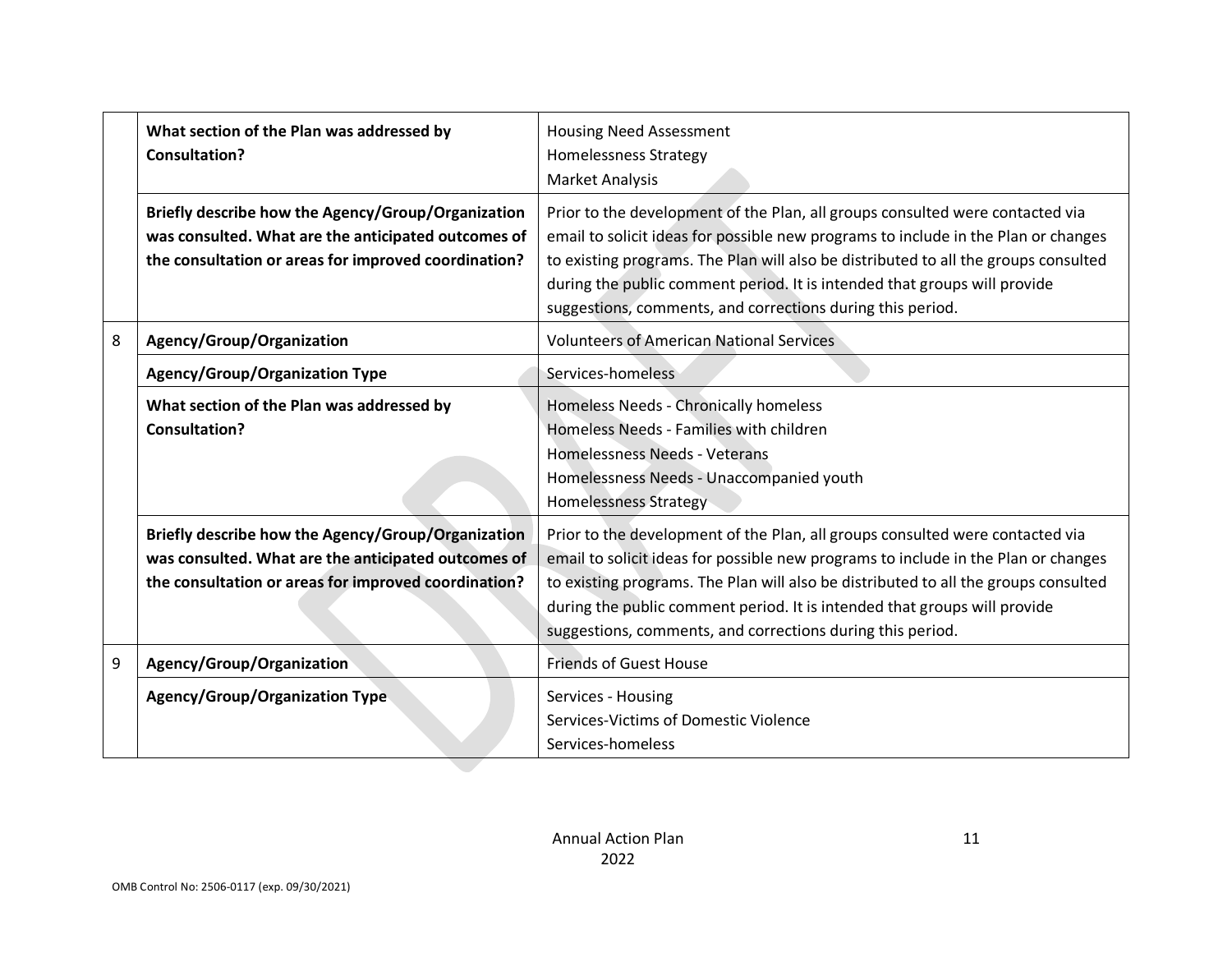|    | What section of the Plan was addressed by<br><b>Consultation?</b>                                                                                                 | <b>Housing Need Assessment</b><br>Non-Homeless Special Needs<br><b>Market Analysis</b>                                                                                                                                                                                                                                                                                                                |
|----|-------------------------------------------------------------------------------------------------------------------------------------------------------------------|-------------------------------------------------------------------------------------------------------------------------------------------------------------------------------------------------------------------------------------------------------------------------------------------------------------------------------------------------------------------------------------------------------|
|    | Briefly describe how the Agency/Group/Organization<br>was consulted. What are the anticipated outcomes of<br>the consultation or areas for improved coordination? | Prior to the development of the Plan, all groups consulted were contacted via<br>email to solicit ideas for possible new programs to include in the Plan or changes<br>to existing programs. The Plan will also be distributed to all the groups consulted<br>during the public comment period. It is intended that groups will provide<br>suggestions, comments, and corrections during this period. |
| 10 | Agency/Group/Organization                                                                                                                                         | HABITAT FOR HUMANITY OF NORTHERN VIRGINIA                                                                                                                                                                                                                                                                                                                                                             |
|    | <b>Agency/Group/Organization Type</b>                                                                                                                             | Housing<br>Regional organization                                                                                                                                                                                                                                                                                                                                                                      |
|    | What section of the Plan was addressed by<br><b>Consultation?</b>                                                                                                 | <b>Housing Need Assessment</b><br><b>Market Analysis</b>                                                                                                                                                                                                                                                                                                                                              |
|    | Briefly describe how the Agency/Group/Organization<br>was consulted. What are the anticipated outcomes of<br>the consultation or areas for improved coordination? | Prior to the development of the Plan, all groups consulted were contacted via<br>email to solicit ideas for possible new programs to include in the Plan or changes<br>to existing programs. The Plan will also be distributed to all the groups consulted<br>during the public comment period. It is intended that groups will provide<br>suggestions, comments, and corrections during this period. |
| 11 | Agency/Group/Organization                                                                                                                                         | Legal Services of Northern Virginia                                                                                                                                                                                                                                                                                                                                                                   |
|    | <b>Agency/Group/Organization Type</b>                                                                                                                             | Services - Legal                                                                                                                                                                                                                                                                                                                                                                                      |
|    | What section of the Plan was addressed by<br><b>Consultation?</b>                                                                                                 | <b>Homelessness Strategy</b><br><b>Anti-poverty Strategy</b>                                                                                                                                                                                                                                                                                                                                          |
|    |                                                                                                                                                                   |                                                                                                                                                                                                                                                                                                                                                                                                       |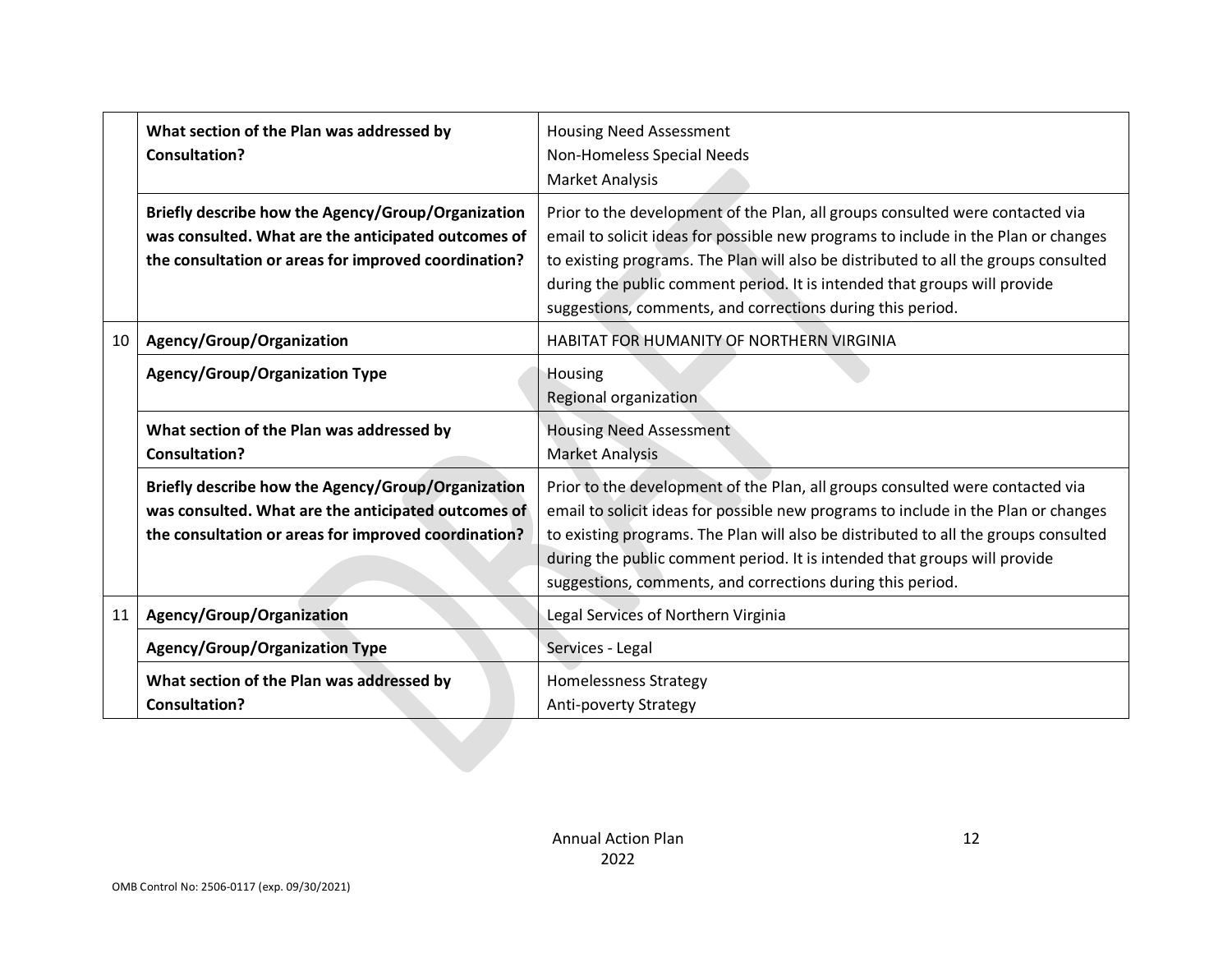|    | Briefly describe how the Agency/Group/Organization<br>was consulted. What are the anticipated outcomes of<br>the consultation or areas for improved coordination? | Prior to the development of the Plan, all groups consulted were contacted via<br>email to solicit ideas for possible new programs to include in the Plan or changes<br>to existing programs. The Plan will also be distributed to all the groups consulted<br>during the public comment period. It is intended that groups will provide<br>suggestions, comments, and corrections during this period. |
|----|-------------------------------------------------------------------------------------------------------------------------------------------------------------------|-------------------------------------------------------------------------------------------------------------------------------------------------------------------------------------------------------------------------------------------------------------------------------------------------------------------------------------------------------------------------------------------------------|
| 12 | Agency/Group/Organization                                                                                                                                         | Northern Virginia Regional Commission                                                                                                                                                                                                                                                                                                                                                                 |
|    | <b>Agency/Group/Organization Type</b>                                                                                                                             | Services-Persons with HIV/AIDS<br>Regional organization                                                                                                                                                                                                                                                                                                                                               |
|    | What section of the Plan was addressed by<br><b>Consultation?</b>                                                                                                 | <b>HOPWA Strategy</b>                                                                                                                                                                                                                                                                                                                                                                                 |
|    | Briefly describe how the Agency/Group/Organization<br>was consulted. What are the anticipated outcomes of<br>the consultation or areas for improved coordination? | Prior to the development of the Plan, all groups consulted were contacted via<br>email to solicit ideas for possible new programs to include in the Plan or changes<br>to existing programs. The Plan will also be distributed to all the groups consulted<br>during the public comment period. It is intended that groups will provide<br>suggestions, comments, and corrections during this period. |
| 13 | Agency/Group/Organization                                                                                                                                         | <b>Rebuilding Together</b>                                                                                                                                                                                                                                                                                                                                                                            |
|    | <b>Agency/Group/Organization Type</b>                                                                                                                             | Housing<br>Regional organization                                                                                                                                                                                                                                                                                                                                                                      |
|    | What section of the Plan was addressed by<br><b>Consultation?</b>                                                                                                 | <b>Housing Need Assessment</b><br>Non-Homeless Special Needs                                                                                                                                                                                                                                                                                                                                          |
|    | Briefly describe how the Agency/Group/Organization<br>was consulted. What are the anticipated outcomes of<br>the consultation or areas for improved coordination? | Prior to the development of the Plan, all groups consulted were contacted via<br>email to solicit ideas for possible new programs to include in the Plan or changes<br>to existing programs. The Plan will also be distributed to all the groups consulted<br>during the public comment period. It is intended that groups will provide<br>suggestions, comments, and corrections during this period. |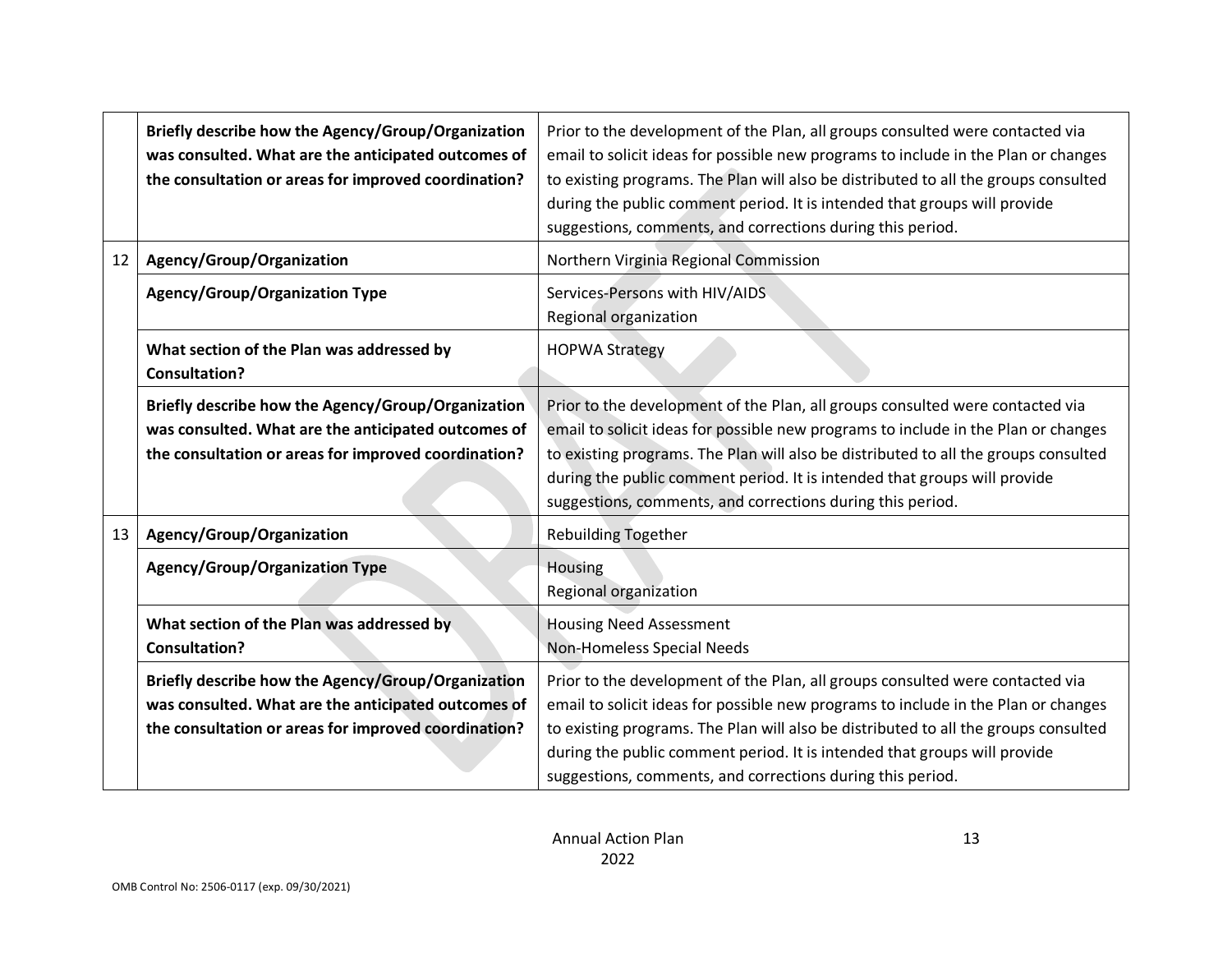| 14 | Agency/Group/Organization                                                                                                                                         | Alexandria Public Health Agency                                                                                                                                                                                                                                                                                                                                                                       |
|----|-------------------------------------------------------------------------------------------------------------------------------------------------------------------|-------------------------------------------------------------------------------------------------------------------------------------------------------------------------------------------------------------------------------------------------------------------------------------------------------------------------------------------------------------------------------------------------------|
|    | <b>Agency/Group/Organization Type</b>                                                                                                                             | Services-Persons with Disabilities<br>Services-Health<br><b>Health Agency</b><br>Grantee Department                                                                                                                                                                                                                                                                                                   |
|    | What section of the Plan was addressed by<br><b>Consultation?</b>                                                                                                 | Non-Homeless Special Needs<br>Lead-based Paint Strategy                                                                                                                                                                                                                                                                                                                                               |
|    | Briefly describe how the Agency/Group/Organization<br>was consulted. What are the anticipated outcomes of<br>the consultation or areas for improved coordination? | Prior to the development of the Plan, all groups consulted were contacted via<br>email to solicit ideas for possible new programs to include in the Plan or changes<br>to existing programs. The Plan will also be distributed to all the groups consulted<br>during the public comment period. It is intended that groups will provide<br>suggestions, comments, and corrections during this period. |
| 15 | Agency/Group/Organization                                                                                                                                         | Northern Virginia Affordable Housing Alliance                                                                                                                                                                                                                                                                                                                                                         |
|    | <b>Agency/Group/Organization Type</b>                                                                                                                             | Regional organization<br>Civic Leaders                                                                                                                                                                                                                                                                                                                                                                |
|    | What section of the Plan was addressed by<br><b>Consultation?</b>                                                                                                 | <b>Housing Need Assessment</b><br><b>Market Analysis</b>                                                                                                                                                                                                                                                                                                                                              |
|    | Briefly describe how the Agency/Group/Organization<br>was consulted. What are the anticipated outcomes of<br>the consultation or areas for improved coordination? | Prior to the development of the Plan, all groups consulted were contacted via<br>email to solicit ideas for possible new programs to include in the Plan or changes<br>to existing programs. The Plan will also be distributed to all the groups consulted<br>during the public comment period. It is intended that groups will provide<br>suggestions, comments, and corrections during this period. |
|    |                                                                                                                                                                   |                                                                                                                                                                                                                                                                                                                                                                                                       |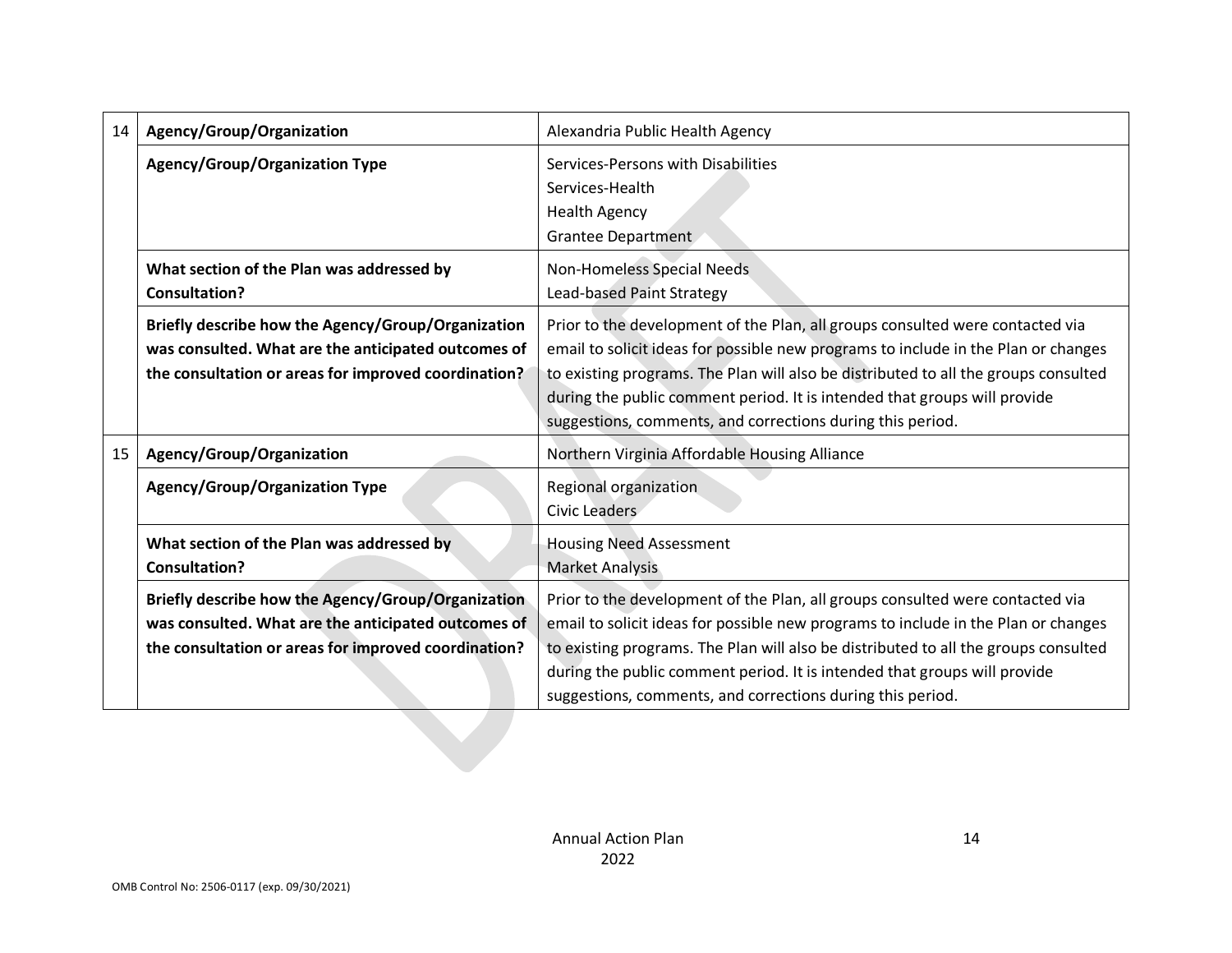| 16 | Agency/Group/Organization                                                                                                                                         | <b>Wesley Housing Development Corporation</b>                                                                                                                                                                                                                                                                                                                                                         |
|----|-------------------------------------------------------------------------------------------------------------------------------------------------------------------|-------------------------------------------------------------------------------------------------------------------------------------------------------------------------------------------------------------------------------------------------------------------------------------------------------------------------------------------------------------------------------------------------------|
|    | <b>Agency/Group/Organization Type</b>                                                                                                                             | Housing<br>Services - Housing<br>Services-Education<br>Regional organization                                                                                                                                                                                                                                                                                                                          |
|    | What section of the Plan was addressed by<br><b>Consultation?</b>                                                                                                 | <b>Housing Need Assessment</b><br><b>Market Analysis</b>                                                                                                                                                                                                                                                                                                                                              |
|    | Briefly describe how the Agency/Group/Organization<br>was consulted. What are the anticipated outcomes of<br>the consultation or areas for improved coordination? | Prior to the development of the Plan, all groups consulted were contacted via<br>email to solicit ideas for possible new programs to include in the Plan or changes<br>to existing programs. The Plan will also be distributed to all the groups consulted<br>during the public comment period. It is intended that groups will provide<br>suggestions, comments, and corrections during this period. |
| 17 | Agency/Group/Organization                                                                                                                                         | SHELTERED HOMES OF ALEXANDRIA                                                                                                                                                                                                                                                                                                                                                                         |
|    | <b>Agency/Group/Organization Type</b>                                                                                                                             | Services - Housing<br>Services-Persons with Disabilities                                                                                                                                                                                                                                                                                                                                              |
|    | What section of the Plan was addressed by<br><b>Consultation?</b>                                                                                                 | Non-Homeless Special Needs                                                                                                                                                                                                                                                                                                                                                                            |
|    | Briefly describe how the Agency/Group/Organization<br>was consulted. What are the anticipated outcomes of<br>the consultation or areas for improved coordination? | Prior to the development of the Plan, all groups consulted were contacted via<br>email to solicit ideas for possible new programs to include in the Plan or changes<br>to existing programs. The Plan will also be distributed to all the groups consulted<br>during the public comment period. It is intended that groups will provide<br>suggestions, comments, and corrections during this period. |
|    |                                                                                                                                                                   |                                                                                                                                                                                                                                                                                                                                                                                                       |

**Identify any Agency Types not consulted and provide rationale for not consulting**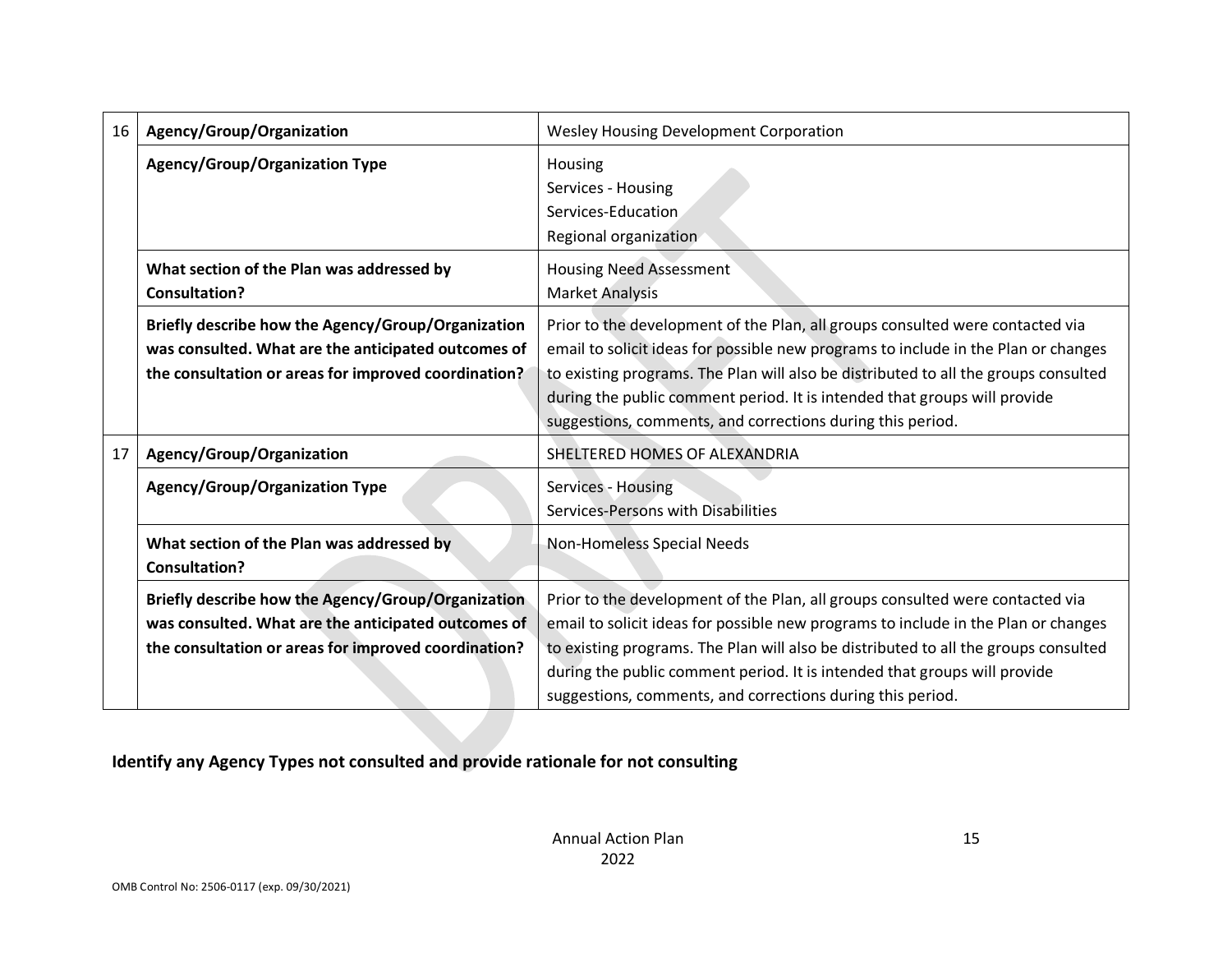The Northern Virginia Urban League and Homes for America were not consulted because they did not provide the necessary contact information for consultation.

## **Other local/regional/state/federal planning efforts considered when preparing the Plan**

| Name of Plan                                      | <b>Lead Organization</b>                                     | How do the goals of your Strategic Plan overlap with the goals of each plan?                                                                                                                                                                                                     |
|---------------------------------------------------|--------------------------------------------------------------|----------------------------------------------------------------------------------------------------------------------------------------------------------------------------------------------------------------------------------------------------------------------------------|
| Continuum of Care                                 | The Partnership to Prevent                                   |                                                                                                                                                                                                                                                                                  |
|                                                   | and End Homelessness                                         |                                                                                                                                                                                                                                                                                  |
| <b>Housing Master Plan</b>                        | City of Alexandria Office of<br>Housing                      | The Housing Master Plan set a goal for the creation or preservation of 2,000 units of low-<br>income units by 2025. Using HOME and CDBG funding, the City is on track to reach this<br>goal.                                                                                     |
| The Future of Housing<br>in Greater<br>Washington | Metropolitan Washington<br>Council of Governments<br>(MWCOG) | MWCOG set a goal for the creation or preservation an additional 2,250 units affordable<br>to low-income households by 2030. Alexandria's Strategic Plan calls for it to use its<br>HOME allocation to create new low-income units, helping it to reach the goal set by<br>MWCOG. |

**Table 3 – Other local / regional / federal planning efforts**

## **Narrative (optional)**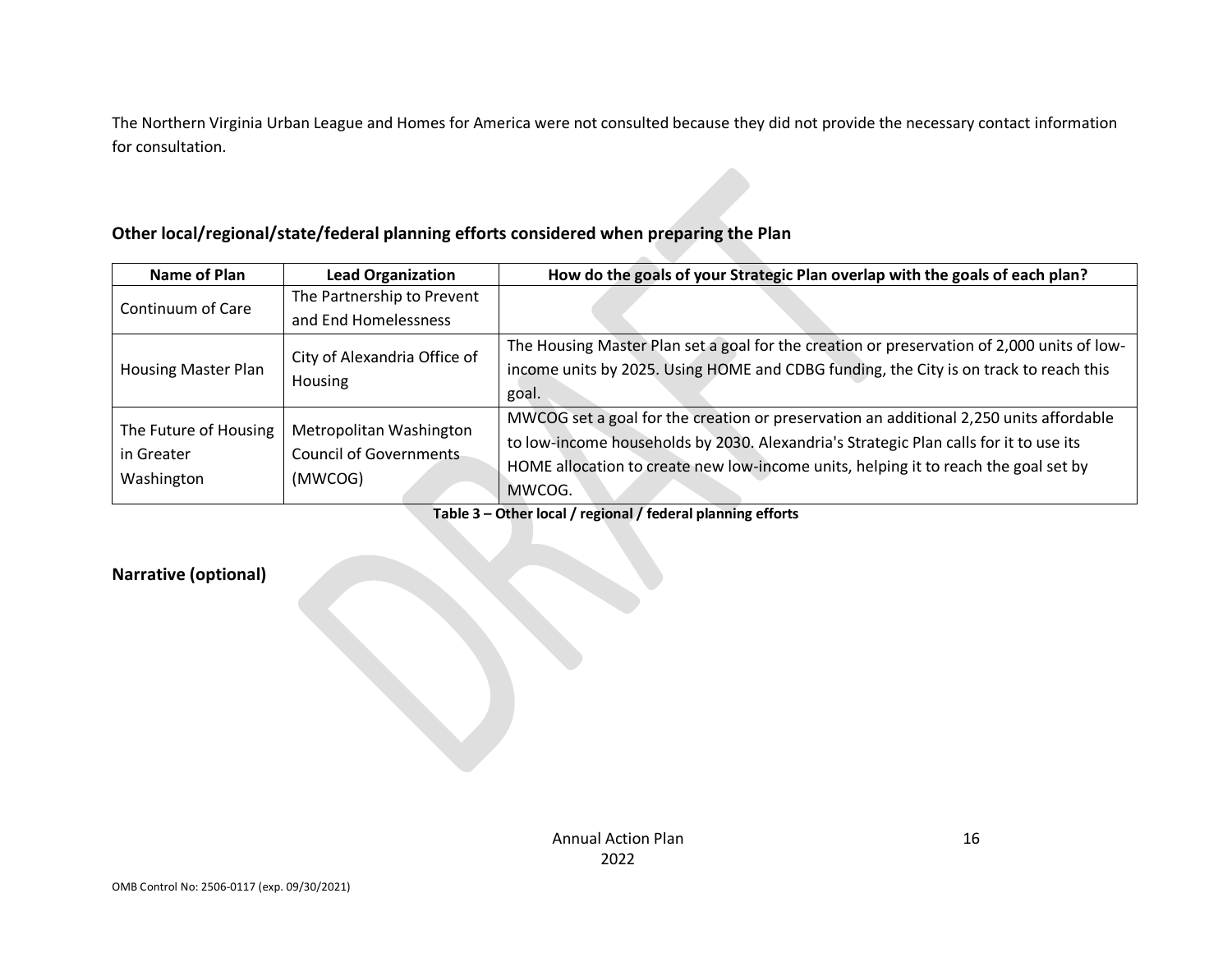## **AP-12 Participation – 91.105, 91.200(c)**

**1. Summary of citizen participation process/Efforts made to broaden citizen participation Summarize citizen participation process and how it impacted goal-setting**

## **Citizen Participation Outreach**

<span id="page-17-0"></span>

| <b>Sort Order</b> | Mode of Outreach      | <b>Target of Outreach</b> | <b>Summary of</b>   | <b>Summary of</b> | <b>Summary of comments</b>  | URL (If     |
|-------------------|-----------------------|---------------------------|---------------------|-------------------|-----------------------------|-------------|
|                   |                       |                           | response/attendance | comments received | not accepted<br>and reasons | applicable) |
|                   |                       | Non-                      |                     |                   |                             |             |
|                   | <b>Public Hearing</b> | targeted/broad            |                     |                   |                             |             |
|                   |                       | community                 |                     |                   |                             |             |
|                   |                       | <b>Minorities</b>         |                     |                   |                             |             |
|                   |                       |                           |                     |                   |                             |             |
| $\overline{2}$    | Newspaper Ad          | Non-English               |                     |                   |                             |             |
|                   |                       | Speaking - Specify        |                     |                   |                             |             |
|                   |                       | other language:           |                     |                   |                             |             |
|                   |                       | Spanish                   |                     |                   |                             |             |
|                   |                       | Non-                      |                     |                   |                             |             |
| 3                 | Internet Outreach     | targeted/broad            |                     |                   |                             |             |
|                   |                       | community                 |                     |                   |                             |             |
|                   |                       | Non-                      |                     |                   |                             |             |
| 4                 | <b>Public Meeting</b> | targeted/broad            |                     |                   |                             |             |
|                   |                       | community                 |                     |                   |                             |             |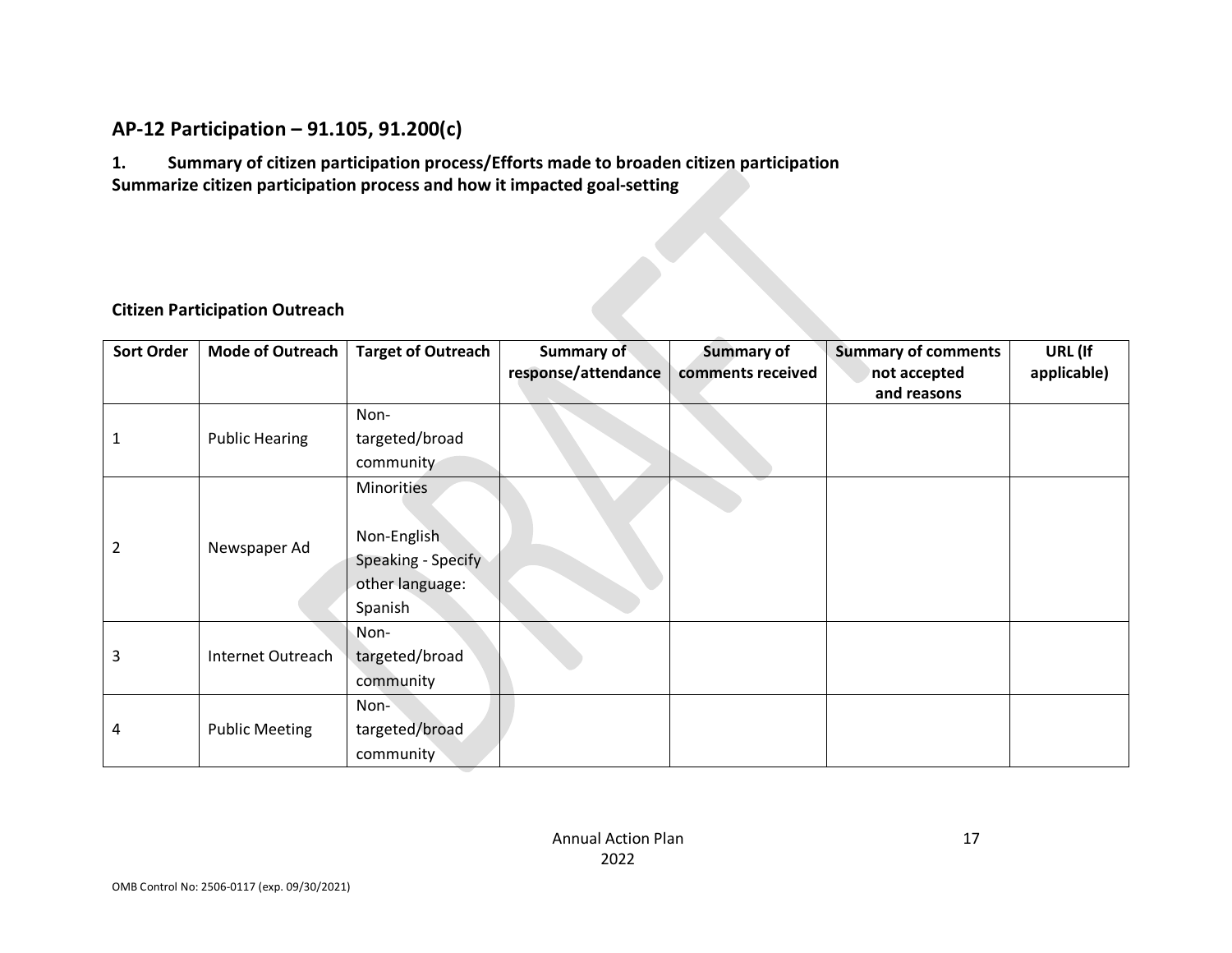| <b>Sort Order</b> | Mode of Outreach | <b>Target of Outreach</b> | Summary of          | Summary of        | <b>Summary of comments</b> | URL (If     |
|-------------------|------------------|---------------------------|---------------------|-------------------|----------------------------|-------------|
|                   |                  |                           | response/attendance | comments received | not accepted               | applicable) |
|                   |                  |                           |                     |                   | and reasons                |             |
|                   |                  | Non-                      |                     |                   |                            |             |
|                   | Newspaper Ad     | targeted/broad            |                     |                   |                            |             |
|                   |                  | community                 |                     |                   |                            |             |

**Table 4 – Citizen Participation Outreach**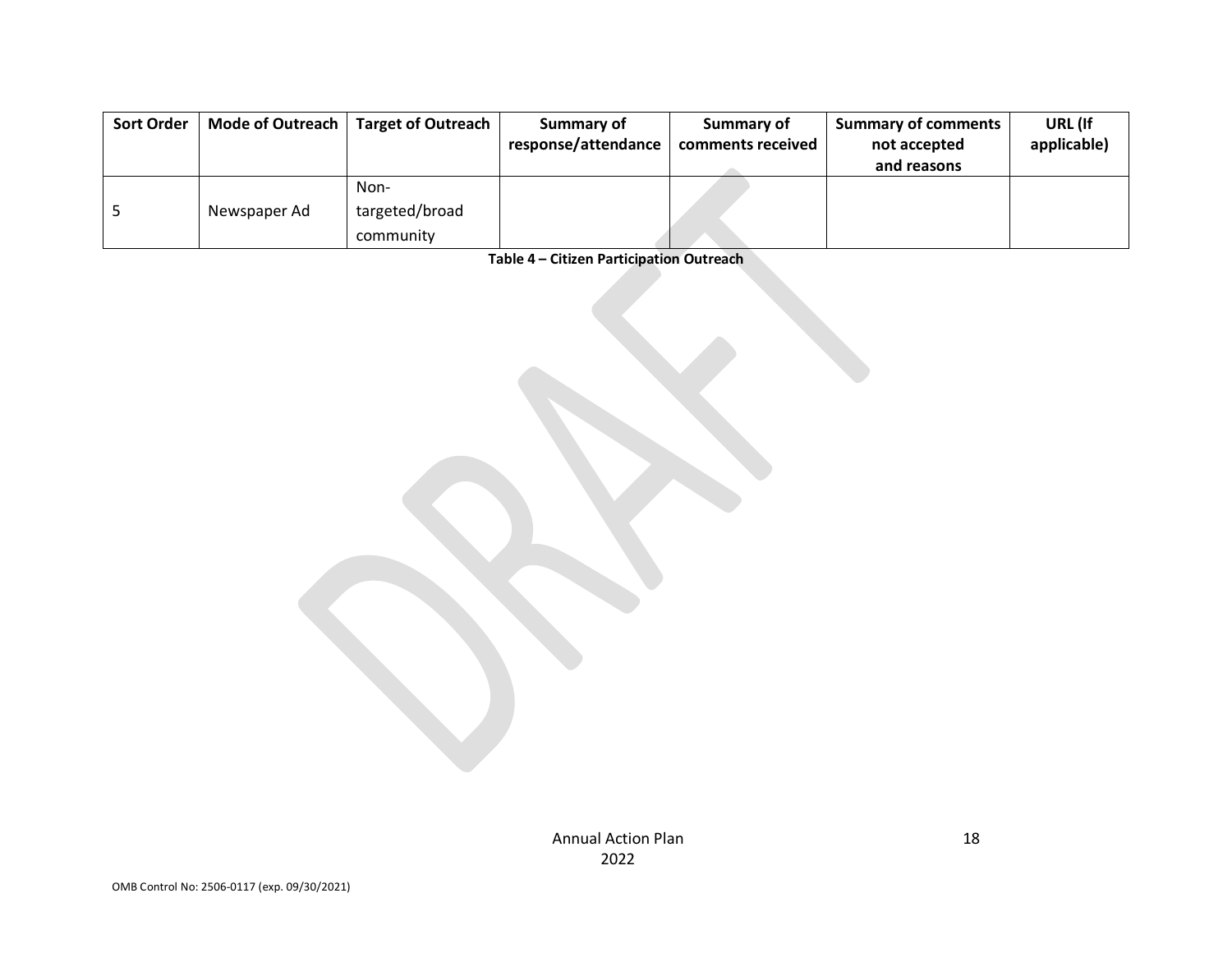# **Expected Resources**

## **AP-15 Expected Resources – 91.220(c)(1,2)**

#### **Introduction**

The following table shows the amount of funds expected to be available in year two of the Consolidated Plan and the subsequent three years. The amounts are based on the current federal funding allocations and projected allocations for the next three years. These may change depending on changes in federal budget priorities.

#### **Anticipated Resources**

<span id="page-19-1"></span><span id="page-19-0"></span>

| Program     | <b>Source</b> | <b>Uses of Funds</b>   | <b>Expected Amount Available Year 1</b> |         | <b>Expected</b>   | <b>Narrative Description</b> |                  |                                          |
|-------------|---------------|------------------------|-----------------------------------------|---------|-------------------|------------------------------|------------------|------------------------------------------|
|             | оf            |                        | Annual                                  | Program | <b>Prior Year</b> | Total:                       | <b>Amount</b>    |                                          |
|             | <b>Funds</b>  |                        | <b>Allocation:</b>                      | Income: | <b>Resources:</b> | \$                           | <b>Available</b> |                                          |
|             |               |                        |                                         |         |                   |                              | <b>Remainder</b> |                                          |
|             |               |                        |                                         |         |                   |                              | of ConPlan       |                                          |
|             |               |                        |                                         |         |                   |                              |                  |                                          |
| <b>CDBG</b> | public -      | Acquisition            |                                         |         |                   |                              |                  | CDBG funds will be used to support       |
|             | federal       | Admin and              |                                         |         |                   |                              |                  | community development programs for low   |
|             |               | Planning               |                                         |         |                   |                              |                  | to moderate income households. Programs  |
|             |               | Economic               |                                         |         |                   |                              |                  | include: Home Rehab Loan Program;        |
|             |               | Development            |                                         |         |                   |                              |                  | Winter Shelter program; the Transitional |
|             |               | Housing                |                                         |         |                   |                              |                  | Assistance Program; and multifamily      |
|             |               | Public                 |                                         |         |                   |                              |                  | rehabilitation projects.                 |
|             |               | Improvements           |                                         |         |                   |                              |                  |                                          |
|             |               | <b>Public Services</b> | 1,171,444                               | 375,000 | 360,000           | 1,906,444                    | 3,433,556        |                                          |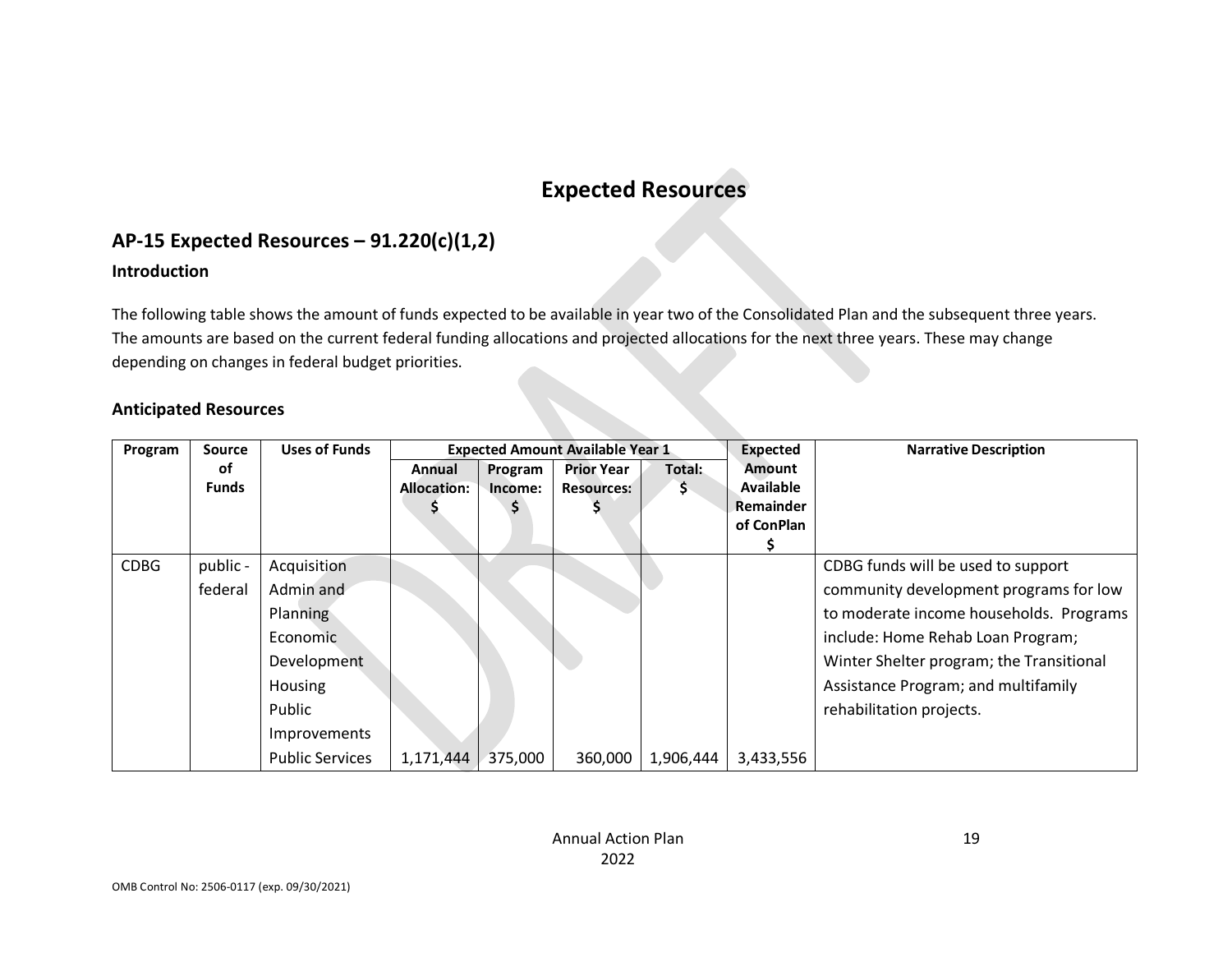| Program     | <b>Source</b> | <b>Uses of Funds</b> | <b>Expected Amount Available Year 1</b> |         | <b>Expected</b>   | <b>Narrative Description</b> |                         |                                               |
|-------------|---------------|----------------------|-----------------------------------------|---------|-------------------|------------------------------|-------------------------|-----------------------------------------------|
|             | of            |                      | Annual                                  | Program | <b>Prior Year</b> | Total:                       | Amount                  |                                               |
|             | <b>Funds</b>  |                      | <b>Allocation:</b>                      | Income: | <b>Resources:</b> | Ś                            | <b>Available</b>        |                                               |
|             |               |                      |                                         | \$      | \$                |                              | Remainder<br>of ConPlan |                                               |
|             |               |                      |                                         |         |                   |                              | \$                      |                                               |
| <b>HOME</b> | public -      | Acquisition          |                                         |         |                   |                              |                         | HOME funds will be used to serve persons      |
|             | federal       | Homebuyer            |                                         |         |                   |                              |                         | with low and moderate incomes. Programs       |
|             |               | assistance           |                                         |         |                   |                              |                         | include Flexible Homeownership Assistance     |
|             |               | Homeowner            |                                         |         |                   |                              |                         | Program; and development or preservation      |
|             |               | rehab                |                                         |         |                   |                              |                         | of affordable units through                   |
|             |               | Multifamily          |                                         |         |                   |                              |                         | acquisition/rehabilitation or new             |
|             |               | rental new           |                                         |         |                   |                              |                         | construction.                                 |
|             |               | construction         |                                         |         |                   |                              |                         |                                               |
|             |               | Multifamily          |                                         |         |                   |                              |                         |                                               |
|             |               | rental rehab         |                                         |         |                   |                              |                         |                                               |
|             |               | <b>New</b>           |                                         |         |                   |                              |                         |                                               |
|             |               | construction for     |                                         |         |                   |                              |                         |                                               |
|             |               | ownership            |                                         |         |                   |                              |                         |                                               |
|             |               | <b>TBRA</b>          | 628,038                                 | 250,000 | $\Omega$          | 878,038                      | 1,711,962               |                                               |
| Section     | public -      | Housing              |                                         |         |                   |                              |                         | The Section 108 loan will go to support       |
| 108         | federal       | Multifamily          |                                         |         |                   |                              |                         | public improvements necessary for the         |
|             |               | rental new           |                                         |         |                   |                              |                         | construction of a multifamily rental project. |
|             |               | construction         |                                         |         |                   |                              |                         | The loan will be repaid using a portion of    |
|             |               | Public               |                                         |         |                   |                              |                         | future CDBG allocations and residual          |
|             |               | Improvements         | 5,951,460                               | 0       | 0                 | 5,951,460                    | 0                       | receipts from the project.                    |

**Table 5 - Expected Resources – Priority Table**

**Explain how federal funds will leverage those additional resources (private, state and local funds), including a description of how matching requirements will be satisfied**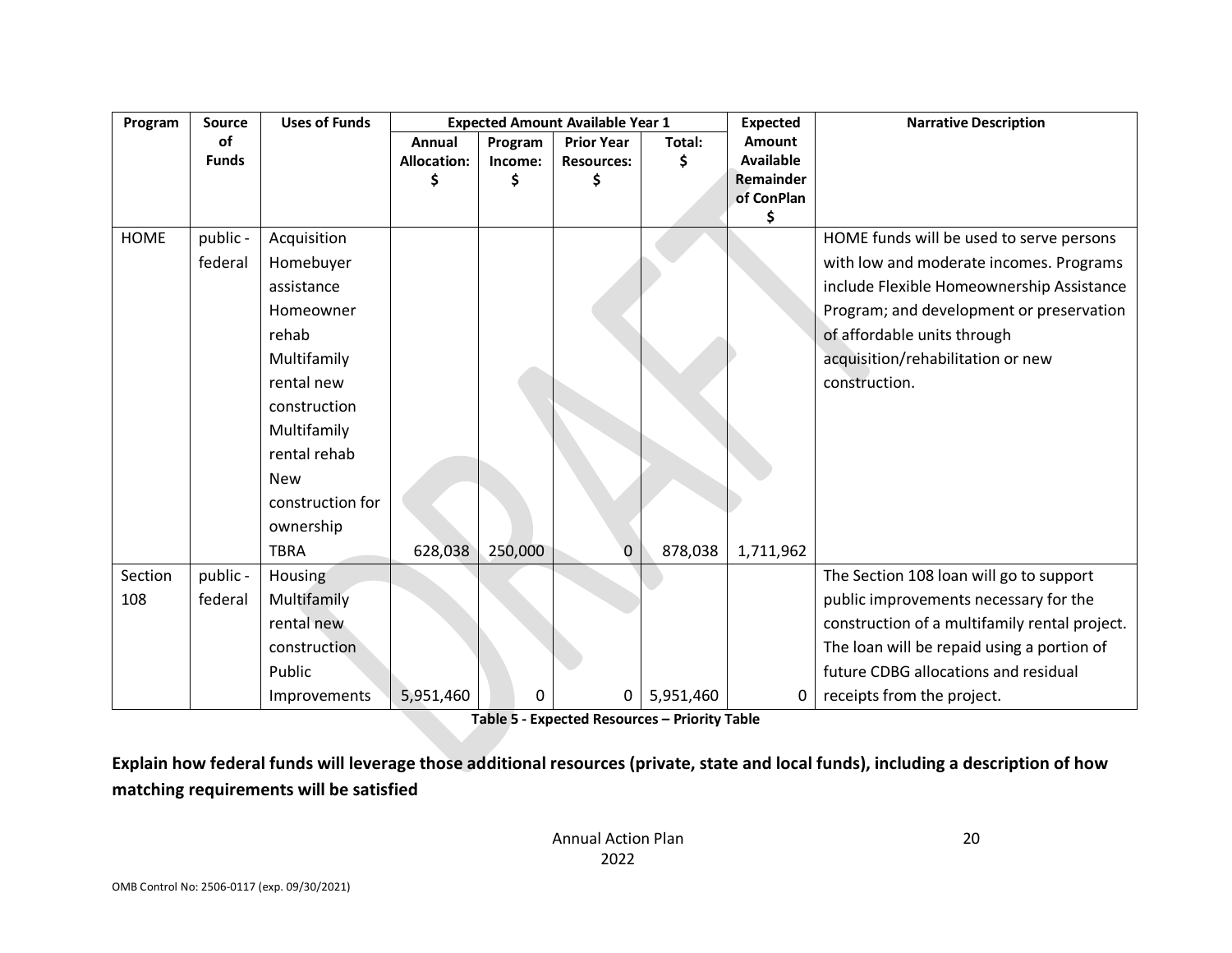HOME match requirements will be satisfied with local resources such as City General Fund and the City's Housing Trust Fund. Virginia Housing will also provide funds to support the construction and/or acquisition of affordable rental projects as well as provide interest rate reductions for mortgages for first-time homebuyers. In addition, funding provided by Amazon will be used to support the preservation or construction of affordable units.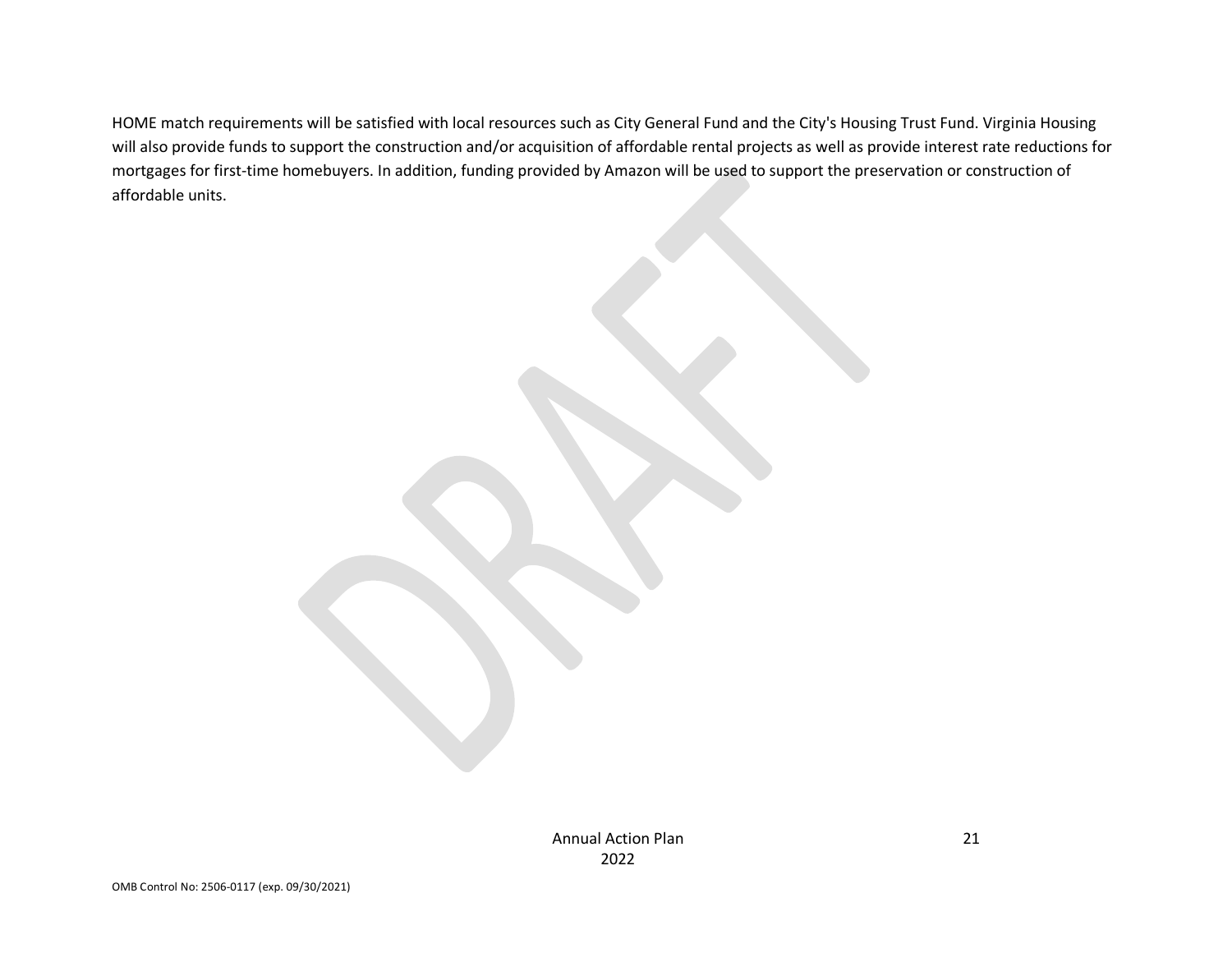## **If appropriate, describe publically owned land or property located within the jurisdiction that may be used to address the needs identified in the plan**

The City is in the process of selling two City owned properties to a non-profit affordable housing developer to construct an affordable rental project and an affordable homeownership project. The City will also consider the co-location of affordable housing with other City facilities as opportunities arise.

#### **Discussion**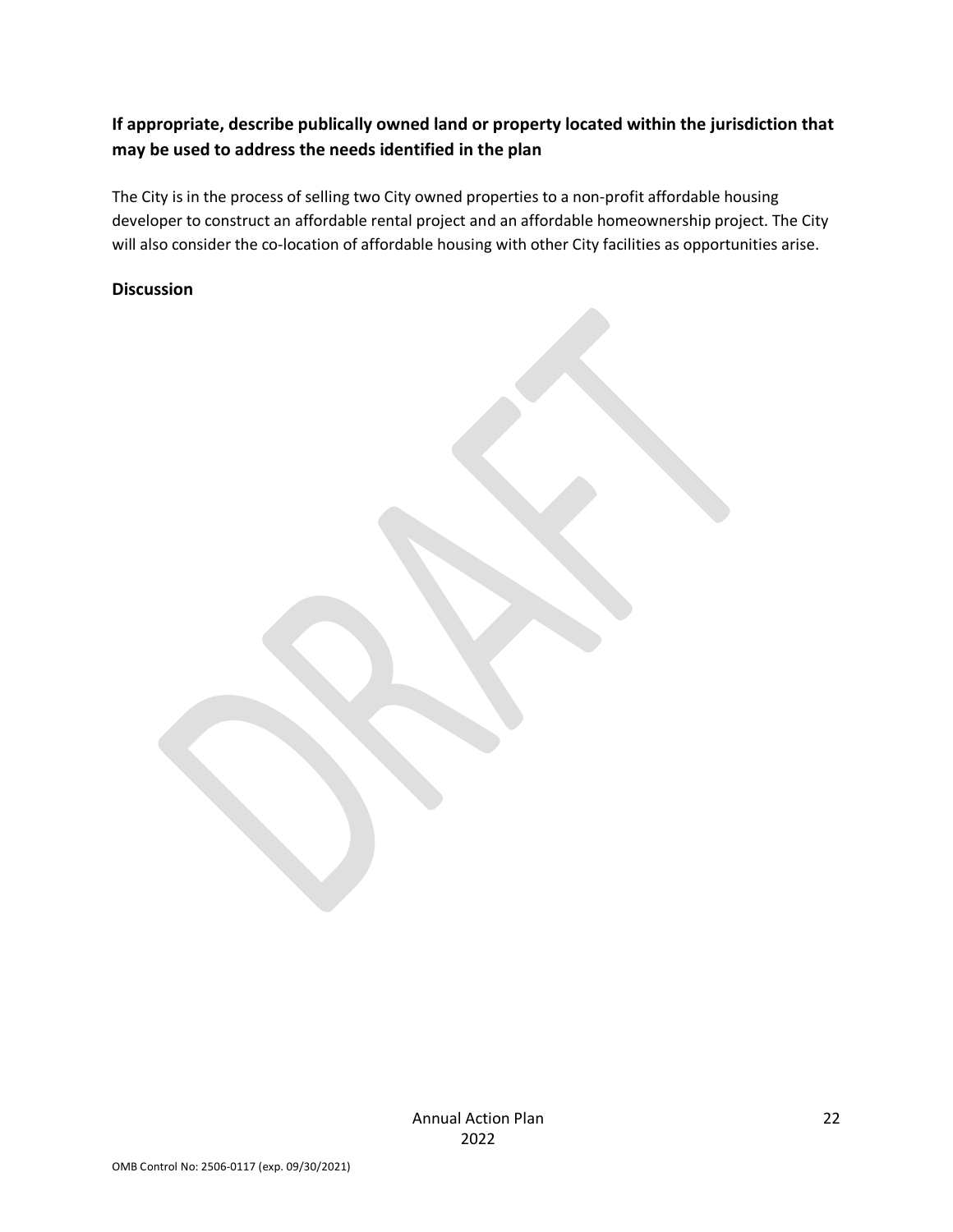# **Annual Goals and Objectives**

## **AP-20 Annual Goals and Objectives**

## <span id="page-23-0"></span>**Goals Summary Information**

|                | <b>AP-20 Annual Goals and Objectives</b> |                      |             |                      |                    |                         |                |                                    |  |  |
|----------------|------------------------------------------|----------------------|-------------|----------------------|--------------------|-------------------------|----------------|------------------------------------|--|--|
|                | <b>Goals Summary Information</b>         |                      |             |                      |                    |                         |                |                                    |  |  |
| Sort<br>Order  | <b>Goal Name</b>                         | <b>Start</b><br>Year | End<br>Year | Category             | Geographic<br>Area | <b>Needs Addressed</b>  | <b>Funding</b> | <b>Goal Outcome Indicator</b>      |  |  |
| 1              | <b>Increase Housing</b>                  | 2021                 | 2025        | Affordable           | City of            | <b>Equitable Access</b> | CDBG:          | Rental units constructed: 3        |  |  |
|                | Affordability                            |                      |             | <b>Housing</b>       | Alexandria         | to Housing              | \$50,000       | Household Housing Unit             |  |  |
|                |                                          |                      |             |                      |                    |                         | HOME:          | <b>Homeowner Housing</b>           |  |  |
|                |                                          |                      |             |                      |                    |                         | \$828,520      | Added: 36 Household                |  |  |
|                |                                          |                      |             |                      |                    |                         | Section 108:   | <b>Housing Unit</b>                |  |  |
|                |                                          |                      |             |                      |                    |                         | \$5,951,460    | <b>Direct Financial Assistance</b> |  |  |
|                |                                          |                      |             |                      |                    |                         |                | to Homebuyers: 8                   |  |  |
|                |                                          |                      |             |                      |                    |                         |                | <b>Households Assisted</b>         |  |  |
| $\overline{2}$ | Maintain or Improve                      | 2021                 | 2025        | Affordable           |                    | Equitable Access        | CDBG:          | Rental units rehabilitated: 2      |  |  |
|                | Living Conditions                        |                      |             | <b>Housing</b>       |                    | to Housing              | \$1,584,309    | Household Housing Unit             |  |  |
|                |                                          |                      |             | Non-Homeless         |                    | <b>Maintain Housing</b> |                | <b>Homeowner Housing</b>           |  |  |
|                |                                          |                      |             | <b>Special Needs</b> |                    | Stability               |                | Rehabilitated: 8 Household         |  |  |
|                |                                          |                      |             |                      |                    |                         |                | <b>Housing Unit</b>                |  |  |
| 3              | <b>Homeless Services</b>                 | 2021                 | 2025        | <b>Homeless</b>      | City of            | <b>Prevent and End</b>  | CDBG:          | Homeless Person Overnight          |  |  |
|                |                                          |                      |             |                      | Alexandria         | Homelessness            | \$20,000       | Shelter: 200 Persons               |  |  |
|                |                                          |                      |             |                      |                    |                         |                | Assisted                           |  |  |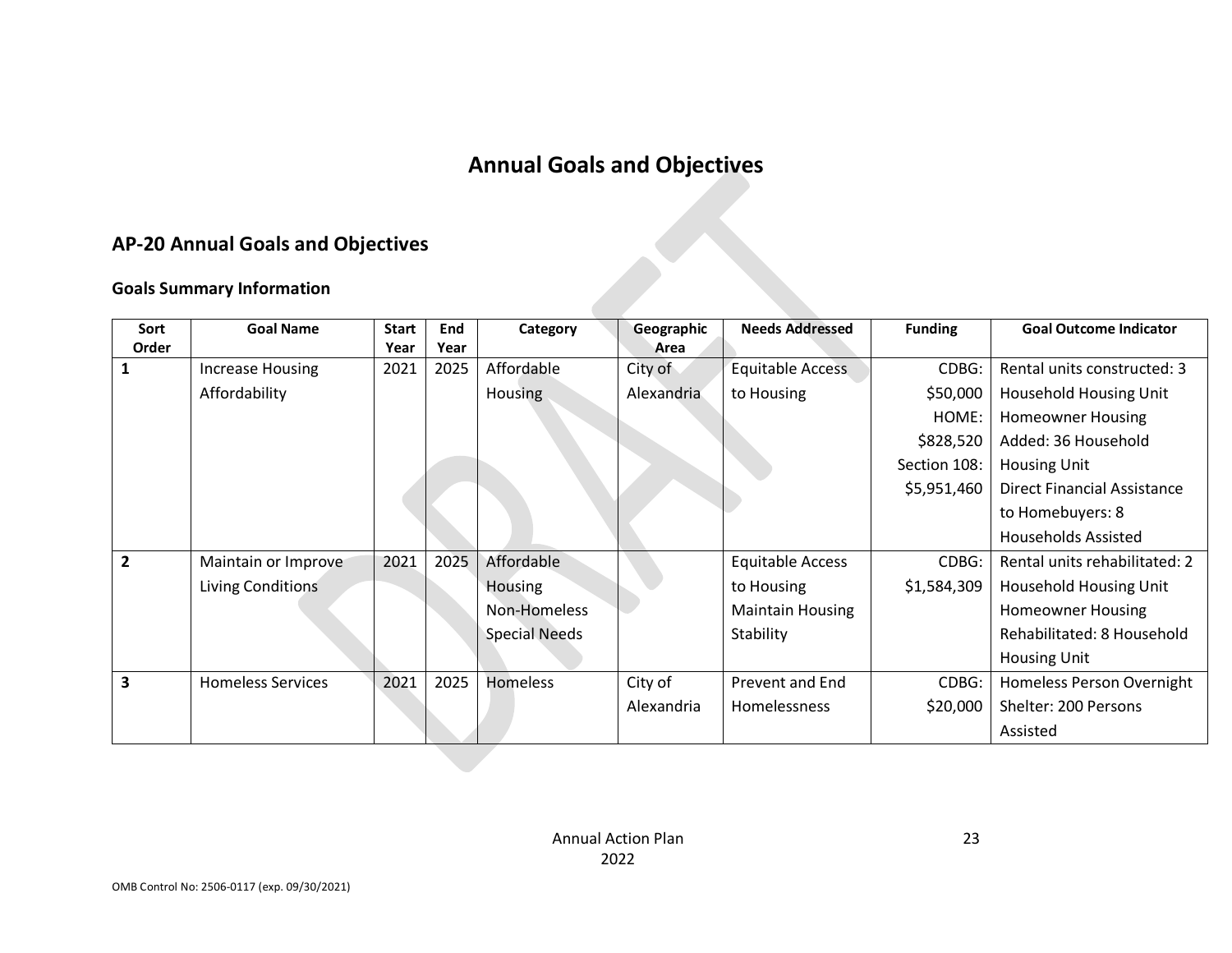| Sort  | <b>Goal Name</b>              | <b>Start</b> | End  | Category        | Geographic | <b>Needs Addressed</b>  | <b>Funding</b> | <b>Goal Outcome Indicator</b> |
|-------|-------------------------------|--------------|------|-----------------|------------|-------------------------|----------------|-------------------------------|
| Order |                               | Year         | Year |                 | Area       |                         |                |                               |
| 4     | Homeless Intervention         | 2021         | 2025 | Affordable      | City of    | Prevent and End         | CDBG:          | Homelessness Prevention:      |
|       | and Prevention Services       |              |      | <b>Housing</b>  | Alexandria | <b>Homelessness</b>     | \$50,000       | 150 Persons Assisted          |
|       |                               |              |      | <b>Homeless</b> |            | <b>Maintain Housing</b> |                |                               |
|       |                               |              |      |                 |            | Stability               |                |                               |
| 5     | <b>Ensure Equal Access to</b> | 2021         | 2025 | Affordable      | City of    | <b>Equitable Access</b> | CDBG:          | Other: 1 Other                |
|       | Housing                       |              |      | <b>Housing</b>  | Alexandria | to Housing              | \$28,810       |                               |
| 6     | Planning and                  | 2021         | 2025 | General         | City of    | General                 | CDBG:          | Other: 17 Other               |
|       | Administration                |              |      | Management      | Alexandria | Management              | \$193,325      |                               |
|       |                               |              |      |                 |            |                         | HOME:          |                               |
|       |                               |              |      |                 |            |                         | \$49,518       |                               |

**Table 6 – Goals Summary**

V

## **Goal Descriptions**

| <b>Goal Name</b>   | Increase Housing Affordability                                                                                             |  |  |  |
|--------------------|----------------------------------------------------------------------------------------------------------------------------|--|--|--|
| Goal               | Through the Housing Opportunities Fund and the Section 108 Ioan program, the City will preserve and/or construct           |  |  |  |
| <b>Description</b> | affordable sales and rental housing using federal dollars, along with City General Fund and monies from City Housing Trust |  |  |  |
|                    | Fund. Funds will be provided to non-profit and for-profit developers for use in approved acquisition, rehabilitation, pre- |  |  |  |
|                    | development (including site preparation), development, and construction activities (including infrastructure).             |  |  |  |
|                    | Using CDBG and HOME funds, the City will assist moderate-income first-time homebuyers with down payments and closing       |  |  |  |
|                    | costs to make homeownership more affordable.                                                                               |  |  |  |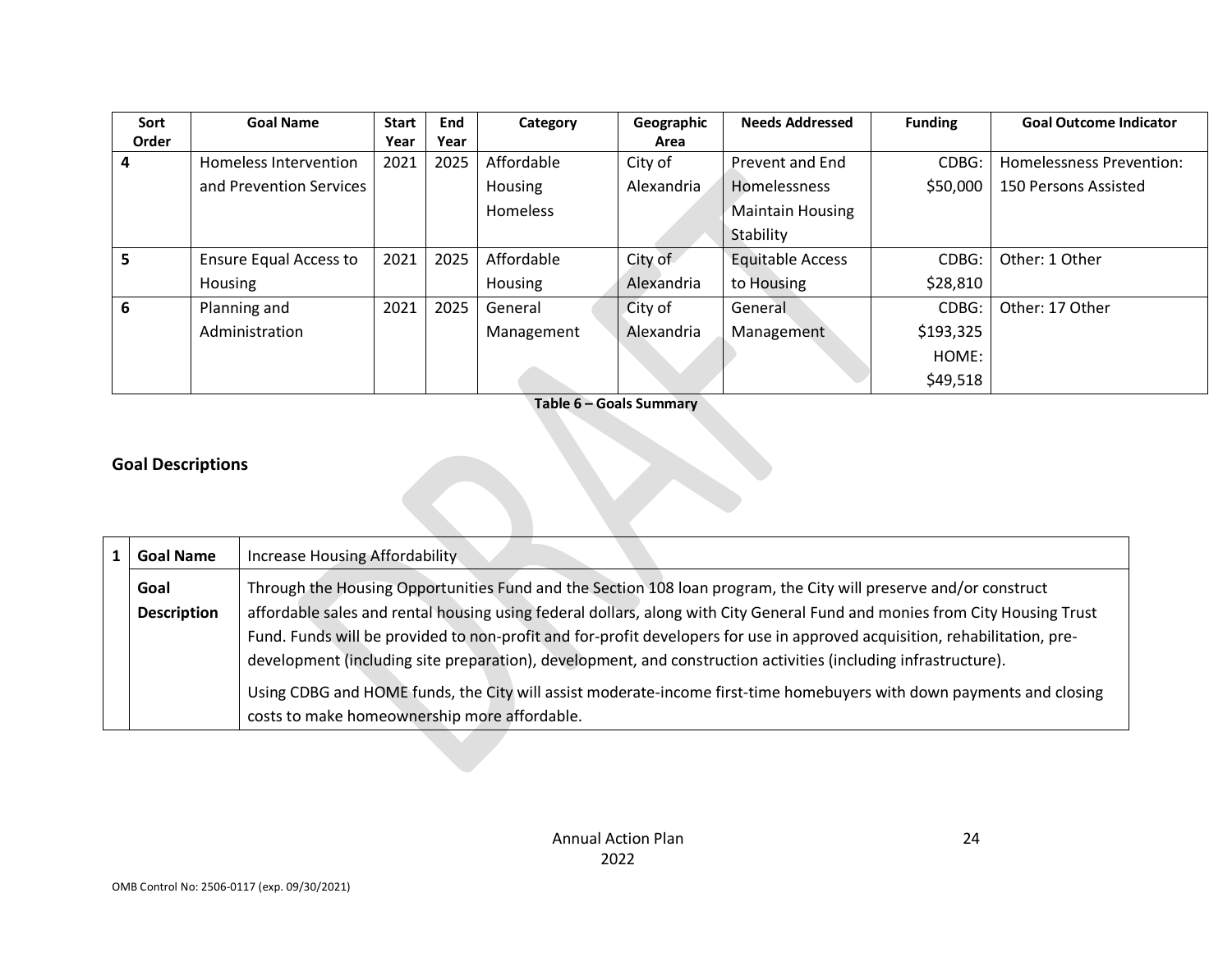| $2^{\circ}$    | <b>Goal Name</b>           | Maintain or Improve Living Conditions                                                                                                                                                                                                                                                                                                                                                                                                                                                               |
|----------------|----------------------------|-----------------------------------------------------------------------------------------------------------------------------------------------------------------------------------------------------------------------------------------------------------------------------------------------------------------------------------------------------------------------------------------------------------------------------------------------------------------------------------------------------|
|                | Goal<br><b>Description</b> | Through the Home Rehabilitation Loan Program, eligible homeowners may receive zero-interest, deferred payment<br>rehabilitation loans to cover costs associated with bringing their homes up to code, extending the useful life of their homes,<br>or increasing accessibility for themselves or a member of their household. All loans must be repaid in full in 99 years;<br>however, loans become immediately due and payable if the property is sold or transferred during this period of time. |
|                |                            | The Rental Accessibility Modification Program (RAMP) assists eligible renter households to make accessibility modifications<br>to their units. While landlords are required to allow accessibility modifications under the American with Disabilities Act, they<br>are not required to pay for the modifications. RAMP provides funds for these modifications, allowing tenants to remain in<br>their units.                                                                                        |
|                |                            | The City will also be using CDBG funds to support the rehabilitation of multifamily affordable properties. Properties can apply<br>to the City's Housing Opportunities Fund for funding, which will be provide in the form of a loan to the property.                                                                                                                                                                                                                                               |
| 3              | <b>Goal Name</b>           | <b>Homeless Services</b>                                                                                                                                                                                                                                                                                                                                                                                                                                                                            |
|                | Goal<br><b>Description</b> | Through the Winter Overflow Shelter program, coordinated by Carpenter's Shelter, the City will provide seasonal shelter,<br>workshops and linkages to community services from November 1 to April 15 to protect persons experiencing homelessness<br>from exposure-related conditions such as hypothermia and frostbite during cold weather months.                                                                                                                                                 |
| 4              | <b>Goal Name</b>           | <b>Homeless Intervention and Prevention Services</b>                                                                                                                                                                                                                                                                                                                                                                                                                                                |
|                | Goal<br><b>Description</b> | Through the Transitional Assistance Program, the City provides security deposit and rental assistance to households<br>experiencing or at-risk of homelessness.                                                                                                                                                                                                                                                                                                                                     |
|                |                            | In response to the pandemic, the City is also providing eviction prevention services and utility assistance, but these programs<br>are dependent on federal COVID-19 response funding.                                                                                                                                                                                                                                                                                                              |
| 5 <sup>1</sup> | <b>Goal Name</b>           | <b>Ensure Equal Access to Housing</b>                                                                                                                                                                                                                                                                                                                                                                                                                                                               |
|                | Goal<br><b>Description</b> | Conduct ongoing fair housing testing to determine the presence of discrimination in the local housing market.                                                                                                                                                                                                                                                                                                                                                                                       |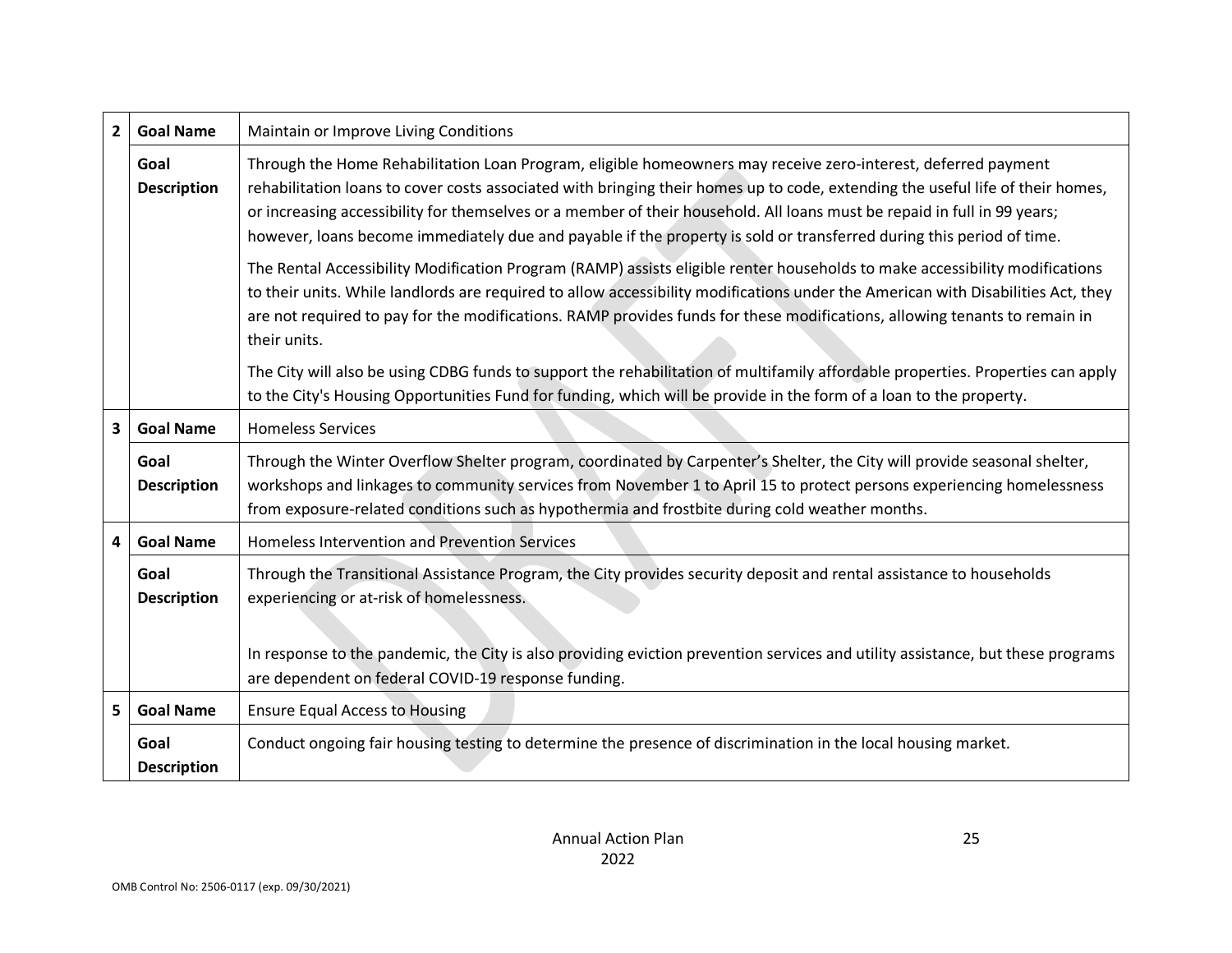| <b>Goal Name</b>   | Planning and Administration                                                                                  |
|--------------------|--------------------------------------------------------------------------------------------------------------|
| Goal               | General management, oversight, and coordination of all CDBG and HOME program-funded activities and programs. |
| <b>Description</b> |                                                                                                              |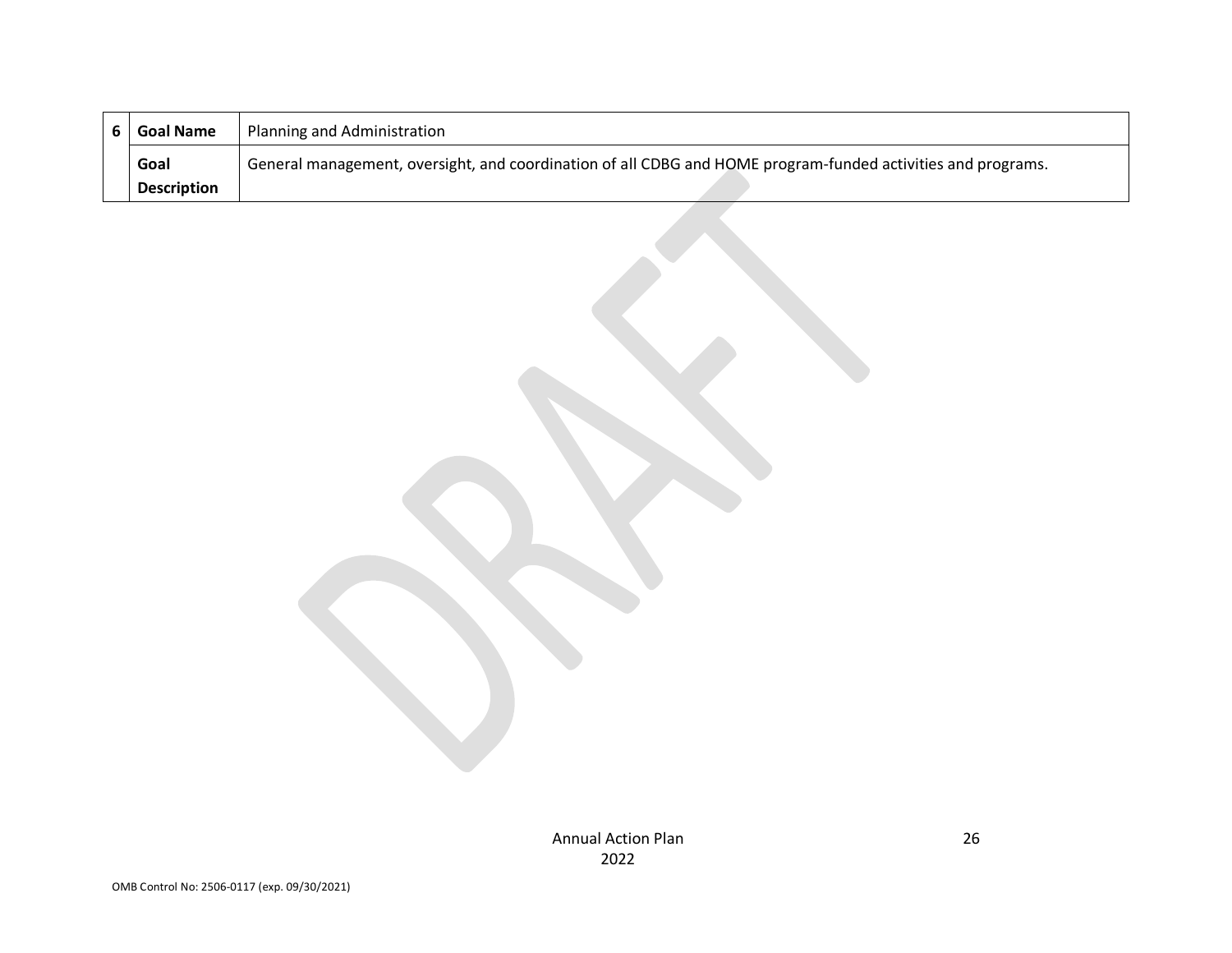# **Projects**

# <span id="page-27-1"></span><span id="page-27-0"></span>**AP-35 Projects – 91.220(d)**

## **Introduction**

Below is a summary of the eligible CDBG and HOME projects that will take place during the program year that address the City's priority needs. Specific objectives are detailed in the individual project descriptions below.

#### **Projects**

| #              | <b>Project Name</b>              |
|----------------|----------------------------------|
| $\mathbf{1}$   | Affordable Rental Housing        |
| $\overline{2}$ | Homeownership Assistance         |
| 3              | Home and Building Rehabilitation |
| 4              | Rehousing                        |
| 5              | <b>Disabled Renter Support</b>   |
| 6              | <b>Homeless Services</b>         |
| $\overline{7}$ | <b>Fair Housing</b>              |
| 8              | Program Administration           |
|                |                                  |

**Table 7 - Project Information**

## **Describe the reasons for allocation priorities and any obstacles to addressing underserved needs**

Alexandria is rapidly becoming unaffordable to low- and moderate-income households, both renters and potential homebuyers. The City prioritizes the creation of more affordable rental housing, assisting more households to become homeowners, and keeping residents in their homes. Rehousing has also become a priority in response to the housing crisis exacerbated by the pandemic.

The greatest obstacle to addressing underserved needs is a lack of financial resources to fully fund affordable housing creation in the city.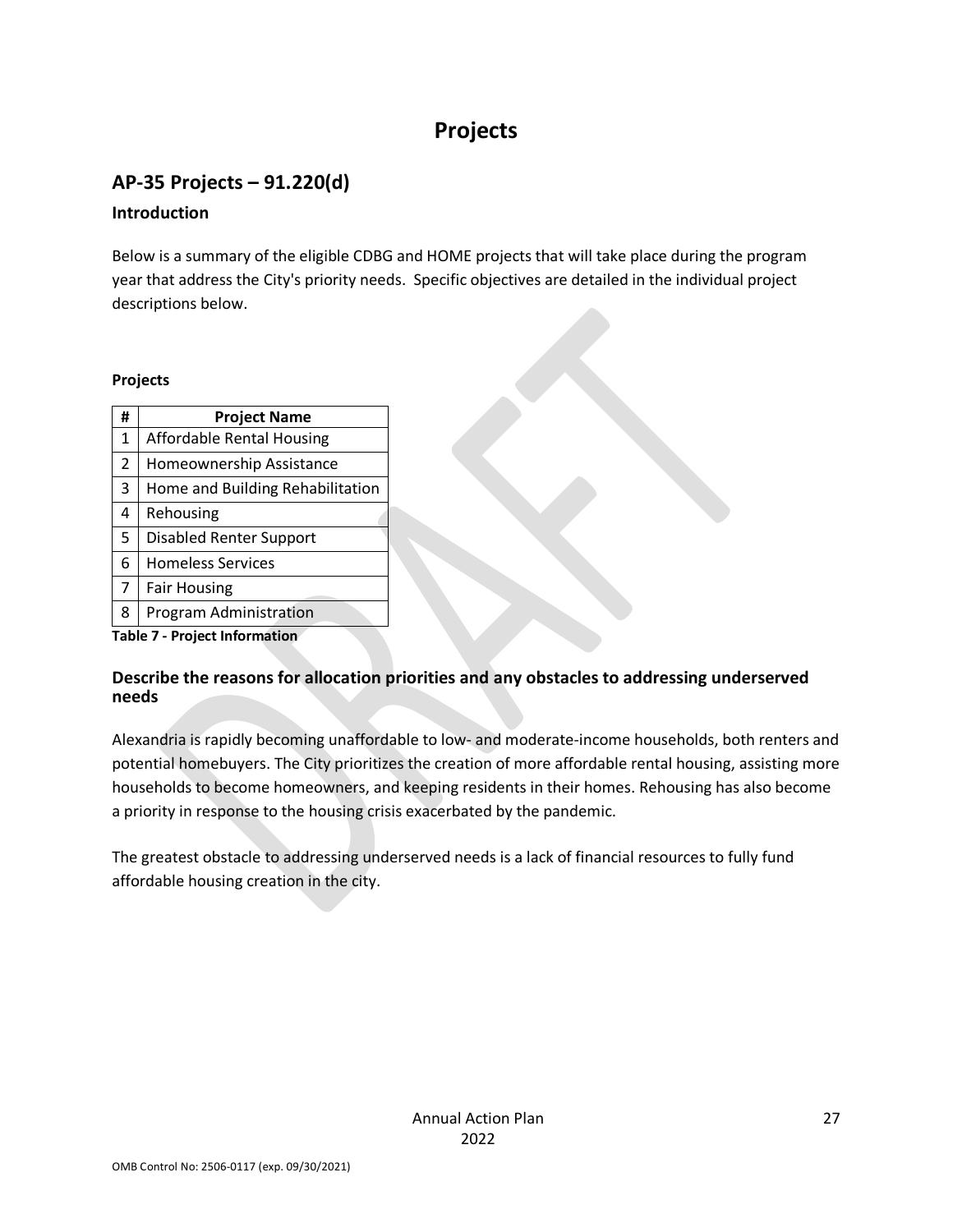# <span id="page-28-0"></span>**AP-38 Project Summary**

## **Project Summary Information**

| $\mathbf{1}$   | <b>Project Name</b>                                                                                        | <b>Affordable Rental Housing</b>                                                                                                                                                                                                                                                                                      |
|----------------|------------------------------------------------------------------------------------------------------------|-----------------------------------------------------------------------------------------------------------------------------------------------------------------------------------------------------------------------------------------------------------------------------------------------------------------------|
|                | <b>Target Area</b>                                                                                         | City of Alexandria                                                                                                                                                                                                                                                                                                    |
|                | <b>Goals Supported</b>                                                                                     | <b>Increase Housing Affordability</b>                                                                                                                                                                                                                                                                                 |
|                | <b>Needs Addressed</b>                                                                                     | <b>Equitable Access to Housing</b>                                                                                                                                                                                                                                                                                    |
|                | <b>Funding</b>                                                                                             | HOME: \$578,520<br>Section 108: \$5,865,035                                                                                                                                                                                                                                                                           |
|                | <b>Description</b>                                                                                         | The Housing Opportunities Fund supports the development of affordable<br>sales and rental housing. Funds are provided to developers for activities<br>such as acquisition, rehabilitation, predevelopment, development, and<br>construction for affordable rental housing projects.                                   |
|                | <b>Target Date</b>                                                                                         | 6/30/2023                                                                                                                                                                                                                                                                                                             |
|                | <b>Estimate the number</b><br>and type of families<br>that will benefit from<br>the proposed<br>activities | 36 low-income first-time homebuyer households will be able to purchase a<br>unit and 488 households very low- and low-income households will be<br>provided with affordable rental housing.                                                                                                                           |
|                | <b>Location Description</b>                                                                                | Throughout the city of Alexandria                                                                                                                                                                                                                                                                                     |
|                | <b>Planned Activities</b>                                                                                  | Section 108 funding will be used to support infrastructure activities<br>necessary to create 476 new affordable rental units and HOME funds will<br>support the creation of 36 homeownership units and 3 group living units<br>which will house a total of 12 intellectually/developmentally disabled<br>individuals. |
| $\overline{2}$ | <b>Project Name</b>                                                                                        | Homeownership Assistance                                                                                                                                                                                                                                                                                              |
|                | <b>Target Area</b>                                                                                         | City of Alexandria                                                                                                                                                                                                                                                                                                    |
|                | <b>Goals Supported</b>                                                                                     | <b>Increase Housing Affordability</b>                                                                                                                                                                                                                                                                                 |
|                | <b>Needs Addressed</b>                                                                                     | <b>Equitable Access to Housing</b>                                                                                                                                                                                                                                                                                    |
|                | <b>Funding</b>                                                                                             | CDBG: \$50,000<br>HOME: \$250,000                                                                                                                                                                                                                                                                                     |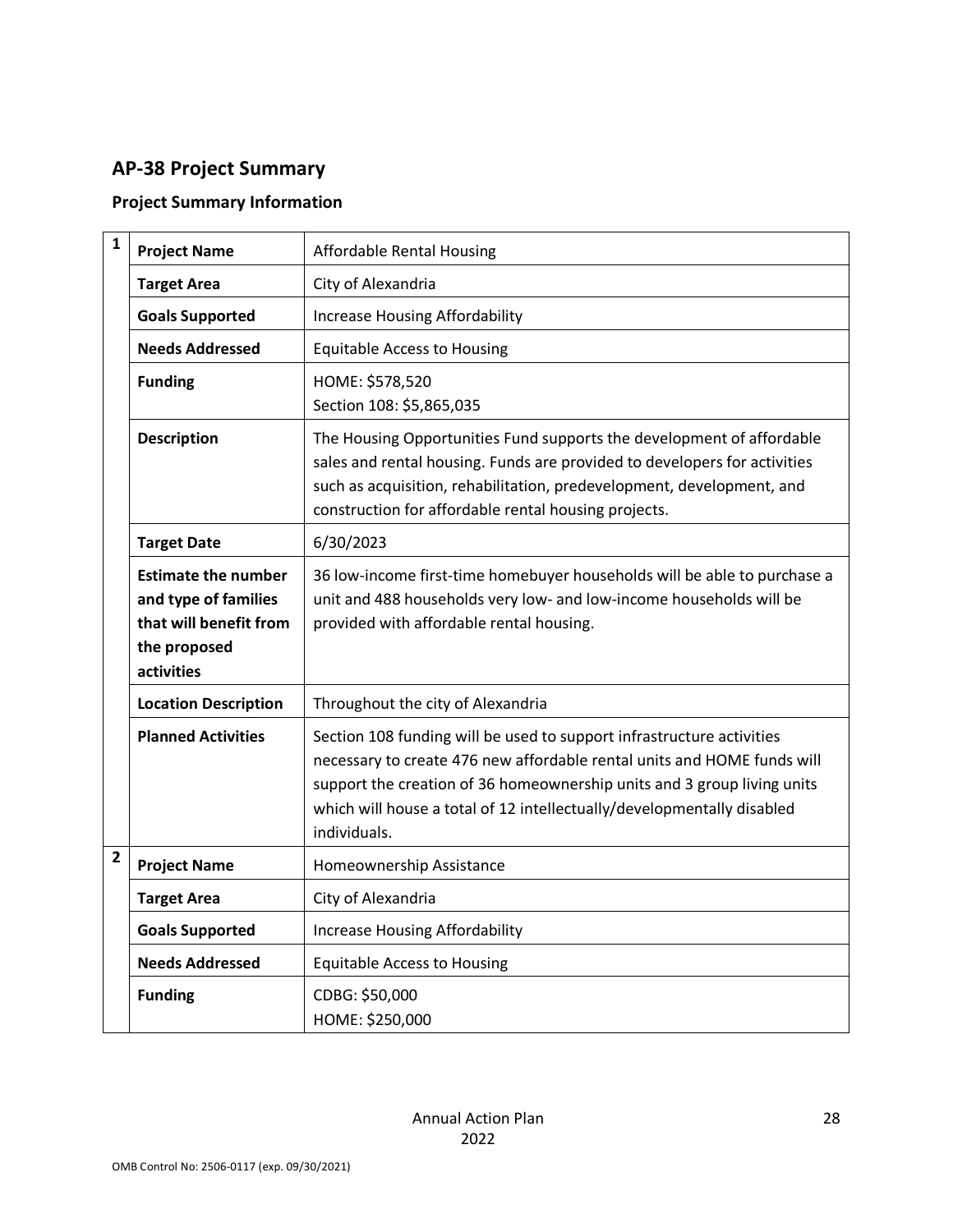|   | <b>Description</b>                                                                                         | Assist first-time low- and moderate-income homebuyers with the purchase<br>of a home, including homes that have been renovated through the                                                                                                               |
|---|------------------------------------------------------------------------------------------------------------|----------------------------------------------------------------------------------------------------------------------------------------------------------------------------------------------------------------------------------------------------------|
|   |                                                                                                            | Alexandria Neighborhood Stabilization Project.                                                                                                                                                                                                           |
|   | <b>Target Date</b>                                                                                         | 6/30/2023                                                                                                                                                                                                                                                |
|   | <b>Estimate the number</b><br>and type of families<br>that will benefit from<br>the proposed<br>activities | Eight low- and moderate-income households will receive assistance.                                                                                                                                                                                       |
|   | <b>Location Description</b>                                                                                | Throughout the City of Alexandria                                                                                                                                                                                                                        |
|   | <b>Planned Activities</b>                                                                                  | Qualified low- and moderate-income first-time homebuyer households will<br>receive up to \$70,000 in down-payment and closing cost assistance.                                                                                                           |
| 3 | <b>Project Name</b>                                                                                        | Home and Building Rehabilitation                                                                                                                                                                                                                         |
|   | <b>Target Area</b>                                                                                         | City of Alexandria                                                                                                                                                                                                                                       |
|   | <b>Goals Supported</b>                                                                                     | Maintain or Improve Living Conditions                                                                                                                                                                                                                    |
|   | <b>Needs Addressed</b>                                                                                     | <b>Equitable Access to Housing</b><br><b>Maintain Housing Stability</b>                                                                                                                                                                                  |
|   | <b>Funding</b>                                                                                             | CDBG: \$1,534,309                                                                                                                                                                                                                                        |
|   | <b>Description</b>                                                                                         | Provide home rehabilitation loans to low-income homeowners and/or<br>rehabilitate multifamily affordable rental housing providers to extend the<br>live of their properties and increase accessibility.                                                  |
|   | <b>Target Date</b>                                                                                         | 6/30/2023                                                                                                                                                                                                                                                |
|   | <b>Estimate the number</b><br>and type of families<br>that will benefit from<br>the proposed<br>activities | Eight low-income homeowner households will be directly assisted and 149<br>low-income renter households will benefit from improvements to their<br>building.                                                                                             |
|   | <b>Location Description</b>                                                                                | Home rehabilitation activities will be conducted throughout the city of<br>Alexandria. Multifamily rehabilitation will occur at properties who<br>successfully apply to the City's Housing Opportunities Fund.                                           |
|   | <b>Planned Activities</b>                                                                                  | Rehabilitation work will be done on properties owned by qualified low-<br>income homeowners to extend the useful lives of their properties.<br>Rehabilitation work will also be done on the common areas of multifamily<br>affordable rental properties. |
| 4 | <b>Project Name</b>                                                                                        | Rehousing                                                                                                                                                                                                                                                |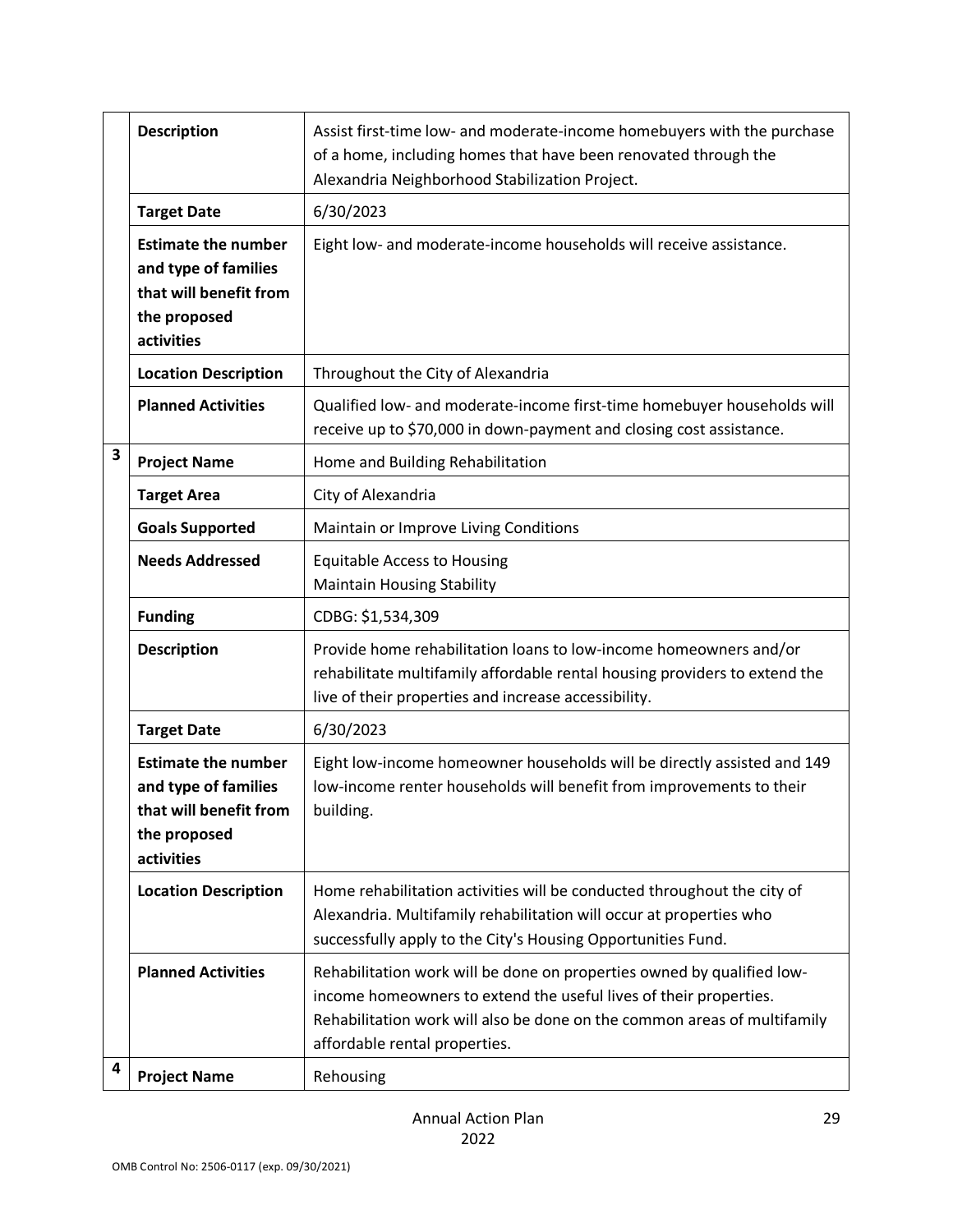|   | <b>Target Area</b>                                                                                         | City of Alexandria                                                                                                                                                                      |
|---|------------------------------------------------------------------------------------------------------------|-----------------------------------------------------------------------------------------------------------------------------------------------------------------------------------------|
|   | <b>Goals Supported</b>                                                                                     | <b>Homeless Intervention and Prevention Services</b>                                                                                                                                    |
|   | <b>Needs Addressed</b>                                                                                     | <b>Prevent and End Homelessness</b>                                                                                                                                                     |
|   | <b>Funding</b>                                                                                             | CDBG: \$50,000                                                                                                                                                                          |
|   | <b>Description</b>                                                                                         | Provide subsidies for rapid rehousing, security deposits, first month's rent,<br>and transitional housing for low-income households at-risk of<br>homelessness or exiting homelessness. |
|   | <b>Target Date</b>                                                                                         | 6/30/2023                                                                                                                                                                               |
|   | <b>Estimate the number</b><br>and type of families<br>that will benefit from<br>the proposed<br>activities | 150 very low- and extremely low-income individuals will be assisted.                                                                                                                    |
|   | <b>Location Description</b>                                                                                | Individuals and households throughout the City of Alexandria will receive<br>assistance.                                                                                                |
|   | <b>Planned Activities</b>                                                                                  | Provide subsidies for rapid rehousing, security deposits, first month's rent,<br>and transitional housing for low-income households at-risk of<br>homelessness or exiting homelessness. |
| 5 | <b>Project Name</b>                                                                                        | <b>Disabled Renter Support</b>                                                                                                                                                          |
|   | <b>Target Area</b>                                                                                         | City of Alexandria                                                                                                                                                                      |
|   | <b>Goals Supported</b>                                                                                     | Maintain or Improve Living Conditions                                                                                                                                                   |
|   | <b>Needs Addressed</b>                                                                                     | <b>Maintain Housing Stability</b>                                                                                                                                                       |
|   | <b>Funding</b>                                                                                             | CDBG: \$50,000                                                                                                                                                                          |
|   | <b>Description</b>                                                                                         | Modify rental units and rental developments to create greater accessibility<br>for disabled low-income renters.                                                                         |
|   | <b>Target Date</b>                                                                                         | 6/30/2023                                                                                                                                                                               |
|   | <b>Estimate the number</b><br>and type of families<br>that will benefit from<br>the proposed<br>activities | Two elderly and/or disabled households will be assisted by this activity.                                                                                                               |
|   | <b>Location Description</b>                                                                                | Throughout the city of Alexandria                                                                                                                                                       |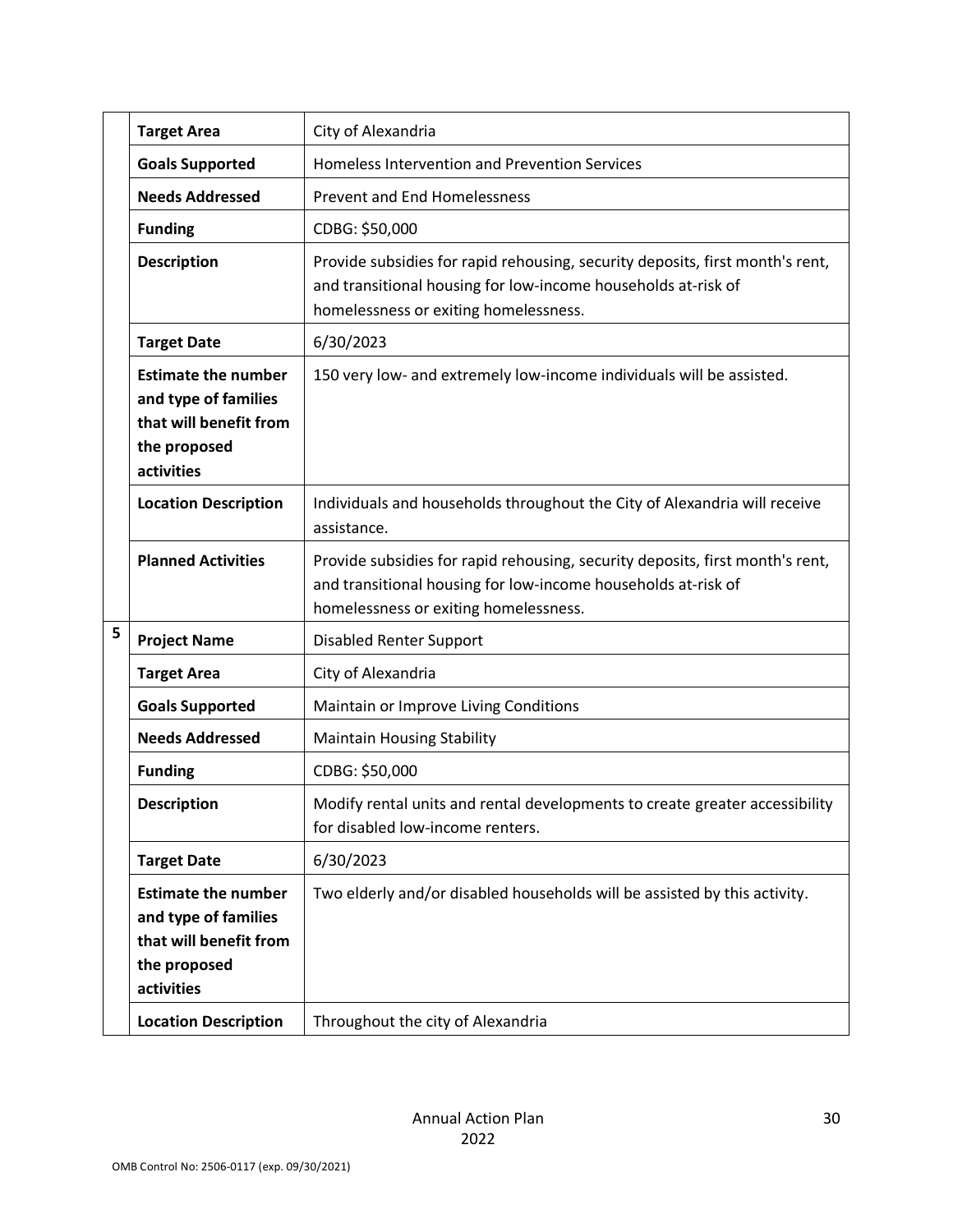|                    | <b>Planned Activities</b>                                                                                  | The rental units of income-qualified households containing an elderly<br>and/or disabled member will be modified to allow for increased<br>accessibility.                                                                                                                                                                                                 |
|--------------------|------------------------------------------------------------------------------------------------------------|-----------------------------------------------------------------------------------------------------------------------------------------------------------------------------------------------------------------------------------------------------------------------------------------------------------------------------------------------------------|
| 6                  | <b>Project Name</b>                                                                                        | <b>Homeless Services</b>                                                                                                                                                                                                                                                                                                                                  |
|                    | <b>Target Area</b>                                                                                         | City of Alexandria                                                                                                                                                                                                                                                                                                                                        |
|                    | <b>Goals Supported</b>                                                                                     | <b>Homeless Services</b>                                                                                                                                                                                                                                                                                                                                  |
|                    | <b>Needs Addressed</b>                                                                                     | <b>Prevent and End Homelessness</b>                                                                                                                                                                                                                                                                                                                       |
|                    | <b>Funding</b>                                                                                             | CDBG: \$20,000                                                                                                                                                                                                                                                                                                                                            |
|                    | <b>Description</b>                                                                                         | Through the Winter Overflow Shelter program, coordinated by Carpenter's<br>Shelter, the City will provide seasonal shelter, workshops and linkages to<br>community services from November 1 to April 15 to protect persons<br>experiencing homelessness from exposure-related conditions such as<br>hypothermia and frostbite during cold weather months. |
| <b>Target Date</b> |                                                                                                            | 6/30/2023                                                                                                                                                                                                                                                                                                                                                 |
|                    | <b>Estimate the number</b><br>and type of families<br>that will benefit from<br>the proposed<br>activities | 200 extremely low-income individuals will be assisted.                                                                                                                                                                                                                                                                                                    |
|                    | <b>Location Description</b>                                                                                | The activities will occur at the Alexandria Community Shelter and<br>Carpenter's Shelter                                                                                                                                                                                                                                                                  |
|                    | <b>Planned Activities</b>                                                                                  | Through the Winter Overflow Shelter program, coordinated by Carpenter's<br>Shelter, the City will provide seasonal shelter, workshops and linkages to<br>community services from November 1 to April 15 to protect persons<br>experiencing homelessness from exposure-related conditions such as<br>hypothermia and frostbite.                            |
| 7                  | <b>Project Name</b>                                                                                        | <b>Fair Housing</b>                                                                                                                                                                                                                                                                                                                                       |
|                    | <b>Target Area</b>                                                                                         | City of Alexandria                                                                                                                                                                                                                                                                                                                                        |
|                    | <b>Goals Supported</b>                                                                                     | <b>Ensure Equal Access to Housing</b>                                                                                                                                                                                                                                                                                                                     |
|                    | <b>Needs Addressed</b>                                                                                     | <b>Equitable Access to Housing</b>                                                                                                                                                                                                                                                                                                                        |
|                    | <b>Funding</b>                                                                                             | CDBG: \$28,810                                                                                                                                                                                                                                                                                                                                            |
|                    | <b>Description</b>                                                                                         | Testing and enforcement of fair housing laws in Alexandria.                                                                                                                                                                                                                                                                                               |
|                    | <b>Target Date</b>                                                                                         | 6/30/2023                                                                                                                                                                                                                                                                                                                                                 |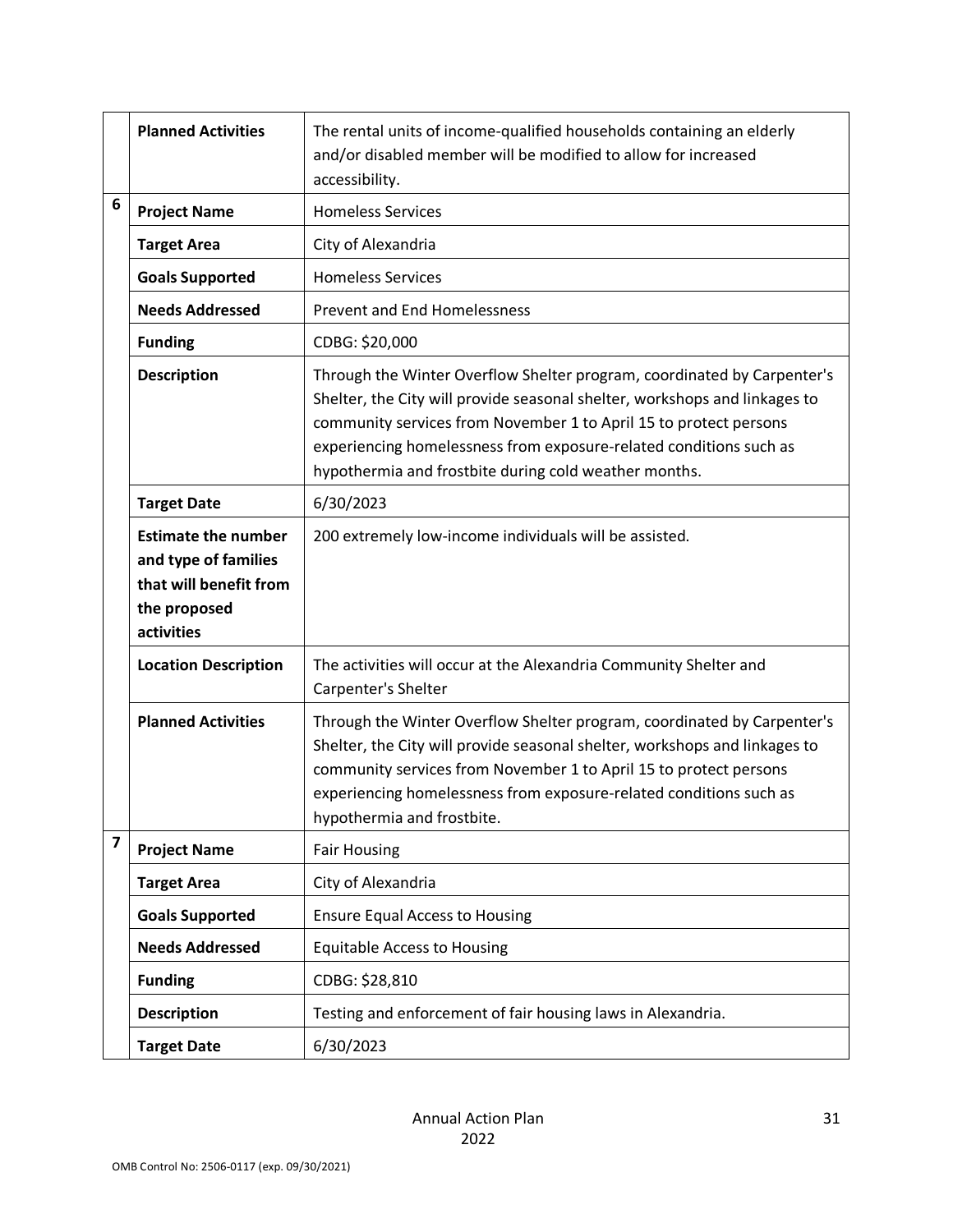|   | <b>Estimate the number</b><br>and type of families<br>that will benefit from<br>the proposed<br>activities | N/A                                                                                                                |
|---|------------------------------------------------------------------------------------------------------------|--------------------------------------------------------------------------------------------------------------------|
|   | <b>Location Description</b>                                                                                | Throughout the city of Alexandria                                                                                  |
|   | <b>Planned Activities</b>                                                                                  | Conduct one round of fair housing testing to ensure housing providers are<br>in compliance with fair housing laws. |
| 8 | <b>Project Name</b>                                                                                        | Program Administration                                                                                             |
|   | <b>Target Area</b>                                                                                         |                                                                                                                    |
|   | <b>Goals Supported</b>                                                                                     | Planning and Administration                                                                                        |
|   | <b>Needs Addressed</b>                                                                                     | <b>General Management</b>                                                                                          |
|   | <b>Funding</b>                                                                                             | CDBG: \$193,325<br>HOME: \$49,518                                                                                  |
|   | <b>Description</b>                                                                                         | Program administration and general management activities for the HOME<br>and CDBG programs.                        |
|   | <b>Target Date</b>                                                                                         | 6/30/2023                                                                                                          |
|   | <b>Estimate the number</b><br>and type of families<br>that will benefit from<br>the proposed<br>activities | N/A                                                                                                                |
|   | <b>Location Description</b>                                                                                | N/A                                                                                                                |
|   | <b>Planned Activities</b>                                                                                  | Program administration and general management activities for the HOME<br>and CDBG programs.                        |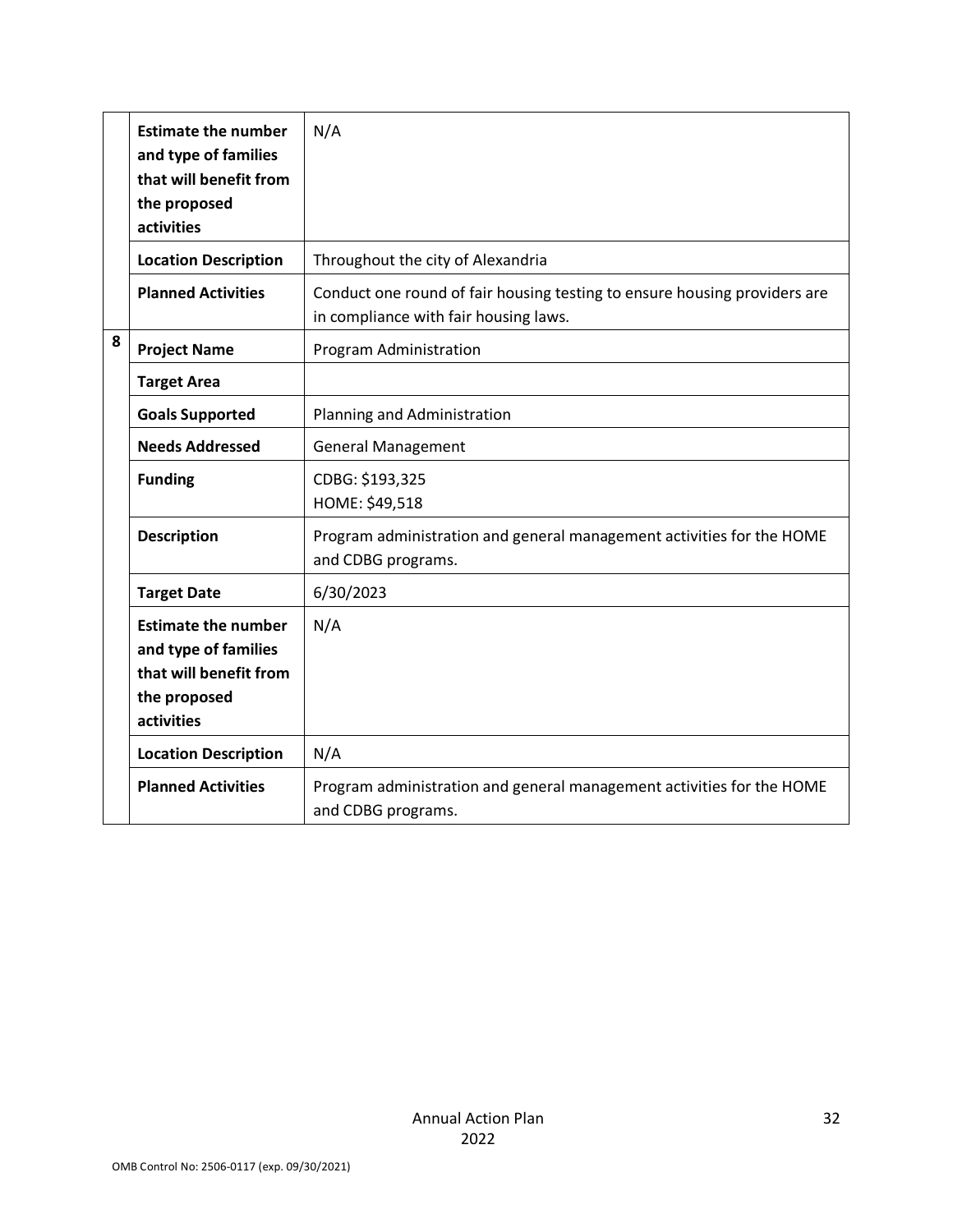## <span id="page-33-0"></span>**AP-50 Geographic Distribution – 91.220(f)**

## **Description of the geographic areas of the entitlement (including areas of low-income and minority concentration) where assistance will be directed**

100% of funds will be targed citywide

#### **Geographic Distribution**

| <b>Target Area</b> | <b>Percentage of Funds</b> |
|--------------------|----------------------------|
| City of Alexandria | 100                        |

**Table 8 - Geographic Distribution** 

## **Rationale for the priorities for allocating investments geographically**

Unless otherwise indicated in the Action Plan, the geographic area to be served by programs supported with CDBG and HOME funds during the Consolidated Plan period will be the entire city of Alexandria. Certain City projects, such as the Home Loan Rehabilitation Program and the Rental Accessibility Program, serve households across the city, so targeting funds at areas of minority concentration would prevent households outside of these areas from benefiting from these projects. While CDBG- and HOME-funded programs are not specifically targeted on a geographic basis according to minority concentration, minorities have always constituted the majority of the beneficiaries of activities supported with such monies. As indicated in the most recent Consolidated Annual Performance and Evaluation Report (CAPER), minorities constituted 74.6% of the City's CDBG and HOME beneficiaries for the program year ending June 30, 2021. Staff anticipates that minority persons or households will continue to constitute the majority of CDBG and HOME program beneficiaries over the next year.

## **Discussion**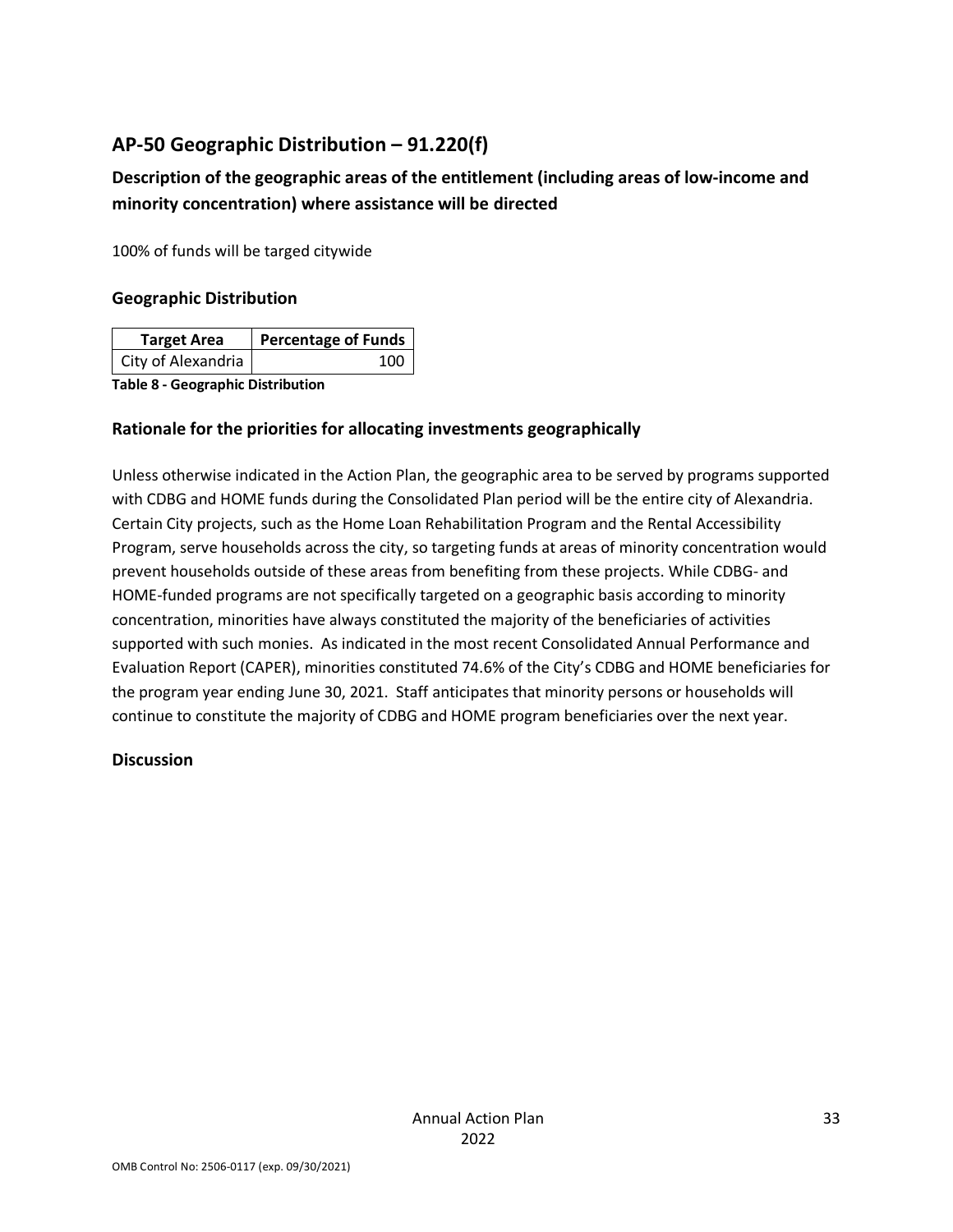# **Affordable Housing**

## <span id="page-34-1"></span><span id="page-34-0"></span>**AP-55 Affordable Housing – 91.220(g)**

#### **Introduction**

| One Year Goals for the Number of Households to be Supported            |     |  |
|------------------------------------------------------------------------|-----|--|
| <b>Homeless</b>                                                        | 200 |  |
| Non-Homeless                                                           | 193 |  |
| Special-Needs                                                          | 14  |  |
| Total                                                                  | 407 |  |
| Table 9 - One Year Goals for Affordable Housing by Support Requirement |     |  |

| One Year Goals for the Number of Households Supported Through |     |
|---------------------------------------------------------------|-----|
| <b>Rental Assistance</b>                                      |     |
| The Production of New Units                                   | 48  |
| <b>Rehab of Existing Units</b>                                | 159 |
| <b>Acquisition of Existing Units</b>                          |     |
| Total                                                         | 207 |
|                                                               |     |

**Table 10 - One Year Goals for Affordable Housing by Support Type**

## **Discussion**

149 renter households will be supported through the rehabilitation of common areas and building infrastructure in their complex. 8 low-income homeowners will receive assistance with home rehabilitation and 2 low-income renters will have their units modified to increase accessibility.

36 new ownership units will be created and 12 intellectually/developmentally disabled individuals will be housed in new units. 8 households will receive down-payment and closing cost assistance to purchase their first homes.

An additional 150 non-homeless individuals will be asssited with security deposit and first month's rent payments.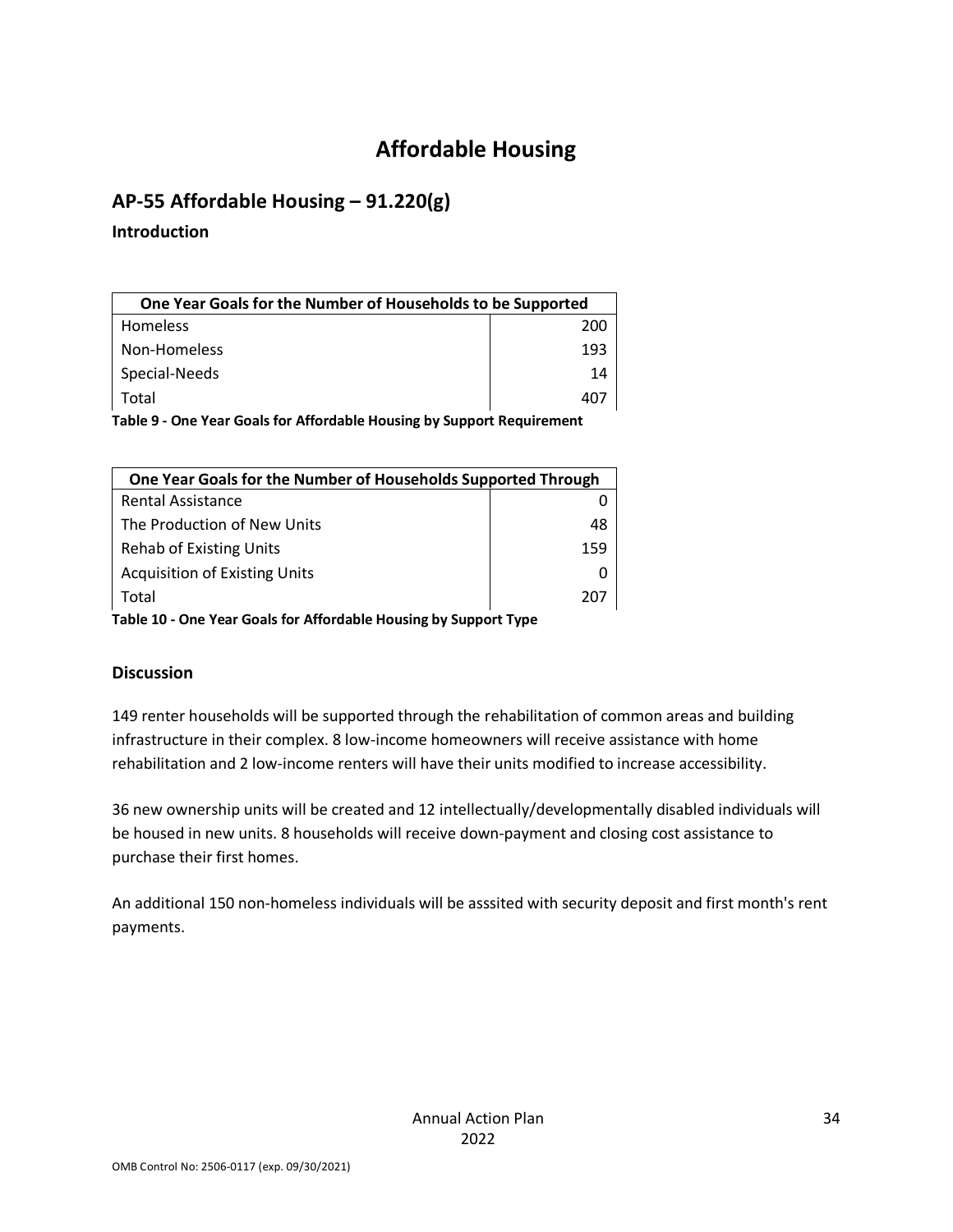## <span id="page-35-0"></span>**AP-60 Public Housing** *–* **91.220(h)**

#### **Introduction**

The Alexandria Redevelopment and Housing Authority (ARHA) offers 1,150 of Public Housing/Replacement units to extremely low-to moderate-income households in the City. The City's and ARHA's primary objective for affordable rental units is to maintain the supply, at a minimum, of the 1,150 publicly assisted rental units as required by Resolution 2876.

## **Actions planned during the next year to address the needs to public housing**

The City plans to:

- Help ARHA modify a limited number of project-based units to increase the accessibility of the units
- Assist ARHA with the entitlement process needed for its proposed redevelopment plans for the Samuel Madden Homes and Ladrey Apartments
- Support ARHA's community engagement process regarding its planned redevelopments
- Support ARHA's applications for Low-Income Housing Tax Credits to support the redevelopment and rehabilitation of its developments
- Work with ARHA to minimize administrative delays during building rehabilitations

## **Actions to encourage public housing residents to become more involved in management and participate in homeownership**

ARHA engages with its residents and asks for their involvement in the following ways:

- Encourage residents to participate in the management of their communities and with ARHA. Biannually (unless needed more frequently), ARHA management holds regular, well attended (some meetings are mandatory) resident meetings for each Public Housing community. In these meetings, management discusses with the residents, new rules and regulations, as well as, any community specific issues. At each meeting, residents are encouraged to comment, make recommendations, and ask questions.
- Encourage residents to participate in management decisions via Public Housing resident surveys. This tool will continue to be used when ARHA management needs to assess resident's needs and interest in specific issues such as the redevelopment of Public Housing developments. After analyzing the data, ARHA will hold community meetings to discuss survey results.
- Encourage the ARHA Resident Association, Resident Association Board, and Ladrey Resident Council to comment on all ARHA Annual, Five-Year, and Administrative Plans. These three associations are independent organizations that elect their own officers, and all serve as a liaison between Public Housing residents and ARHA management. Association representatives meet regularly with ARHA upper management to discuss Public Housing resident issues and

Annual Action Plan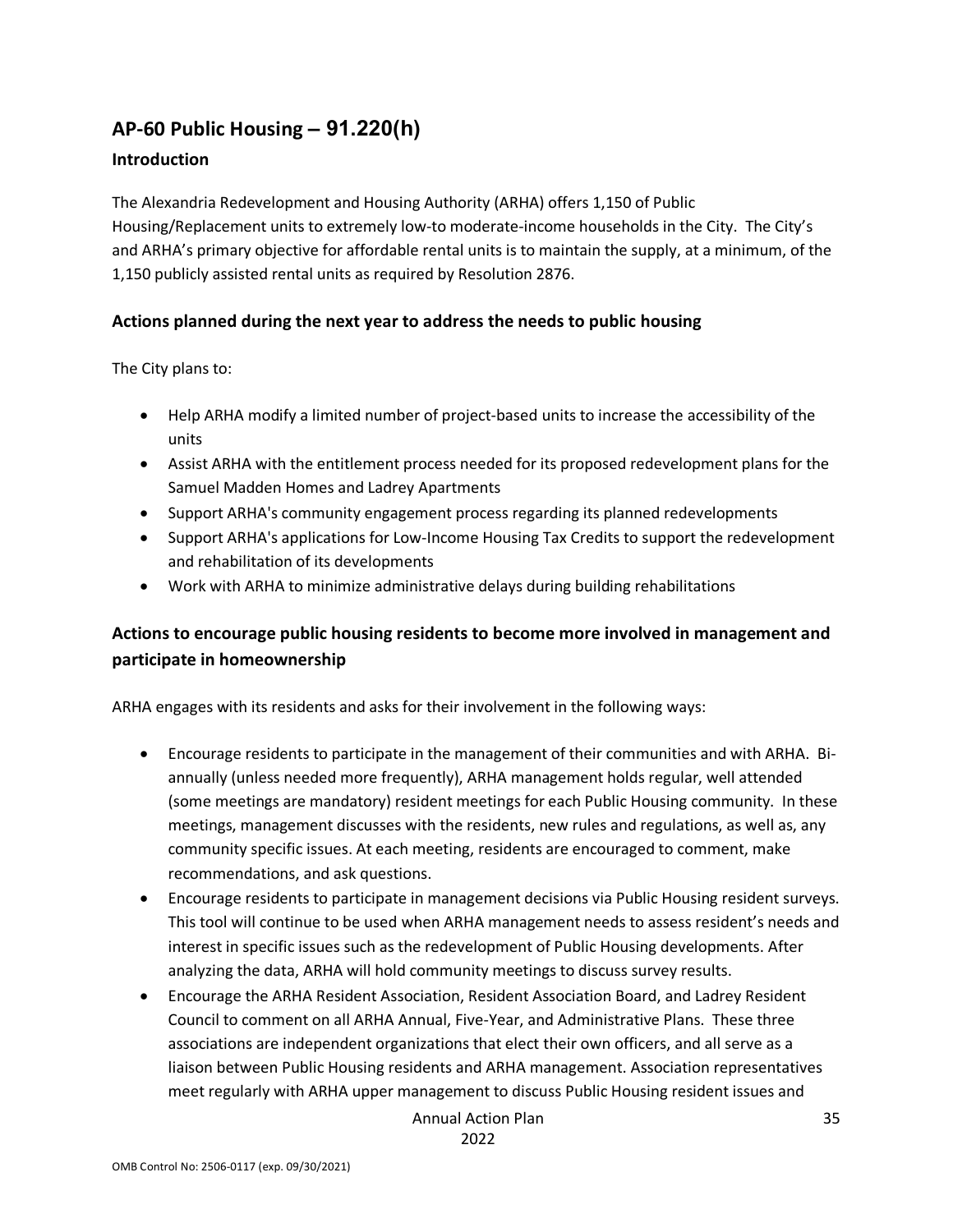concerns. The President of the ARHA Resident Association also serves on ARHA's Board of Directors to provide a voice for residents.

• Encourage residents to participate in the redevelopment process of the Samuel Madden and Ladrey sites. ARHA is actively engaging the residents of Samuel Madden and Ladrey in a visioning process to determine what kind of amenities and appearance they would like for the redeveloped sites. ARHA's intention is to establish an active system of resident self-governance that will continue after the redevelopment has been completed.

## **If the PHA is designated as troubled, describe the manner in which financial assistance will be provided or other assistance**

ARHA is not a troubled PHA.

**Discussion**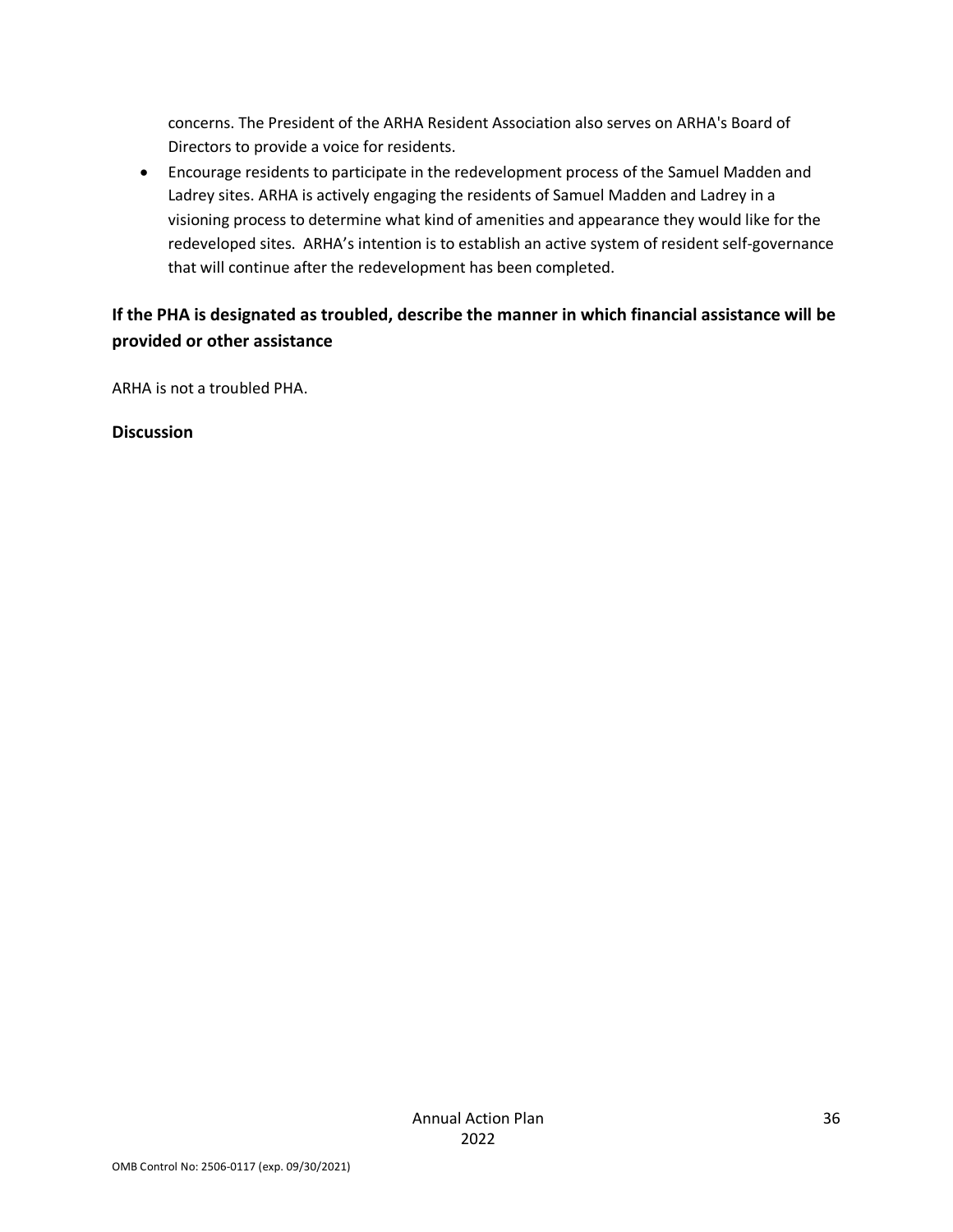# <span id="page-37-0"></span>**AP-65 Homeless and Other Special Needs Activities – 91.220(i)**

#### **Introduction**

The City's public and private homeless service providers offer a comprehensive array of services and facilities through a continuum of care system designed to address the needs of persons in the City who are homeless or threated with homelessness. The goal is to promote successful placement in permanent, affordable housing without recurring episodes of homelessness.

Each year, The Partnership to Prevent and End Homelessness in the City of Alexandria (The Partnership) members participate in a HUD Continuum of Care (CoC) program competition to obtain grant funding for projects that provide housing and services to individuals and families experiencing homelessness. This grant opportunity requires the submission of a collaborative application for the funding of programs that fit within specific eligibility guidelines. The Commonwealth of Virginia has also adopted a collaborative process for all homeless service funding.

## **Describe the jurisdictions one-year goals and actions for reducing and ending homelessness including**

## **Reaching out to homeless persons (especially unsheltered persons) and assessing their individual needs**

During CFY 2023, the City's Department of Community and Human Services (DCHS) will continue service delivery through outreach, assessment, case management, mental health emergency services, emergency shelter, domestic violence shelter, and counseling services. Services in the City will continue to operate in conjunction with the Alexandria Health Department and Neighborhood Health.

Through the Projects for Assistance in Transition from Homelessness (PATH), the City will also provide community-based outreach, mental health, substance abuse, case management and other supportive services, and housing services to unsheltered adults with serious mental illness.

## **Addressing the emergency shelter and transitional housing needs of homeless persons**

The following emergency shelters and transitional housing programs will be provided to address the needs of homeless persons in the City in FY 2023:

Carpenter's Shelter will provide 60 beds in its emergency shelter, and provide case management, community case management and supportive services to homeless families and single adults. It will also provide 10 transitional housing units.

The Alexandria Community Shelter, a City-owned, 65 bed emergency shelter operated by Volunteers of America- Chesapeake will provide temporary emergency shelter to homeless individuals.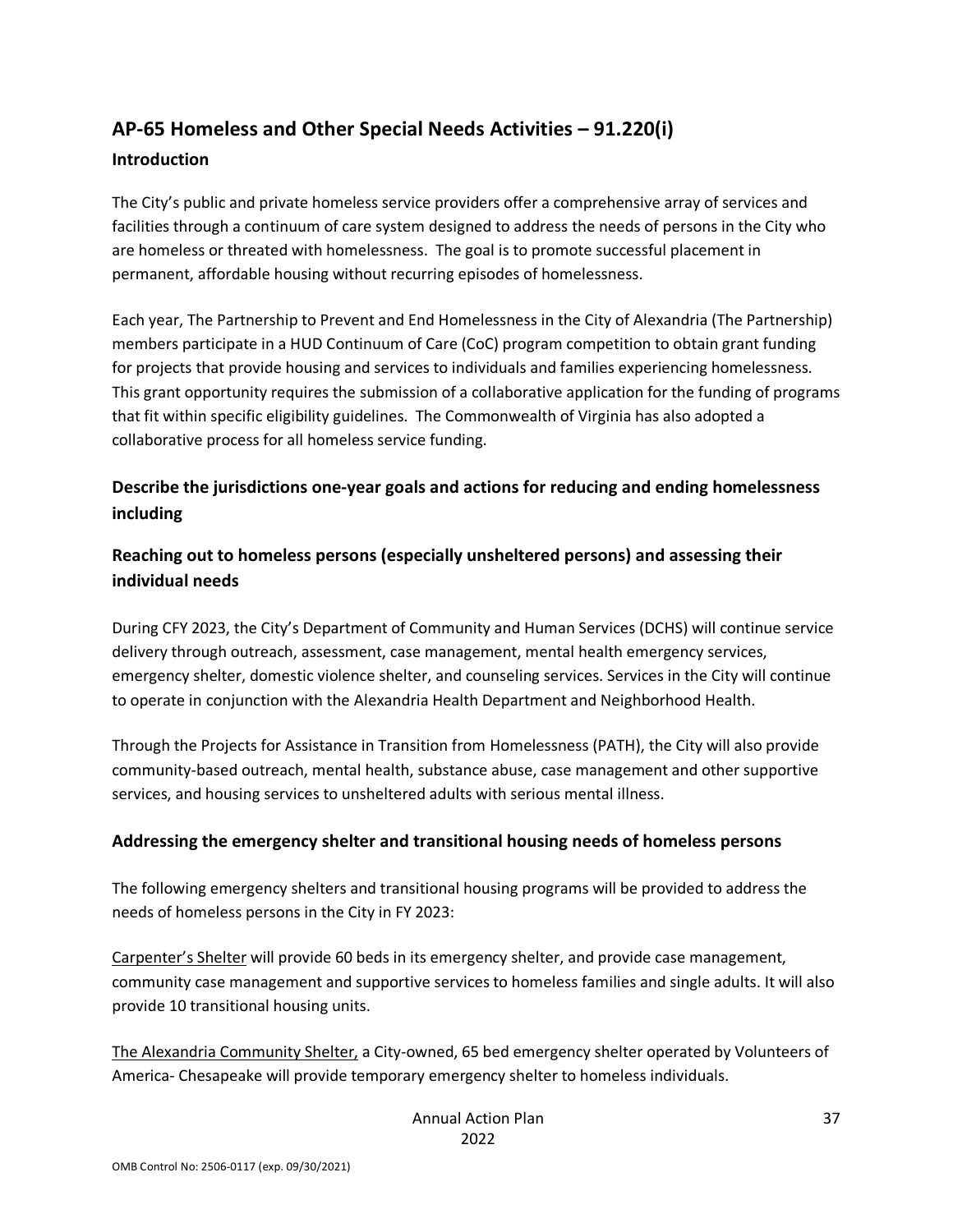The Alexandria Women's Shelter, under DCHS, provides emergency shelter to victims of domestic violence.

The Carpenter's Shelter Winter Shelter Program, through a contract with the City which includes CDBG funding, provides seasonal shelter, workshops and linkages to community services from November 1 to April 15 to protect persons experiencing homelessness from exposure-related conditions such as hypothermia and frostbite during cold weather months.

Christ House a shelter and soup kitchen for men, will provide transitional services for up to six months for men who are seeking to become self-sufficient, and will provide hot meals each night during the year.

**Helping homeless persons (especially chronically homeless individuals and families, families with children, veterans and their families, and unaccompanied youth) make the transition to permanent housing and independent living, including shortening the period of time that individuals and families experience homelessness, facilitating access for homeless individuals and families to affordable housing units, and preventing individuals and families who were recently homeless from becoming homeless again**

ALIVE! House will provide transitional shelter, case management, and other supportive services for homeless families transitioning to self-sufficiency.

Community Lodgings, Inc. will provide homeless persons, many of whom are leaving emergency shelters, with transitional housing, case management, education and other supportive services.

The City's Transitional Assistance Program, which uses CDBG funds and is administered by DCHS, will provide security deposits and first months' rent to qualified households exiting homelessness or at risk of homelessness in order for them to move into independent living.

**Helping low-income individuals and families avoid becoming homeless, especially extremely low-income individuals and families and those who are: being discharged from publicly funded institutions and systems of care (such as health care facilities, mental health facilities, foster care and other youth facilities, and corrections programs and institutions); or, receiving assistance from public or private agencies that address housing, health, social services, employment, education, or youth needs.**

Guest House will provide 30 transitional housing beds in a group home setting along with supportive services to help female ex-offenders re-entering the community after incarceration transition to selfsufficiency.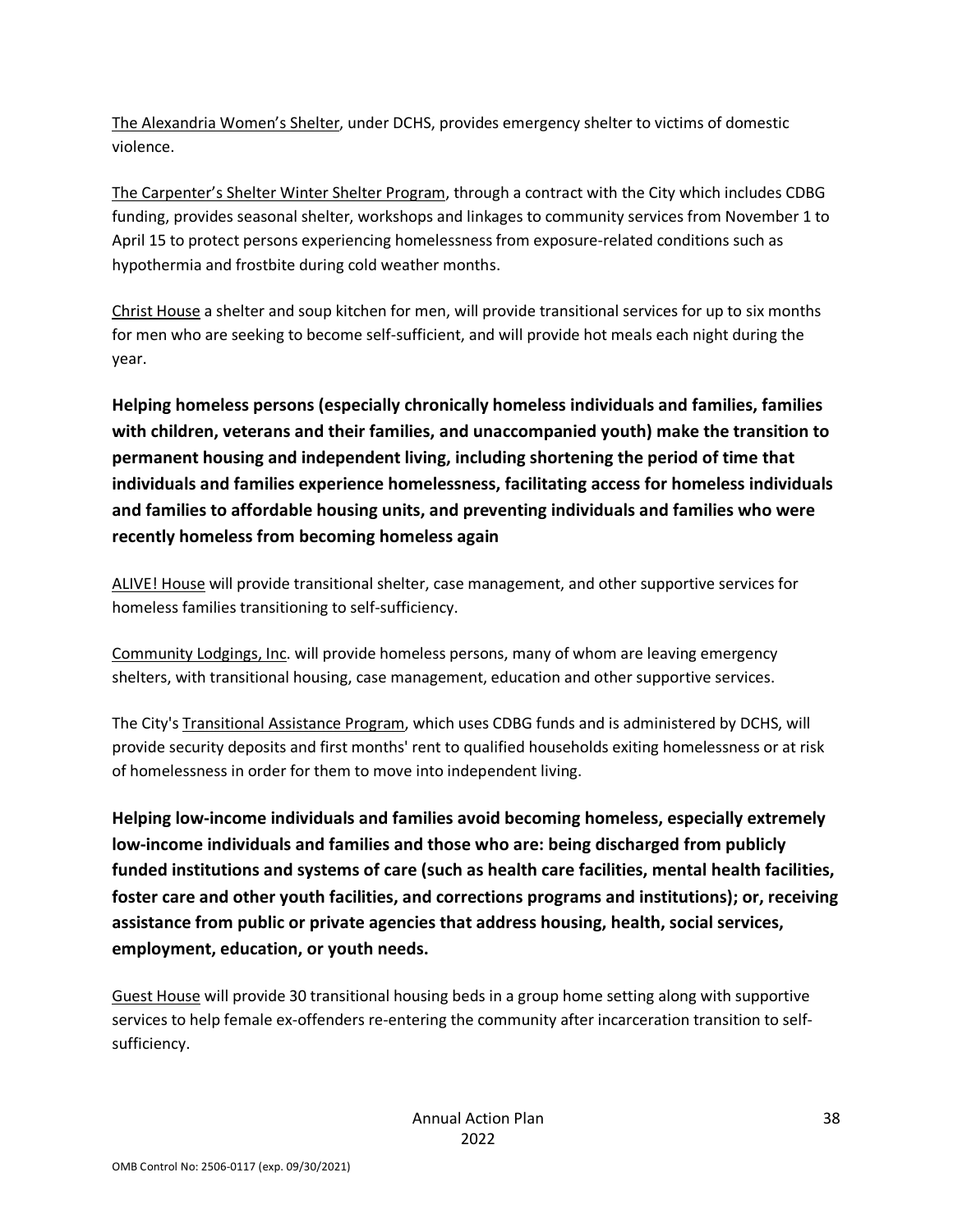## <span id="page-39-0"></span>**AP-75 Barriers to affordable housing – 91.220(j) Introduction:**

**Actions it planned to remove or ameliorate the negative effects of public policies that serve as barriers to affordable housing such as land use controls, tax policies affecting land, zoning ordinances, building codes, fees and charges, growth limitations, and policies affecting the return on residential investment**

One of the greatest regulatory barriers to the development of affordable housing may be restrictions by the State of Virginia prohibiting the City from requiring mandatory contributions to affordable housing in new developments, except where they are in exchange for bonus density. Currently, with the exception of contributions in exchange for bonus density, all other contributions are voluntary. The City continues to lobby for the removal of these state restrictions.

Regionally, the City is participating in a Regional Analysis of Impediments to Fair Housing, which will provide new guidance for ways the City can improve policies to encourage housing and make housing choice more equitable.

On a local level, the City is working on a "Zoning for Housing" initiative to identify areas in the zoning ordinance that could be removed, rewritten, or added to in order to increase the overall housing supply in the city with an emphasis on creating more workforce and affordable housing. The City is also encouraging developers to use the new Residential Multifamily Zone, which is a floating zone allowing for substantial increases in density in exchange for deeply affordable units.

## **Discussion:**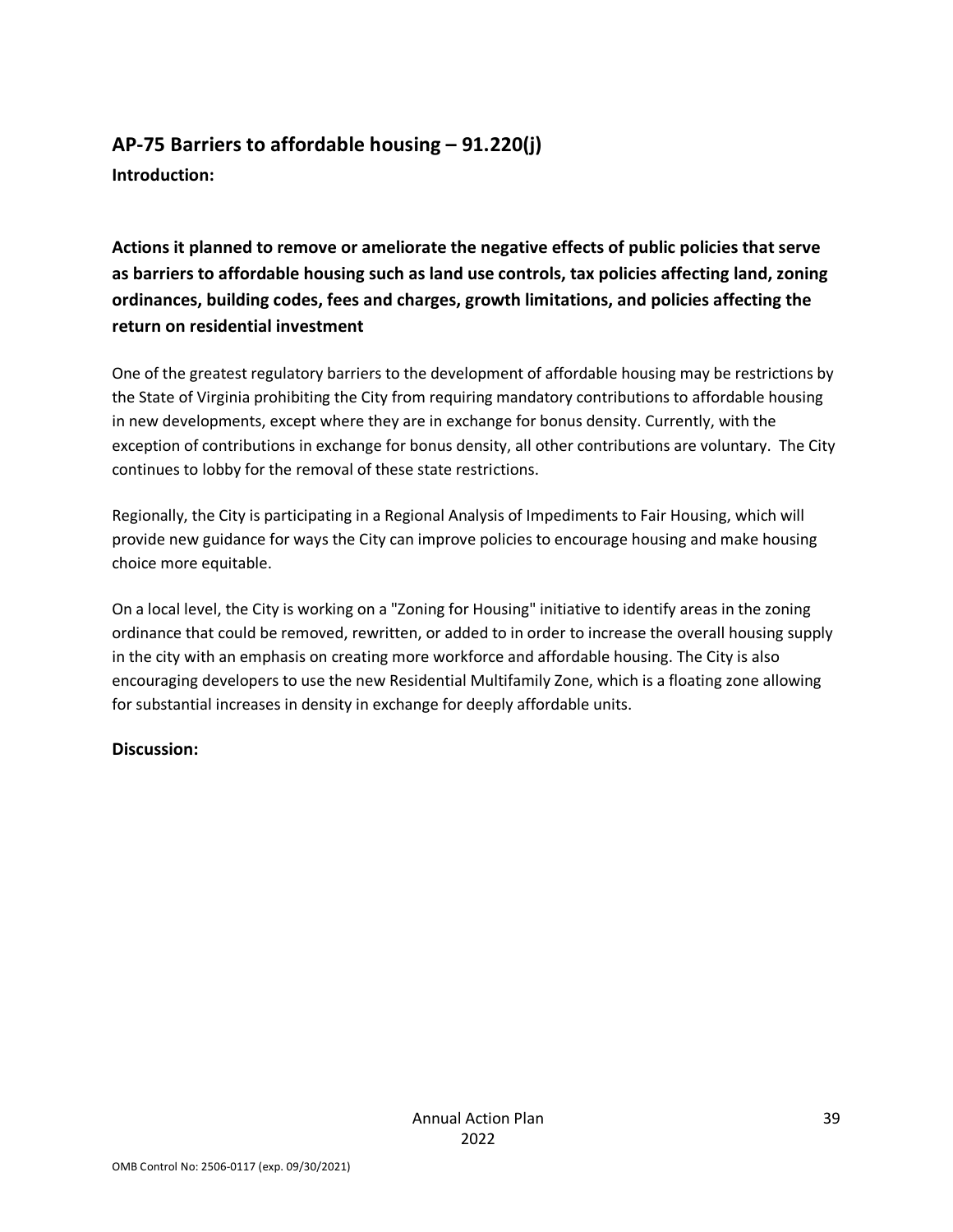## <span id="page-40-0"></span>**AP-85 Other Actions – 91.220(k)**

#### **Introduction:**

As noted in the City's Housing Master Plan, the City has identified programmatic, zoning and funding tools that could be implemented to address obstacles in meeting underserved needs and fostering and maintaining affordable housing. While several identified tools could be implemented immediately, some tools will require additional study, community processes, and changes to state law to enable the City to enact legislation to encourage or require affordable housing development.

#### **Actions planned to address obstacles to meeting underserved needs**

The City continues to expand its outreach efforts to underserved communities, both through official channels and through partnerships with community organizations. The City is revamping its community engagement process and increasing the number of meetings where translation or a non-English first format is available. These efforts are aimed at soliciting input from traditionally marginalized groups in Alexandria about their needs so they can be prioritized if possible. The City is constantly reviewing and refining its ability to learn about and resolve problems in underserved communities.

#### **Actions planned to foster and maintain affordable housing**

A major City goal for rental housing is to preserve the supply of assisted rental housing, and to preserve and expand the supply of affordable rental housing and workforce housing. To do this, it uses its HOME allocation in conjunction with funds from the City's Housing Trust Fund and a dedicated revenue stream from taxes on restaurant meals. It is also working to obtain funding from Amazon to preserve existing market affordable rental housing and construct new committed affordable rental housing. In addition, the City strongly supports the LIHTC applications of affordable developments in the city.

Another one of the City's goal is to preserve the existing supply of public housing and replacement units covered by Resolution 2876. To do this, the City works with and supports ARHA in their redevelopment initiatives, such as the upcoming Samuel Madden and Ladrey projects. In FY 2023, the City plans to work with ARHA on developing and refining their concept plans for the redevelopments and help ARHA receive the entitlements required for its intended LIHTC applications in spring 2023.

With regard to homeownership, the City intends to continue its programs to assist incomequalified first-time homebuyers purchase homes and to keep low-income homeowners in their homes by providing funds for repairs and accessibility modifications. It also intends to use HOME funds to support the construction of homeownership units by its non-profit partners.

#### **Actions planned to reduce lead-based paint hazards**

During the Consolidated Plan period, the City will continue to ensure that applicable programs are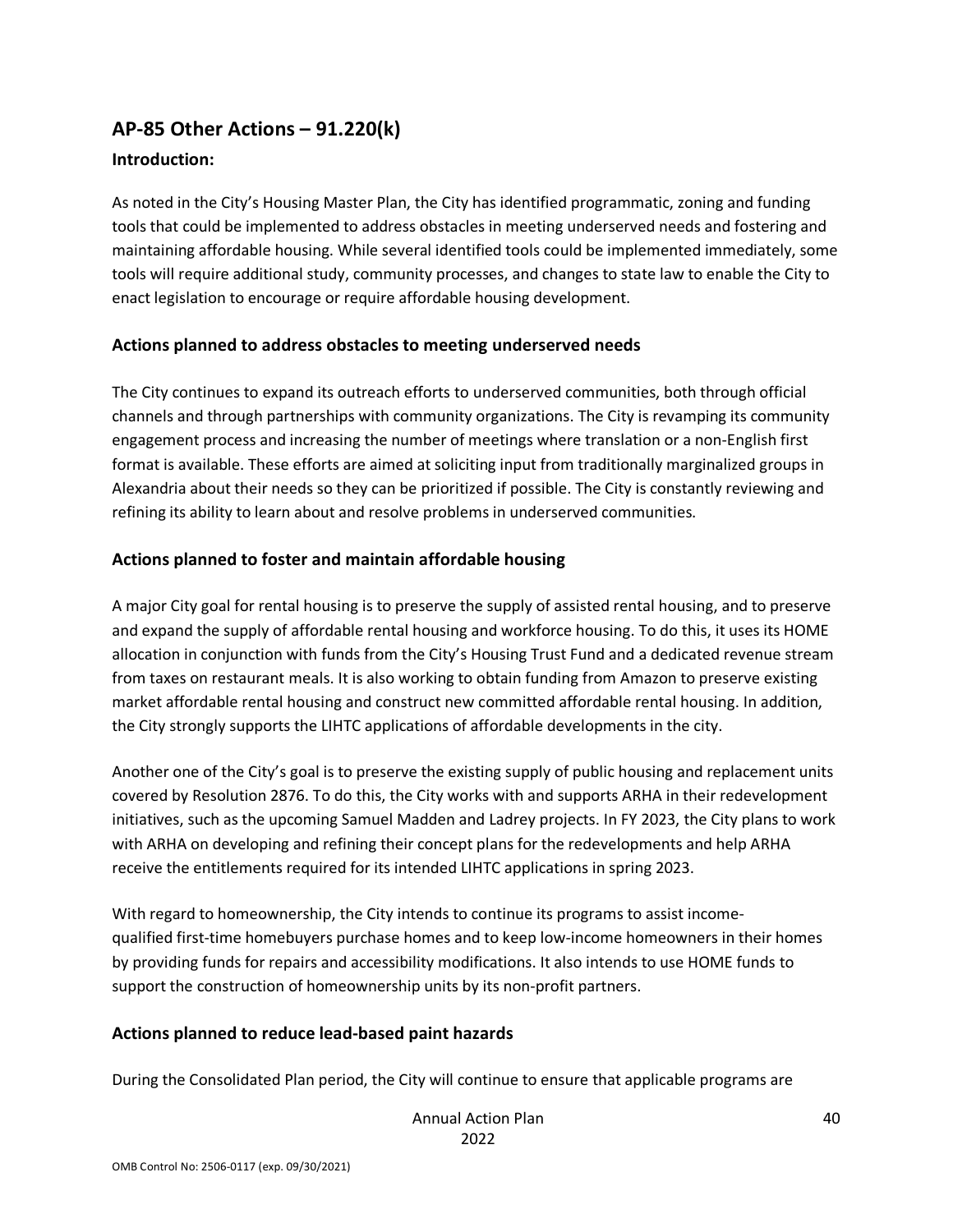operated in accordance with HUD's Title X regulations on lead-based paint. All Flexible Homeownership Assistance Program (FHAP) and Neighborhood Stabilization Program (NSP) purchasers receiving federally-funded home purchase loans will be provided with a copy of the Environmental Protection Agency pamphlet "Protect Your Family from Lead in Your Home" and will receive a disclosure form from the seller noting any known presence of lead-based paint. Units identified for purchase must be visually inspected for scaling, cracked, peeling or chipped paint by a certified risk assessor or Housing Uniform Physical Condition Standards (UPCS) inspector trained in visual assessment.

For federally-funded projects in which deteriorated paint surfaces are identified, the City will continue to require that such surfaces are stabilized before the homebuyer moves into the home. Such work must be conducted using safe work practices, and clearance testing must be conducted to determine that the lead hazard mitigation activities are complete. Prior to loan closing, and within 15 calendar days of the completion of lead hazard reduction activities, the homebuyer will be notified of the results of the clearance examination in a detailed report.

Assessments will also be conducted when painted surfaces are disturbed or replaced through the City's Home Rehabilitation Loan Program (HRLP) or Rental Assistance Modification Program (RAMP). All costs associated with soil analysis tests (which must be done by the state) and the abatement of lead-based paint hazards will be included as part of the client's rehabilitation loan for the HLRP program or paid by the City for RAMP. For these programs, the level of assistance being provided determines the actions that need to be taken to meet the requirements of the Title X regulations.

All testing and risk assessments, as well as clearance of any identified lead hazards, will be performed by a certified lead-based paint inspector and a certified risk assessor to determine if rehabilitated units are safe for future occupants. At all times during rehabilitation, the City will ensure that interim controls and standard treatment practices are followed. These include addressing friction and impact surfaces, creating smooth and cleanable surfaces, encapsulation, removing or covering lead-based paint components, and paint stabilization. The City will continue to follow regulatory requirements regarding abatement and permanently remove lead-based paint hazards, often through paint and component removal and enclosure. In addressing these hazards, the City will continue to follow safe work practices for all work to be completed on lead-based paint surfaces.

The Health Department will continue its case management and investigation of abnormal lead levels in children (at a projected cost of \$6,200). Screening tests done by Alexandria's community health center and by private healthcare providers on children will be monitored and followed up on if they are above acceptable levels. The Health Department will recommend that children with screening (capillary) levels above 10 µg/dl have venous blood tested for lead levels. For children determined to have venous blood lead levels above 15 µg/dl, the Health Department will conduct environmental tests (e.g. lead-based paint analyzer) on suspect buildings where these children live or play. Children with marked elevations will receive case management for appropriate treatment and follow-up.

Annual Action Plan Alexandria City Public Schools will continue their program of testing school drinking water for lead and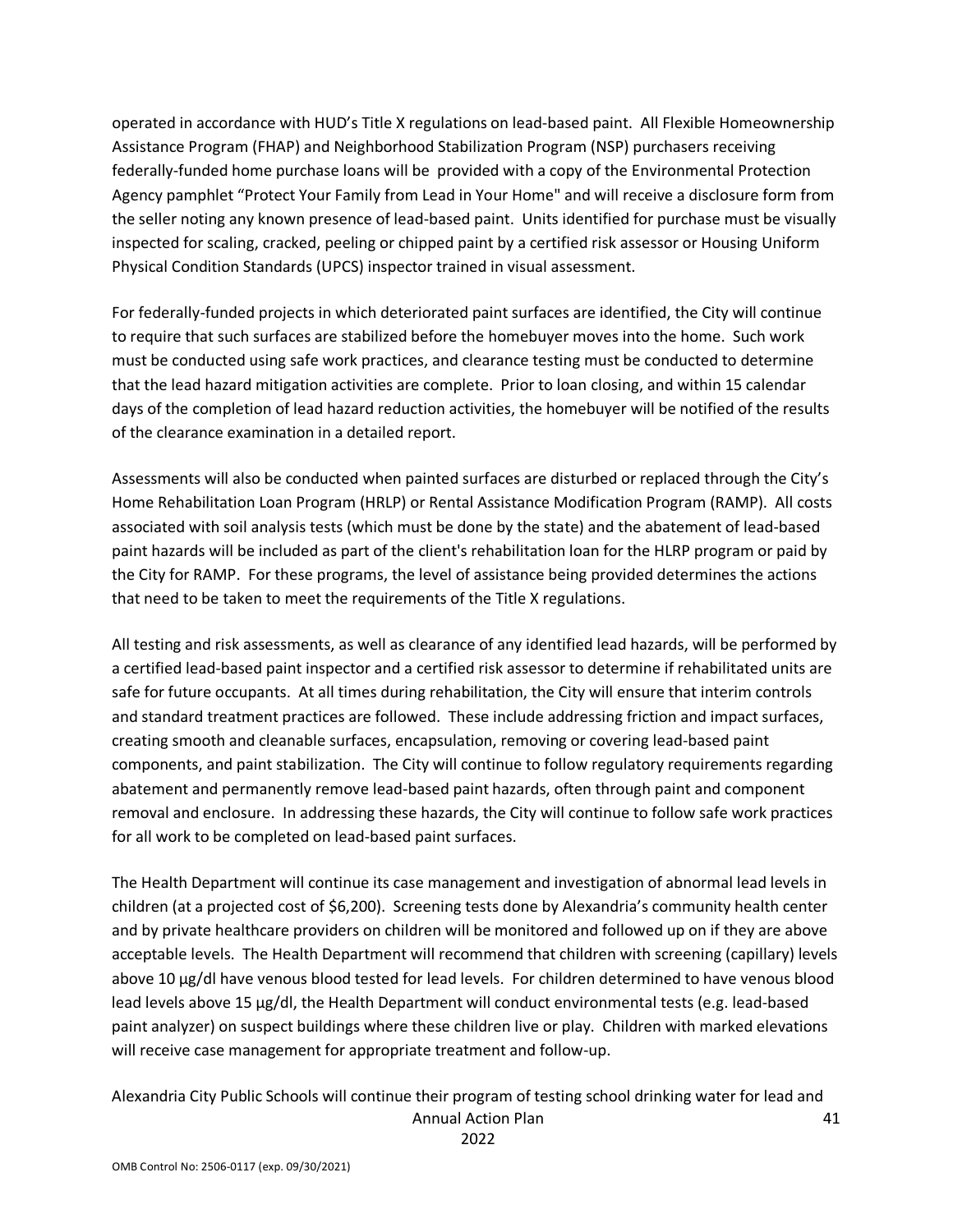replacing any pipes, taps, fountains, or fixtures found to be releasing lead into the water.

#### **Actions planned to reduce the number of poverty-level families**

The City's strategy regarding assistance to households with incomes below the federal poverty line is generally to support those programs, within available funds, that will help reduce the number of poverty level households by improving their economic status through education, job training and job placement, and other support services. Many of the supportive housing and services for the extremely low- and low-income previously described in this Plan, especially those for homeless and at-risk persons, coincide with this strategy. The City also informs all of its subrecipients of their Section 3 responsibilities and includes a Section 3 clause in contracts with them.

The COVID-19 pandemic shifted the City's approach to reducing poverty from improving the economic status of households to supporting households through economic upheaval. Food distributions, rental assistance, and other support programs were established or expanded to provide for the households hardest hit by the pandemic. Some of these programs are likely to last through at least summer 2022 as the economy continues to improve and service industry and other workers are re-employed. For workers who were laid off either temporarily or permanently, programs like SkillUp have been introduced to provide access to thousands of online courses in both English and Spanish. These programs are intended to provide retraining and allow workers to seek employment in other industries.

The City will also be introducing a pilot Universal Basic Income program in FY 2023 which will benefit **XX** families.

## **Actions planned to develop institutional structure**

The organizational structure for carrying out the City's affordable and supportive housing strategy is well developed and involves a variety of public and private entities. This established structure is very effective in implementing activities and programs to meet community needs. The City, public agencies such as ARHA, and the network of private provider agencies, which offer housing and/or supportive services in collaboration with public agencies, actively pursue opportunities to provide additional resources for particular steps on the continuum of care services.

**The Department of Community and Human Services (DCHS).** DCHS provides essential safety net services that improve or maintain the quality of life for Alexandrians, including social services and public benefits assistance, and mental health, intellectual disability and substance abuse services. DCHS continues to promote affordable housing and improve services to homeless Alexandrians by partnering and advocating with Alexandria Redevelopment and Housing Authority (ARHA), Alexandria Housing Development Corporation (AHDC), the Virginia Department of Behavioral Health and Development Services (DBHDS) and other housing organizations, community partners, and stakeholders to advocate for more affordable housing opportunities and funding for housing options.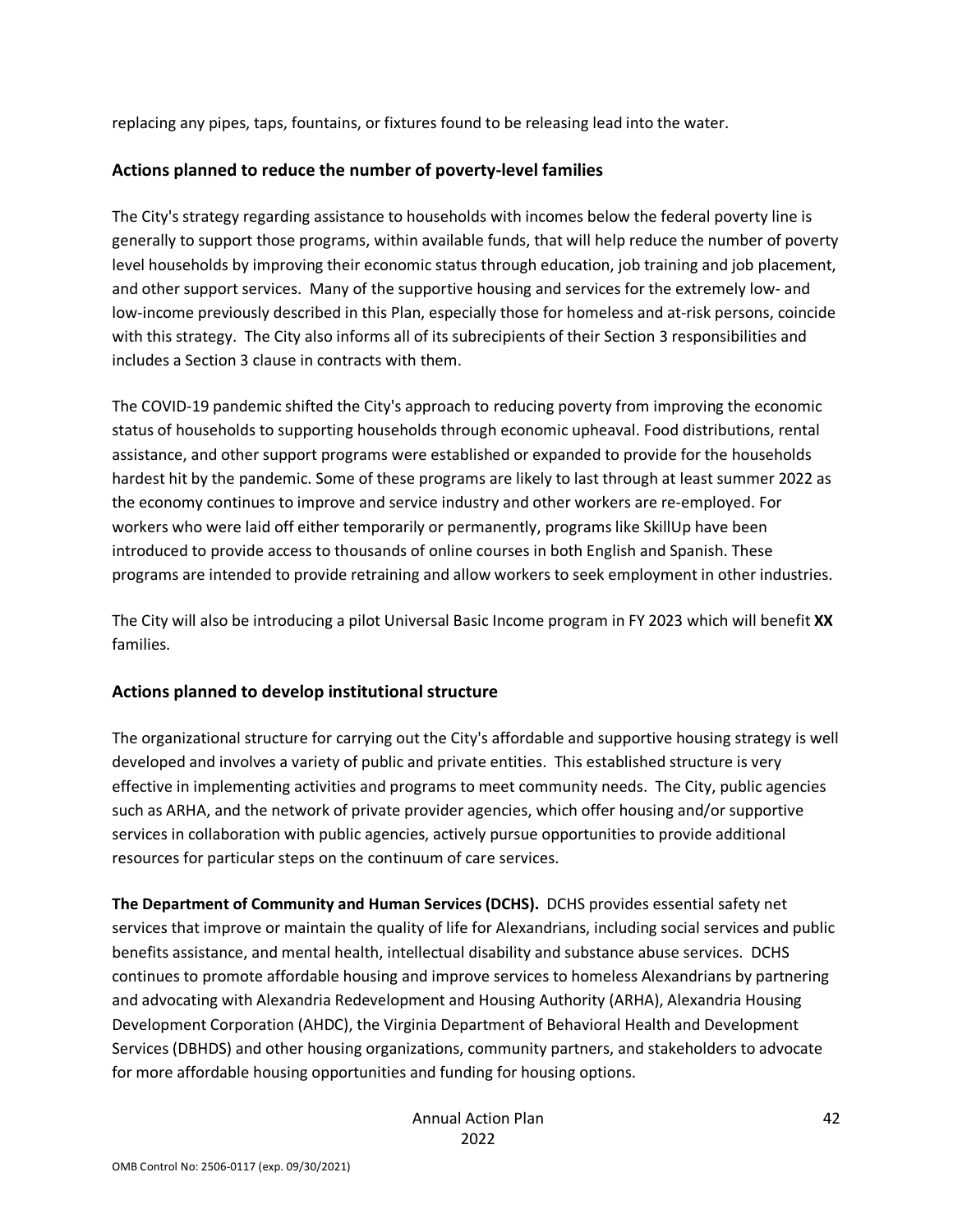## **Actions planned to enhance coordination between public and private housing and social service agencies**

**Office of Housing staff will continue to work in cooperation with staff from the City's Department of Community and Human Services**, and non-profit organizations to address affordable housing and supportive housing needs of the homeless and other persons with special needs.

**Partnership to Prevent and End Homelessness (The Partnership).** The Continuum of Care group, which is the City's Partnership to Prevent and End Homelessness in the City of Alexandria, also known as The Partnership, consists of public and private homeless service providers, philanthropic organizations and other interested groups, that work together to implement the FY 2014-2025 City Council-approved Strategic Plan to Prevent and End Homelessness in the City. The Partnership ensures the planning, coordination and implementation of an effective and efficient system-wide response to homelessness within the City; coordinates funding for efforts to rapidly rehouse homeless individuals and families; promotes access to mainstream resources; optimizes self-sufficiency among persons experiencing homelessness; and analyzes community performance by data collection measurement.

**The Alexandria Eviction Prevention Partnership (AEPP)** is a group of non-profit and ecumenical organizations that work together with City departments to prevent evictions. AEPP assists tenants in understanding the eviction process, applying for state rental assistance, and obtaining legal services which can help them in housing court. The Office of Housing meets regularly with the group for updates on their work and ways the Office can assist them.

**The Alexandria Council of Human Service Organizations (ACHSO)** is formed to improve human services through cross sector collaboration to benefit the entire Alexandria community, resulting in an innovative and integrated human services model. ACHSO provides networking opportunities through quarterly meetings and committees. Members work closely with colleagues from other sectors and fields of interests, creating opportunities for meaningful collaboration. Quarterly meetings also offer professional development through training and in-depth education programs. A membership directory can be found on ACHSO's Web site at www.alexandriava.gov/ACHSO.

**The Alexandria City Council, the City Planning Commission, and the Redevelopment and Housing Authority (ARHA)** have formed the ARHA Redevelopment Workgroup to coordinate City policies and actions with ARHA's future plans and actions. The Workgroup meets monthly and City and ARHA staff communicate frequently about Workgroup tasks.

The Office of Housing also works with various agencies such as **Virginia Housing (VH)** to access special funding opportunities for first-time homebuyers, as well as to monitor changes in mortgage financing that may impact households of various home levels. Ongoing VH workshops for first-time homebuyers have been provided by First Home Alliance, a HUD-approved housing counseling agency, working in partnership with the City.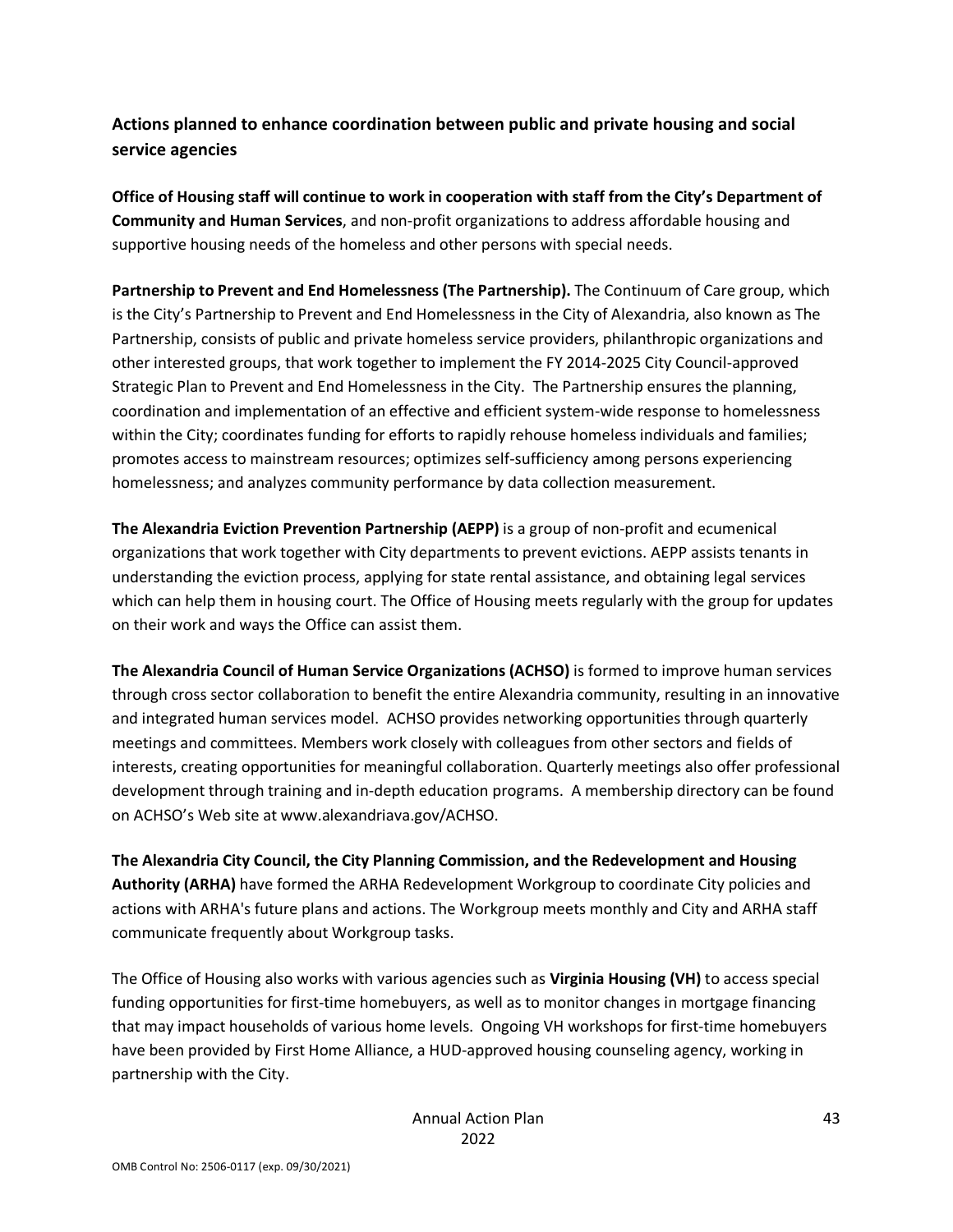# **Program Specific Requirements**

## <span id="page-44-0"></span>**AP-90 Program Specific Requirements – 91.220(l)(1,2,4)**

#### **Introduction:**

The City reprograms all of its program income prior to the start of the next program year. All of its CDBG programs are targeted toward persons of low and moderate incomes.

## **Community Development Block Grant Program (CDBG) Reference 24 CFR 91.220(l)(1)**

Projects planned with all CDBG funds expected to be available during the year are identified in the Projects Table. The following identifies program income that is available for use that is included in projects to be carried out.

| 1. The total amount of program income that will have been received before the start of the next   |          |
|---------------------------------------------------------------------------------------------------|----------|
| program year and that has not yet been reprogrammed                                               | $\Omega$ |
| 2. The amount of proceeds from section 108 loan guarantees that will be used during the year to   |          |
| address the priority needs and specific objectives identified in the grantee's strategic plan.    | $\Omega$ |
| 3. The amount of surplus funds from urban renewal settlements                                     | $\Omega$ |
| 4. The amount of any grant funds returned to the line of credit for which the planned use has not |          |
| been included in a prior statement or plan                                                        | $\Omega$ |
| 5. The amount of income from float-funded activities                                              | $\Omega$ |
| <b>Total Program Income:</b>                                                                      |          |

## **Other CDBG Requirements**

| 1. The amount of urgent need activities                                                                                                                                                                                                                                                                                                                                                                       | $\mathbf{0}$ |
|---------------------------------------------------------------------------------------------------------------------------------------------------------------------------------------------------------------------------------------------------------------------------------------------------------------------------------------------------------------------------------------------------------------|--------------|
| 2. The estimated percentage of CDBG funds that will be used for activities that benefit<br>persons of low and moderate income. Overall Benefit - A consecutive period of one,<br>two or three years may be used to determine that a minimum overall benefit of 70%<br>of CDBG funds is used to benefit persons of low and moderate income. Specify the<br>years covered that include this Annual Action Plan. | 100.00%      |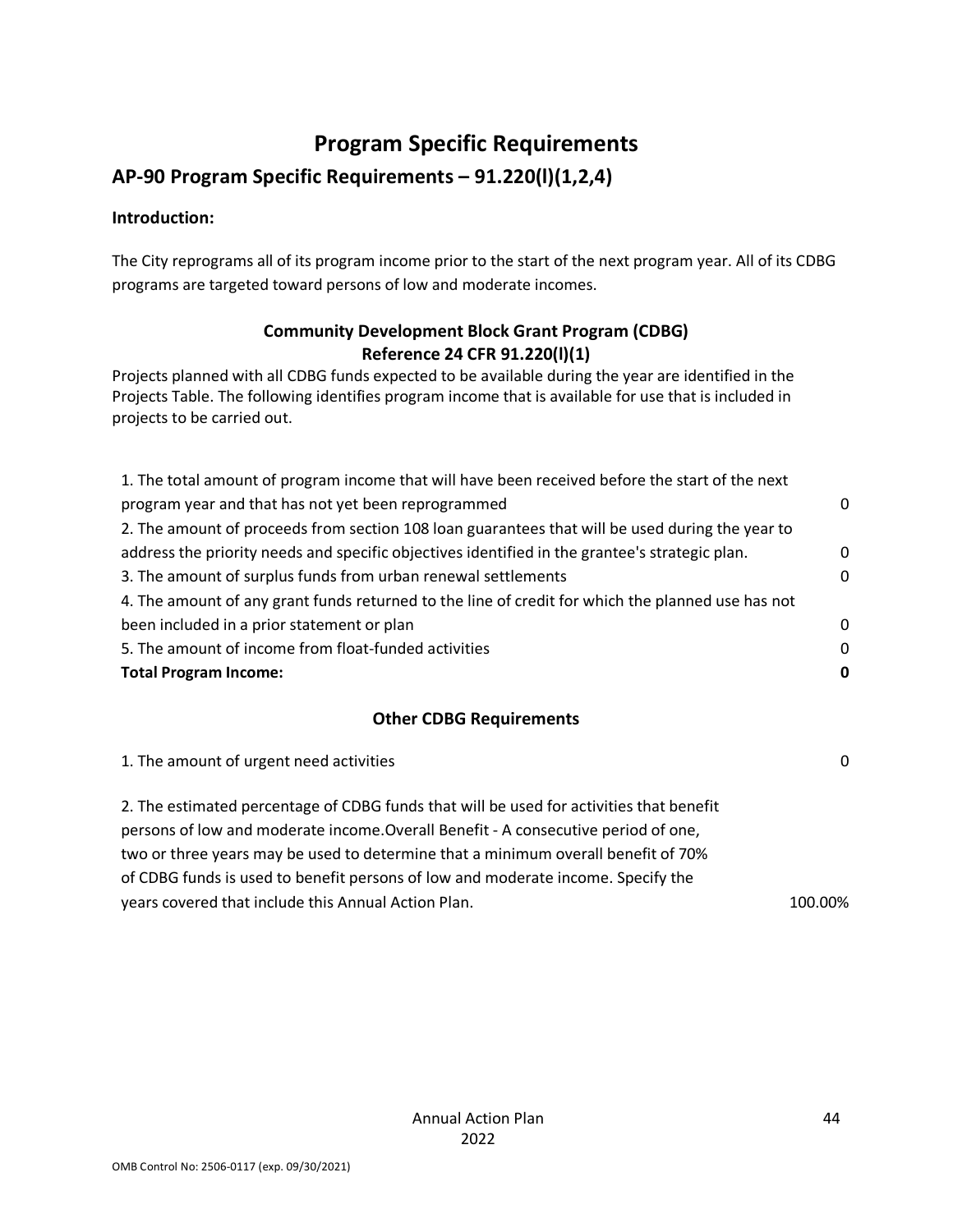## **HOME Investment Partnership Program (HOME) Reference 24 CFR 91.220(l)(2)**

1. A description of other forms of investment being used beyond those identified in Section 92.205 is as follows:

The Consolidated Plan requires that the City describe other forms of investment proposed for use of HOME Program funds that are not included in the HOME Program regulations. The regulations include the following eligible forms of assistance: equity investments; interest-bearing loans or advances; non-interest bearing loans for advances; interest subsides; deferred payment loans; and grants. The City does not plan to utilize any other additional forms of investment that are not included in the HOME Program regulations.

2. A description of the guidelines that will be used for resale or recapture of HOME funds when used for homebuyer activities as required in 92.254, is as follows:

**Recapture Provision**. The City will provide home purchase assistance in the form of no interest, deferred payment, second trust loans up to the Flexible Homeownership Assistance Program's maximum loan limit (currently \$50,000). The sale of all HOME-assisted properties during the required affordability period will be governed by the recapture guidelines below which have been previously approved by HUD:

- The City's HOME-funded loan shall be repaid in full from the net proceeds of the sale of any HOMEassisted property. If the net proceeds are less than the full amount of the HOME subsidy, the borrower shall pay the net proceeds available to the City.
- For sale of all HOME-assisted properties occurring in the first five years following HOME-assisted purchase, an anti- speculation surcharge will be assessed equal to 25 percent of the loan value in the first year and decreasing by 5 percent in each subsequent year. The applicable surcharge, in combination with the loan repayment, shall not exceed the net proceeds of the sale. The City reserves the right to waive the surcharge in cases where potential speculation is not a factor (e.g., limited equity cooperatives).
- Funds repaid to the City from the sales of HOME-assisted properties shall be used to assist other first-time homebuyers.